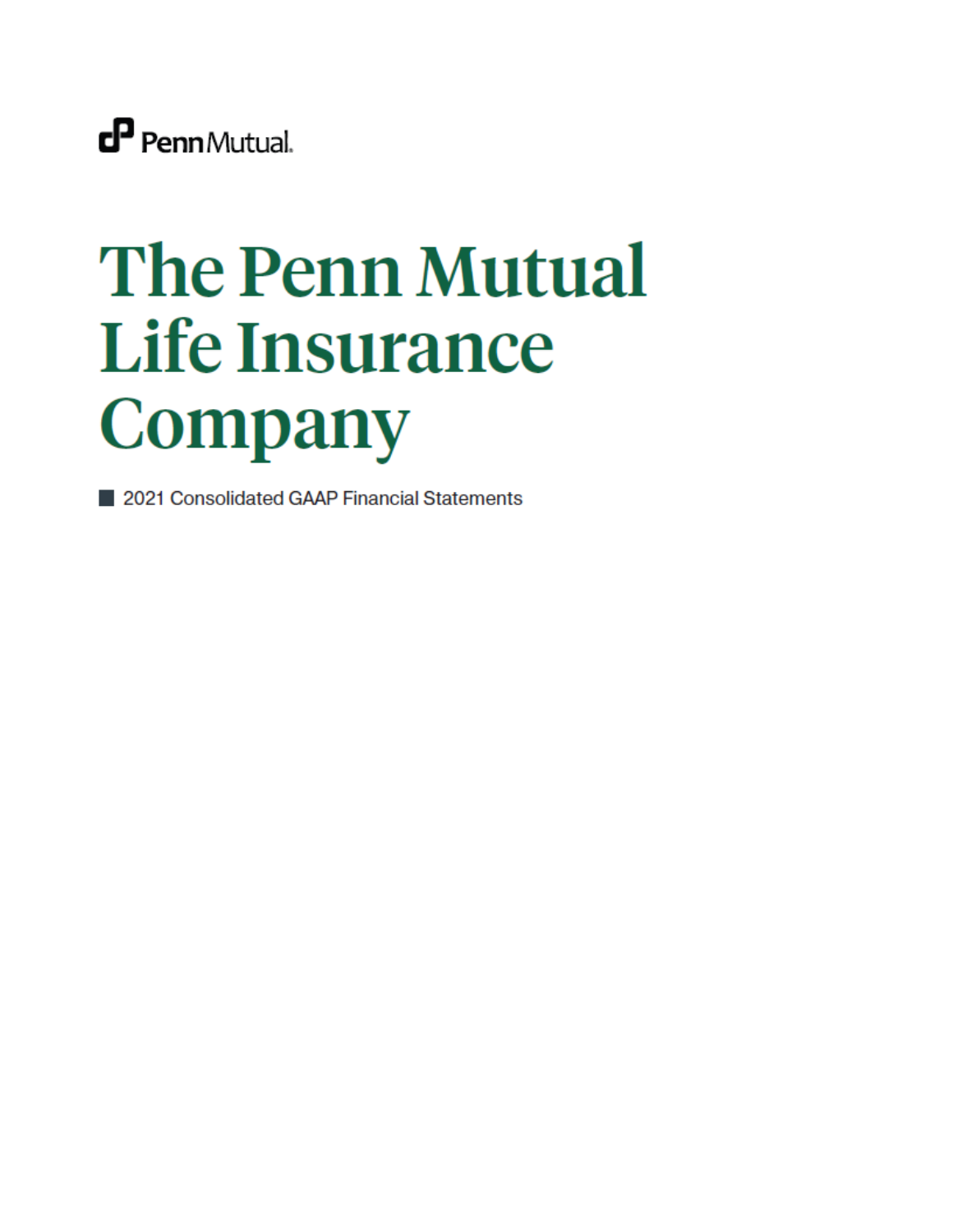

#### **Report of Independent Auditors**

To the Board of Trustees of The Penn Mutual Life Insurance Company:

#### *Opinion*

We have audited the accompanying consolidated financial statements of The Penn Mutual Life Insurance Company and its subsidiaries (the "Company"), which comprise the consolidated balance sheets as of December 31, 2021 and 2020, and the related consolidated statement of operations, of comprehensive income, of changes in equity and of cash flows for the years then ended, including the related notes (collectively referred to as the "consolidated financial statements").

In our opinion, the accompanying consolidated financial statements present fairly, in all material respects, the financial position of the Company as of December 31, 2021 and 2020, and the results of its operations and its cash flows for the years then ended in accordance with accounting principles generally accepted in the United States of America.

#### *Basis for Opinion*

We conducted our audit in accordance with auditing standards generally accepted in the United States of America (US GAAS). Our responsibilities under those standards are further described in the Auditors' Responsibilities for the Audit of the Consolidated Financial Statements section of our report. We are required to be independent of the Company and to meet our other ethical responsibilities, in accordance with the relevant ethical requirements relating to our audit. We believe that the audit evidence we have obtained is sufficient and appropriate to provide a basis for our audit opinion.

#### *Responsibilities of Management for the Consolidated Financial Statements*

Management is responsible for the preparation and fair presentation of the consolidated financial statements in accordance with accounting principles generally accepted in the United States of America, and for the design, implementation, and maintenance of internal control relevant to the preparation and fair presentation of consolidated financial statements that are free from material misstatement, whether due to fraud or error.

In preparing the financial statements, management is required to evaluate whether there are conditions or events, considered in the aggregate, that raise substantial doubt about the Company's ability to continue as a going concern for one year after the date the financial statements are available to be issued.

#### *Auditors' Responsibilities for the Audit of the Consolidated Financial Statements*

Our objectives are to obtain reasonable assurance about whether the financial statements as a whole are free from material misstatement, whether due to fraud or error, and to issue an auditors' report that includes our opinion. Reasonable assurance is a high level of assurance but is not absolute assurance and therefore is not a guarantee that an audit conducted in accordance with US GAAS will always detect a material misstatement when it exists. The risk of not detecting a material misstatement resulting from fraud is higher than for one resulting from error, as fraud may involve collusion, forgery, intentional omissions, misrepresentations, or the override of internal control. Misstatements are considered material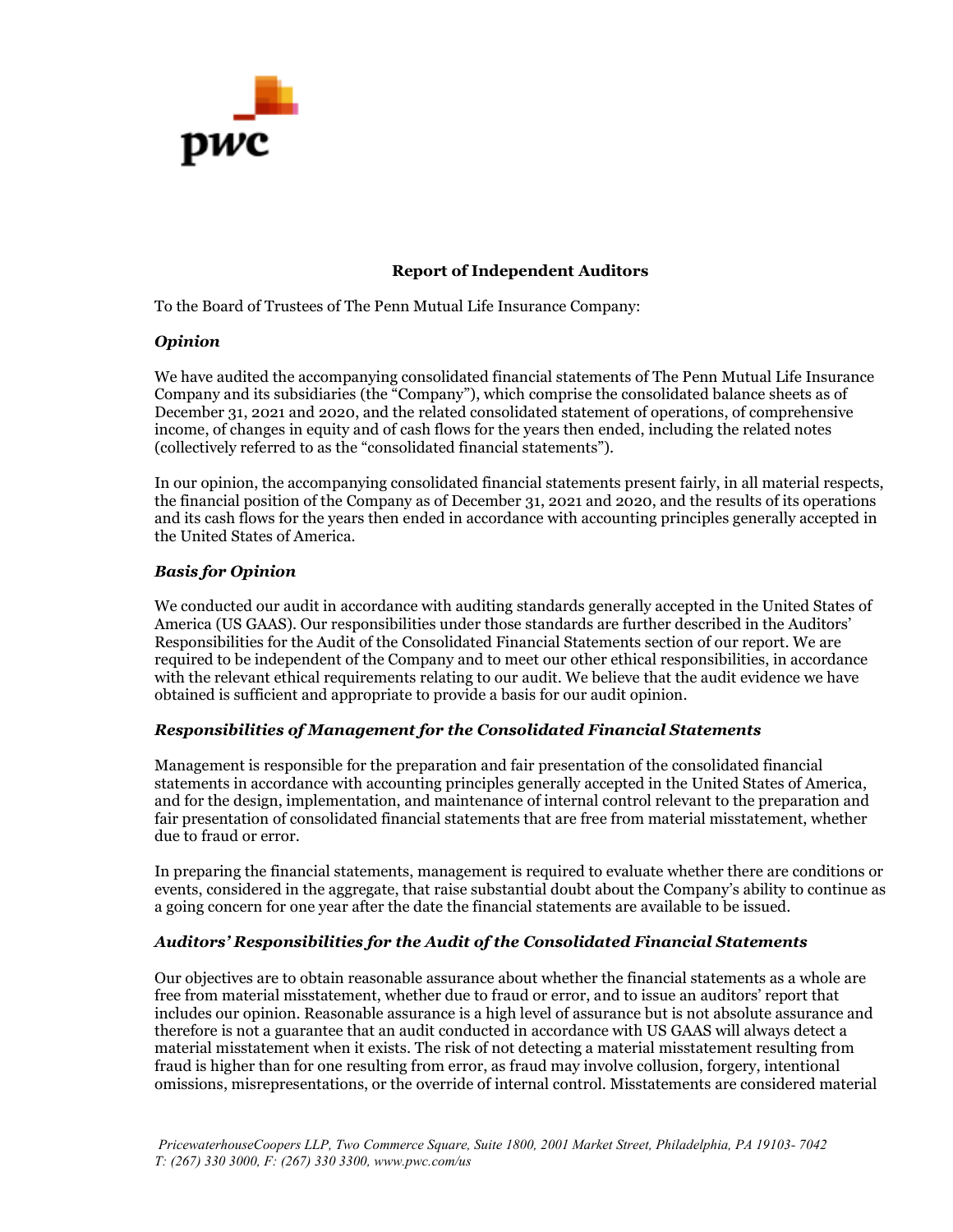if there is a substantial likelihood that, individually or in the aggregate, they would influence the judgment made by a reasonable user based on the financial statements.

In performing an audit in accordance with US GAAS, we:

- Exercise professional judgment and maintain professional skepticism throughout the audit.
- Identify and assess the risks of material misstatement of the consolidated financial statements, whether due to fraud or error, and design and perform audit procedures responsive to those risks. Such procedures include examining, on a test basis, evidence regarding the amounts and disclosures in the financial statements.
- Obtain an understanding of internal control relevant to the audit in order to design audit procedures that are appropriate in the circumstances, but not for the purpose of expressing an opinion on the effectiveness of the Company's internal control. Accordingly, no such opinion is expressed.
- Evaluate the appropriateness of accounting policies used and the reasonableness of significant accounting estimates made by management, as well as evaluate the overall presentation of the consolidated financial statements.
- Conclude whether, in our judgment, there are conditions or events, considered in the aggregate, that raise substantial doubt about the Company's ability to continue as a going concern for a reasonable period of time.

We are required to communicate with those charged with governance regarding, among other matters, the planned scope and timing of the audit, significant audit findings, and certain internal control-related matters that we identified during the audit.

Pricewater house open us

February 23, 2022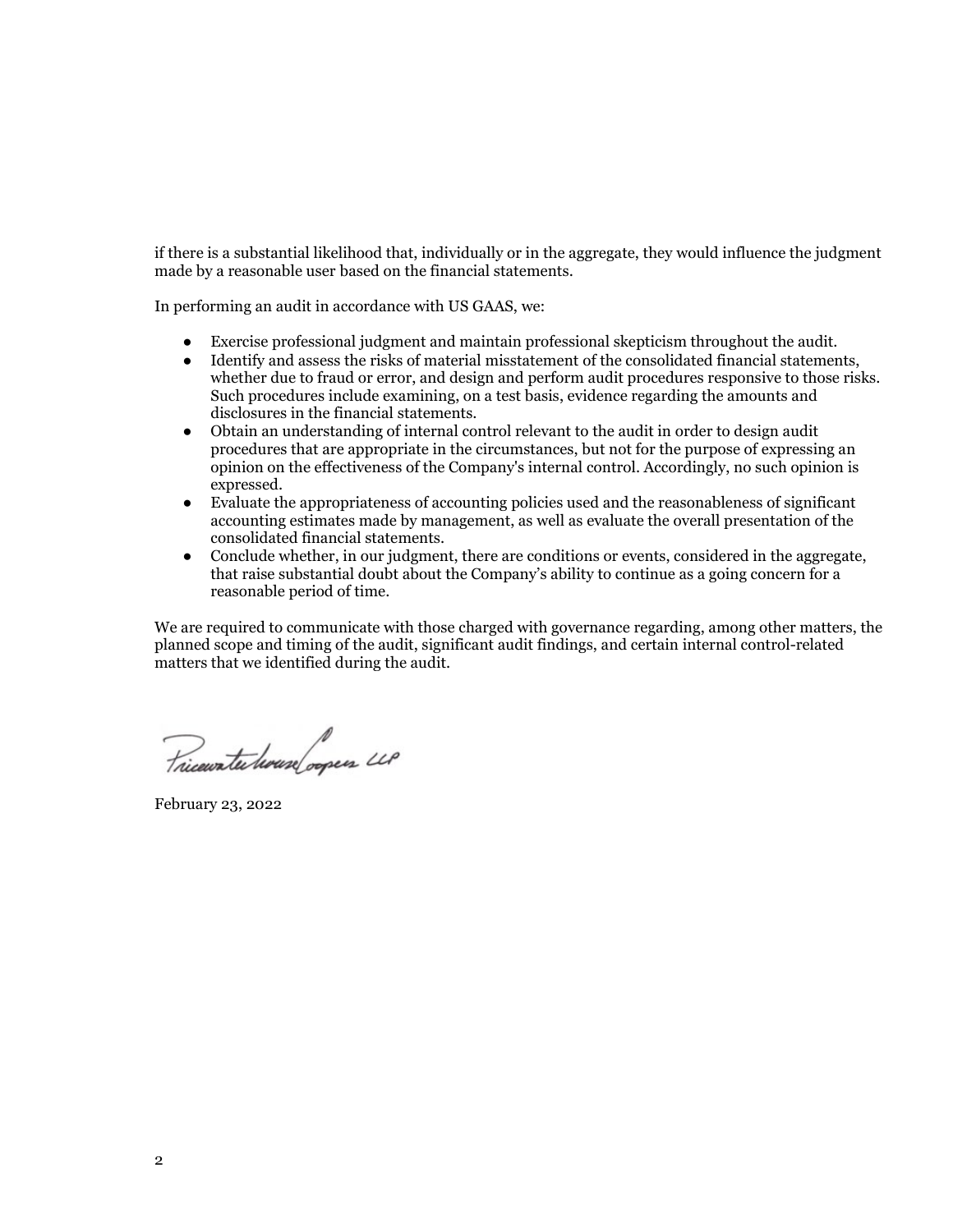# *Table of Contents*

|                                                 | Consolidated Balance Sheets                            | 1  |
|-------------------------------------------------|--------------------------------------------------------|----|
| <b>Consolidated Statements of Operations</b>    | $\overline{2}$                                         |    |
| Consolidated Statements of Comprehensive Income | 3                                                      |    |
|                                                 | Consolidated Statements of Changes in Equity           | 4  |
|                                                 | <b>Consolidated Statements of Cash Flows</b>           | 5  |
|                                                 | Notes to the Consolidated Financial Statements         |    |
|                                                 | Note 1. Nature of Operations and Basis of Presentation | 6  |
|                                                 | Note 2. Summary of Significant Accounting Policies     | 6  |
|                                                 | Note 3. Investments                                    | 14 |
|                                                 | Note 4. Derivatives                                    | 19 |
|                                                 | Note 5. Fair Value of Financial Instruments            | 22 |
|                                                 | Note 6. Goodwill and Intangibles                       | 29 |
|                                                 | Note 7. Separate Accounts                              | 30 |
|                                                 | Note 8. DAC and Sales Inducements                      | 30 |
|                                                 | Note 9. Guaranteed Minimum Annuity Benefits            | 31 |
|                                                 | Note 10. Income Taxes                                  | 33 |
|                                                 | Note 11. Reinsurance                                   | 34 |
| Note 12. Debt                                   |                                                        | 35 |
|                                                 | Note 13. Benefit Plans                                 | 36 |
|                                                 | Note 14. Accumulated Other Comprehensive Income        | 43 |
|                                                 | Note 15. Commitments, Contingencies and Uncertainties  | 43 |
|                                                 | Note 16. Statutory Financial Information               | 44 |
|                                                 | Note 17. Subsequent Events                             | 45 |
|                                                 |                                                        |    |

# *Page*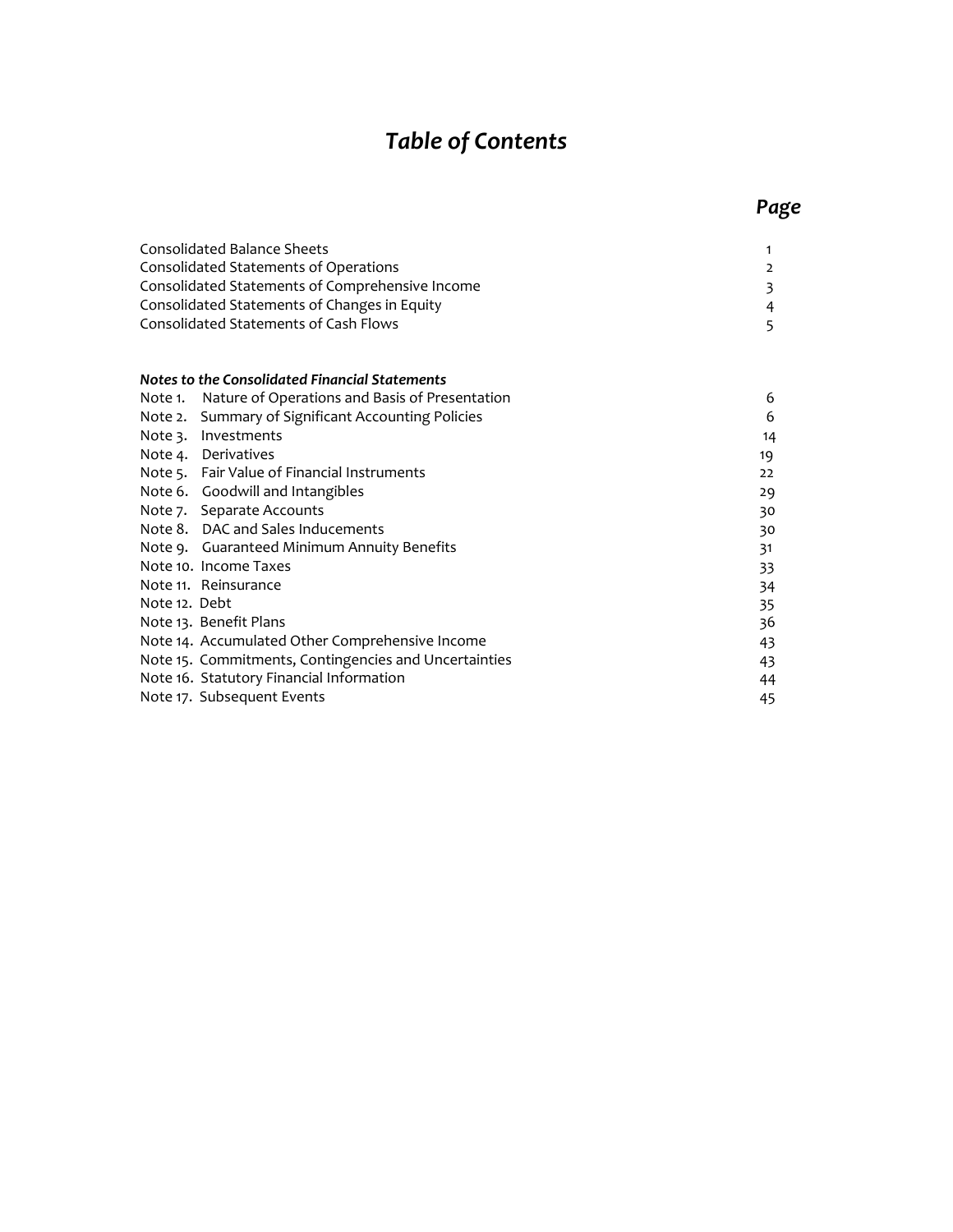# Consolidated Balance Sheets

| December 31,                                         | 2021                 | 2020                   |
|------------------------------------------------------|----------------------|------------------------|
| <b>ASSETS</b>                                        |                      |                        |
| Investments:                                         |                      |                        |
| Debt securities, at fair value:                      |                      |                        |
| Available for sale                                   | \$<br>20,856,047 \$  | 18,915,420             |
| Trading                                              | 533,537              | 498,496                |
| Equity securities, at fair value, available for sale | 98,504               | 88,303                 |
| Real estate, net of accumulated depreciation         | 35,315               | 35,669                 |
| Policy loans                                         | 1,036,134            | 1,022,561              |
| Alternative assets                                   | 1,700,378            | 1,223,128              |
| Derivatives                                          | 1,033,292            | 1,049,805              |
| Other invested assets                                | 610,493              | 536,765                |
| TOTAL INVESTMENTS                                    | 25,903,700           | 23,370,147             |
| Cash                                                 | 182,469              | 238,807                |
| Investment income due and accrued                    | 196,492              | 178,188                |
| Deferred acquisition costs                           | 2,499,728            | 1,987,322              |
| Amounts recoverable from reinsurers                  | 952,764              | 985,678                |
| Broker/dealer receivables                            | 3,021,734            | 2,912,153              |
| Other assets                                         | 1,305,406            | 1,073,653              |
| Separate account assets                              | 10,128,591           | 9,257,514              |
| <b>TOTAL ASSETS</b>                                  | \$<br>44,190,884     | \$<br>40,003,462       |
|                                                      |                      |                        |
| <b>LIABILITIES AND EQUITY</b>                        |                      |                        |
| Liabilities:                                         |                      |                        |
| Reserves for future policy benefits                  | \$<br>8,555,699      | \$<br>7,446,641        |
| Other policyholder funds                             | 12,123,470           | 11,058,803             |
| Broker/dealer payables                               | 2,631,920            | 2,628,617              |
| Deferred tax liabilities                             | 863,511              | 829,261                |
| Debt                                                 | 915,726              | 419,107                |
| Derivatives                                          | 1,145,723            | 1,091,898              |
| Other liabilities                                    | 1,797,986            | 1,463,813              |
| Separate account liabilities                         | 10,128,591           | 9,257,514              |
| <b>TOTAL LIABILITIES</b>                             | 38,162,626           | 34,195,653             |
| Equity:                                              |                      |                        |
|                                                      |                      |                        |
| Retained earnings                                    |                      |                        |
| Accumulated other comprehensive income               | 5,090,713<br>929,328 | 4,567,226<br>1,233,740 |
| Noncontrolling interest                              | 8,217                | 6,843                  |
| <b>TOTAL EQUITY</b>                                  | 6,028,258            | 5,807,809              |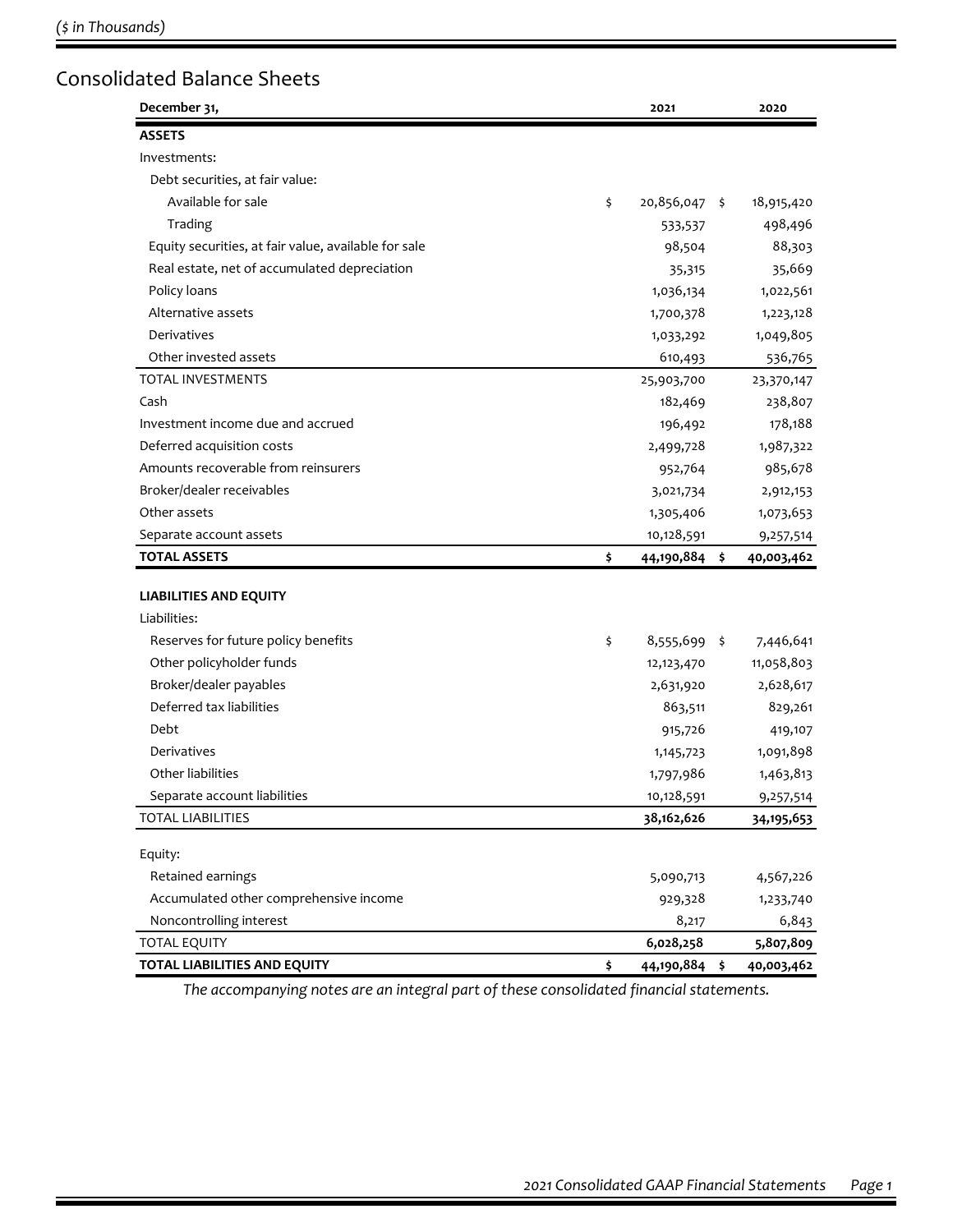# Consolidated Statements of Operations

| Years Ended December 31,                                  | 2021            | 2020            |
|-----------------------------------------------------------|-----------------|-----------------|
|                                                           |                 |                 |
| <b>REVENUES</b>                                           |                 |                 |
| Premium and annuity considerations                        | \$<br>1,528,993 | \$<br>1,250,017 |
| Policy fee income                                         | 585,873         | 566,989         |
| Net investment income                                     | 1,418,511       | 950,527         |
| Net investment losses                                     | (130, 111)      | (7,219)         |
| Broker/dealer fees and commissions                        | 1,054,726       | 864,726         |
| Other income                                              | 87,641          | 75,149          |
| <b>Total revenues</b>                                     | 4,545,633       | 3,700,189       |
|                                                           |                 |                 |
| <b>BENEFITS AND EXPENSES</b>                              |                 |                 |
| Benefits paid to policyholders and beneficiaries          | 1,156,974       | 1,032,576       |
| Policyholder dividends                                    | 117,658         | 107,427         |
| Increase in reserves for future policy benefits           | 1,136,209       | 894,270         |
| General expenses                                          | 792,130         | 726,363         |
| Broker/dealer sales expense                               | 634,918         | 503,090         |
| Amortization of deferred acquisition costs                | 62,585          | 112,178         |
| Total benefits and expenses                               | 3,900,474       | 3,375,904       |
|                                                           |                 |                 |
| Income before income taxes                                | 645,159         | 324,285         |
| Income tax expense                                        | 121,869         | 38,349          |
| Net income                                                | 523,290         | 285,936         |
| Net income/(loss) attributable to noncontrolling interest | 390             | (1,048)         |
| Net income attributable to Penn Mutual                    | \$<br>522,900   | \$<br>286,984   |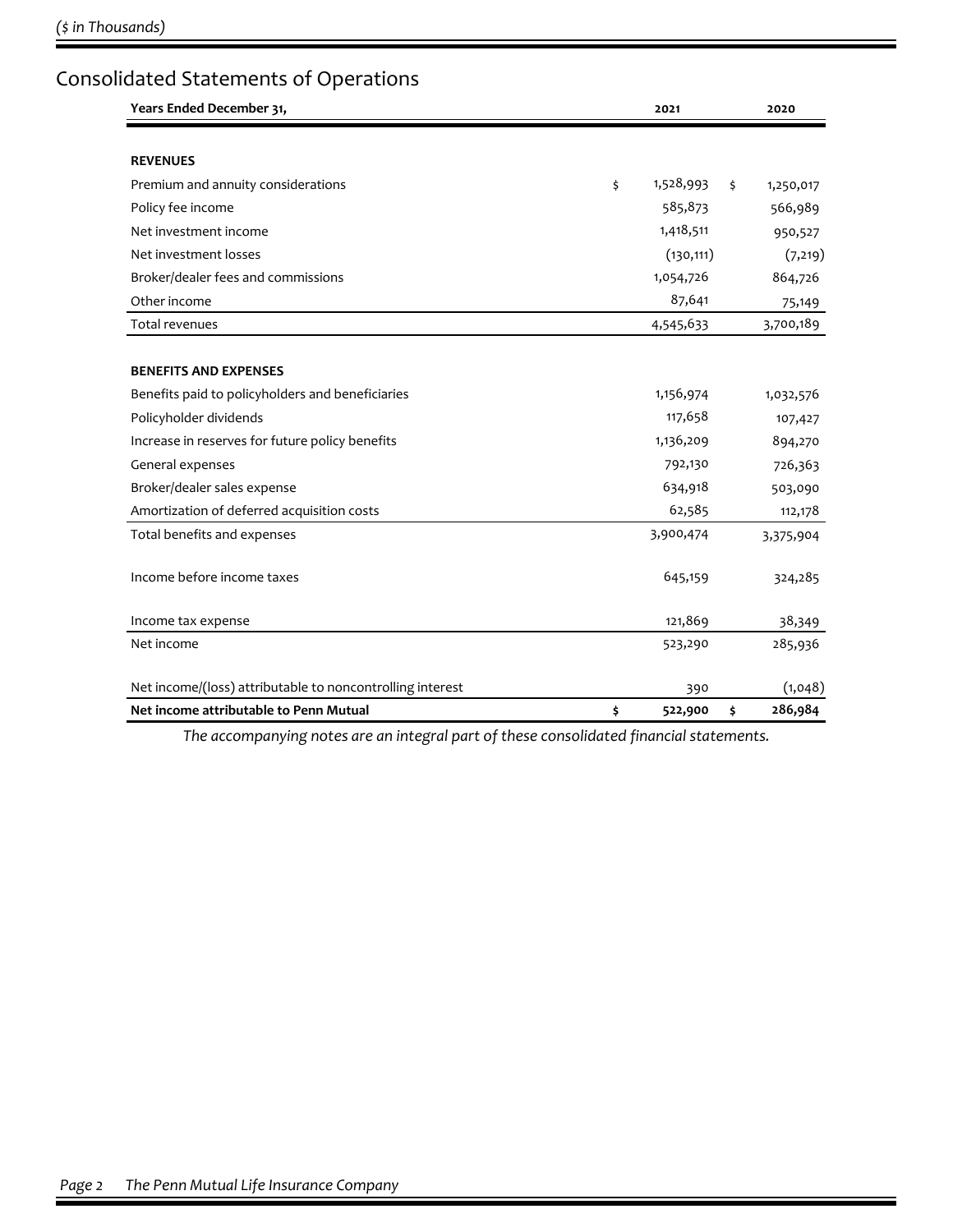# Consolidated Statements of Comprehensive Income

| Years Ended December 31                                                                          | 2021                | 2020     |  |  |
|--------------------------------------------------------------------------------------------------|---------------------|----------|--|--|
|                                                                                                  |                     |          |  |  |
| Net income                                                                                       | \$<br>\$<br>523,290 | 285,936  |  |  |
| Other comprehensive income/(loss)                                                                |                     |          |  |  |
| Unrealized gains/(losses) on investments:                                                        |                     |          |  |  |
| Unrealized (losses)/gains arising during the period, net of<br>taxes of \$(82,900) and \$109,110 | (311, 865)          | 410,457  |  |  |
| Reclassification adjustments included in net income, net of<br>taxes of \$225 and \$16,163       | 847                 | 60,805   |  |  |
| UNREALIZED (LOSSES)/GAINS                                                                        | (311,018)           | 471,262  |  |  |
| Funded status of postretirement plans                                                            |                     |          |  |  |
| Gains/(Losses) arising during the period, net of taxes of<br>$$1,380$ and $$(2,287)$             | 5,190               | (8,868)  |  |  |
| Reclassification adjustments included in net income, net of<br>taxes of \$376 and \$322          | 1,416               | 1,214    |  |  |
| FUNDED STATUS OF POSTRETIREMENT PLANS                                                            | 6,606               | (7, 654) |  |  |
| Other comprehensive (loss)/income                                                                | (304, 412)          | 463,608  |  |  |
| Comprehensive income                                                                             | \$<br>218,878<br>\$ | 749,544  |  |  |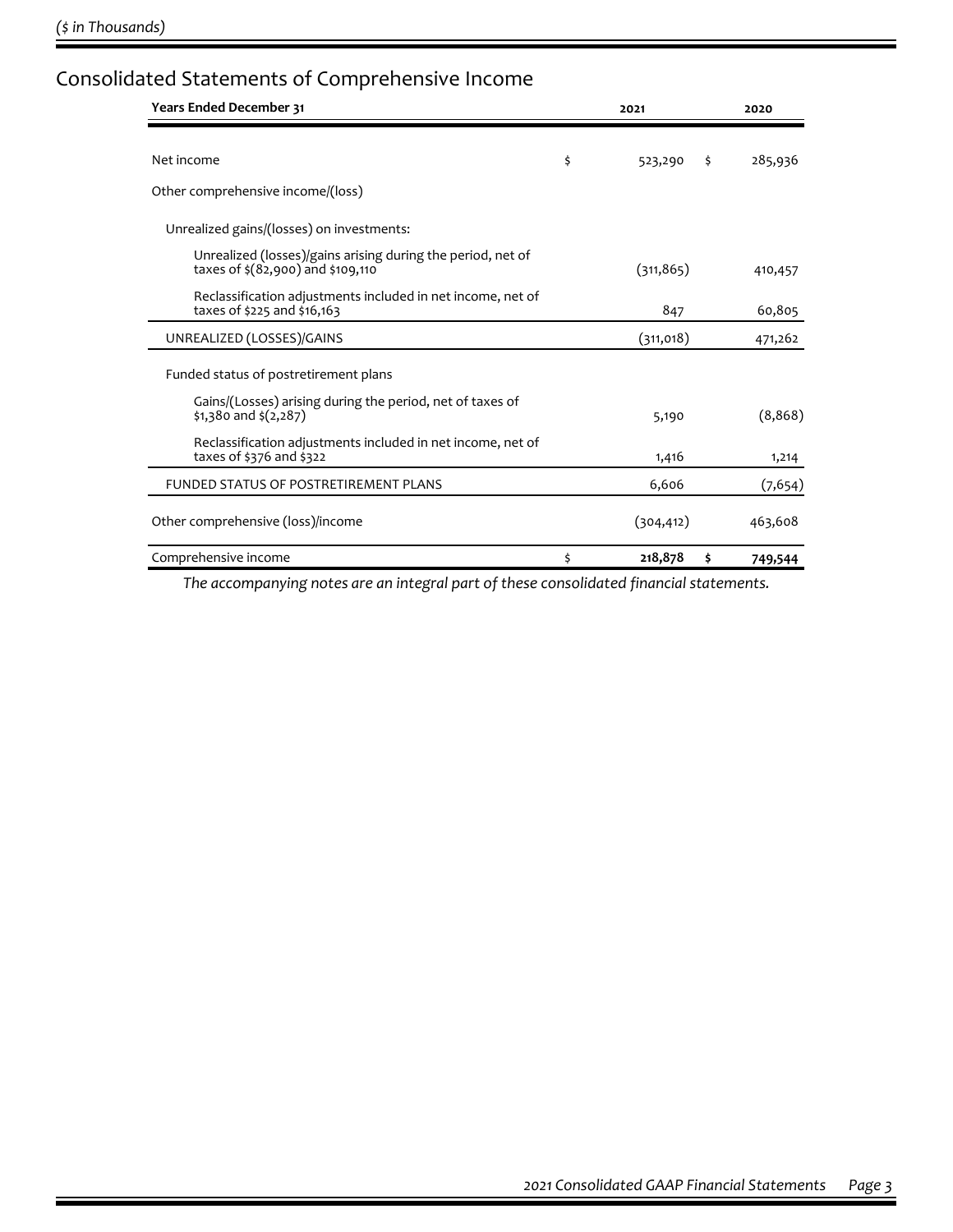# Consolidated Statements of Changes in Equity

|                                             | Accumulated<br>Other<br>Comprehensive<br>Income | Non-<br>Controlling<br><b>Interest</b> | Retained<br>Earnings |    | <b>Total Equity</b> |
|---------------------------------------------|-------------------------------------------------|----------------------------------------|----------------------|----|---------------------|
| <b>BALANCE AT JANUARY 1, 2020</b>           | \$<br>770,132                                   | \$<br>47,583                           | \$<br>4,280,242      | \$ | 5,097,957           |
| Net income for 2020                         |                                                 | (1,048)                                | 286,984              |    | 285,936             |
| Other comprehensive gain, net of tax        | 463,608                                         |                                        |                      |    | 463,608             |
| Comprehensive gain                          |                                                 |                                        |                      |    | 749,544             |
| Change in equity in noncontrolling interest |                                                 | (39, 692)                              |                      |    | (39, 692)           |
| BALANCE AT DECEMBER 31, 2020                | \$<br>1,233,740                                 | \$<br>6,843                            | \$<br>4,567,226      | \$ | 5,807,809           |
| Net income for 2021                         |                                                 | 390                                    | 522,900              |    | 523,290             |
| Other comprehensive gain, net of tax        | (304, 412)                                      |                                        |                      |    | (304, 412)          |
| Comprehensive gain                          |                                                 |                                        |                      |    | 218,878             |
| Change in equity in noncontrolling interest |                                                 | 984                                    | 587                  |    | 1,571               |
| BALANCE AT DECEMBER 31, 2021                | \$<br>929,328                                   | \$<br>8,217                            | \$<br>5,090,713      | s  | 6,028,258           |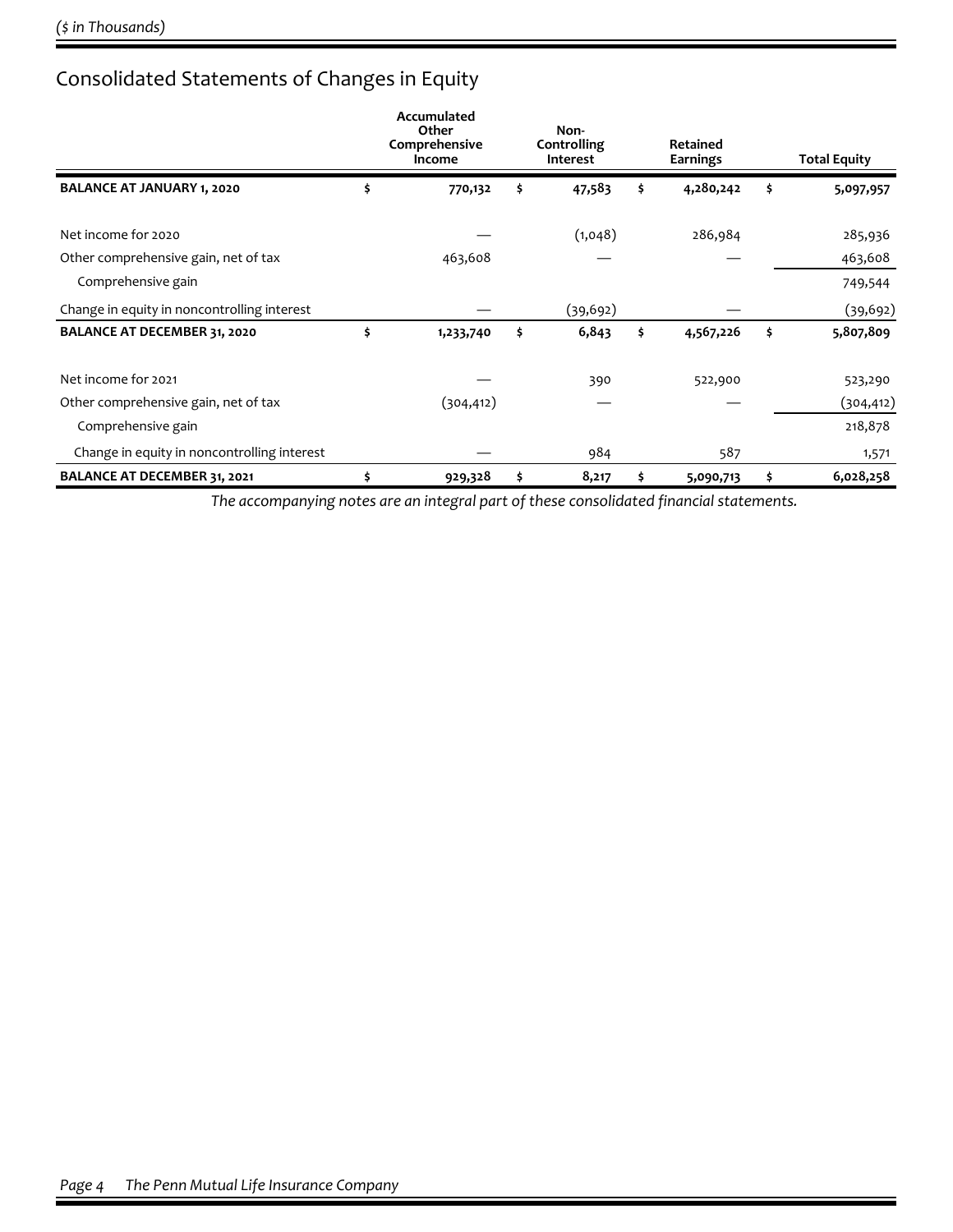# Consolidated Statements of Cash Flows

| Years Ended December 31,                                                          | 2021                                   | 2020                |
|-----------------------------------------------------------------------------------|----------------------------------------|---------------------|
| <b>CASH FLOWS FROM OPERATING ACTIVITIES</b>                                       |                                        |                     |
| Net income                                                                        | \$<br>522,900 \$                       | 286,984             |
| Adjustments to reconcile net income to net cash provided by operating activities: |                                        |                     |
| Capitalization & Amortization of acquisition costs, net                           | (327,718)                              | (229, 664)          |
| Policy fees & interest credited on universal life and investment contracts        | 171,169                                | 104,513             |
| Depreciation and amortization                                                     | 172,828                                | 176,865             |
| Net investment losses                                                             | 130,111                                | 7,219               |
| Capitalized interest & Stock distributions                                        | (55, 533)                              | (21,083)            |
| Change in:                                                                        |                                        |                     |
| Investment income due and accrued                                                 | (18, 304)                              | 10,513              |
| Amounts recoverable from reinsurers                                               | 32,914                                 | (3,229)             |
| Future policy benefits                                                            | 1,153,982                              | 926,704             |
| Accrued income taxes                                                              | 115,169                                | 35,999              |
| Net broker/dealer receivables                                                     | (106, 278)                             | (57, 793)           |
| Trading securities                                                                | (17, 488)                              | 233,366             |
| Other assets and liabilities                                                      | 27,783                                 | 57,687              |
| Net investment income                                                             | (363,700)                              | (64, 337)           |
|                                                                                   | (84,279)                               |                     |
| Other, net<br>NET CASH PROVIDED BY OPERATING ACTIVITIES                           |                                        | 12,751<br>1,476,495 |
| <b>CASH FLOWS FROM INVESTING ACTIVITIES</b>                                       | \$<br>1,353,556<br>\$                  |                     |
| Sale of investments:                                                              |                                        |                     |
| Debt securities, available for sale                                               | 865,985 \$                             |                     |
| Equity securities                                                                 | \$<br>67,225                           | 4,374,367           |
| Other invested assets                                                             |                                        | 147,210             |
|                                                                                   | 5,100                                  |                     |
| Maturity and other principal repayments:                                          |                                        |                     |
| Debt securities, available for sale                                               | 1,779,570                              | 1,210,034           |
| Alternative assets                                                                | 317,817                                | 237,754             |
| Derivatives                                                                       | 131,546                                | 75,131              |
| Other                                                                             | 7,233                                  | 52,099              |
| Cost of investments acquired:                                                     |                                        |                     |
| Debt securities, available for sale                                               | (5, 178, 877)                          | (6,724,939)         |
| Equity securities                                                                 | (30, 888)                              | (154, 849)          |
| Alternative assets                                                                | (231,986)                              | (238, 680)          |
| Derivatives                                                                       | (245,751)                              | (478, 641)          |
| Other                                                                             | (6,207)                                | (81,243)            |
| Change in policy loans, net                                                       | (13, 573)                              | (50, 335)           |
| Change in short-term investments                                                  | (67, 729)                              | (7, 410)            |
| Increase/(decrease) in collateral payable                                         | 134,442                                | (150, 521)          |
| Purchases of furniture and equipment, net of dispositions                         | (11, 690)                              | (8, 134)            |
| NET CASH USED IN INVESTING ACTIVITIES                                             | \$<br>$(2,477,783)$ \$                 | (1,798,157)         |
| <b>CASH FLOWS FROM FINANCING ACTIVITIES</b>                                       |                                        |                     |
| Policyholder Account Balances:                                                    |                                        |                     |
| Deposits for universal life and investment contracts                              | \$<br>1,840,488 \$                     | 3,520,738           |
| Withdrawals from universal life and investment contracts                          | (1,613,522)                            | (3, 299, 250)       |
| Transfers to and from separate accounts, net                                      | 342,344                                | 269,189             |
| Change from debt                                                                  | 496,620                                | (67, 165)           |
| Change in Noncontrolling interest                                                 | 1,960                                  | (40,740)            |
| NET CASH PROVIDED BY FINANCING ACTIVITIES                                         | \$<br>1,067,890<br>$\ddot{\mathsf{s}}$ | 382,772             |
| Net (decrease)/increase in cash                                                   | (56,338)                               | 61,111              |
| Cash, beginning of year                                                           | 238,807                                | 177,696             |
| <b>CASH, END OF YEAR</b>                                                          | \$<br>182,469<br>\$                    | 238,807             |
|                                                                                   |                                        |                     |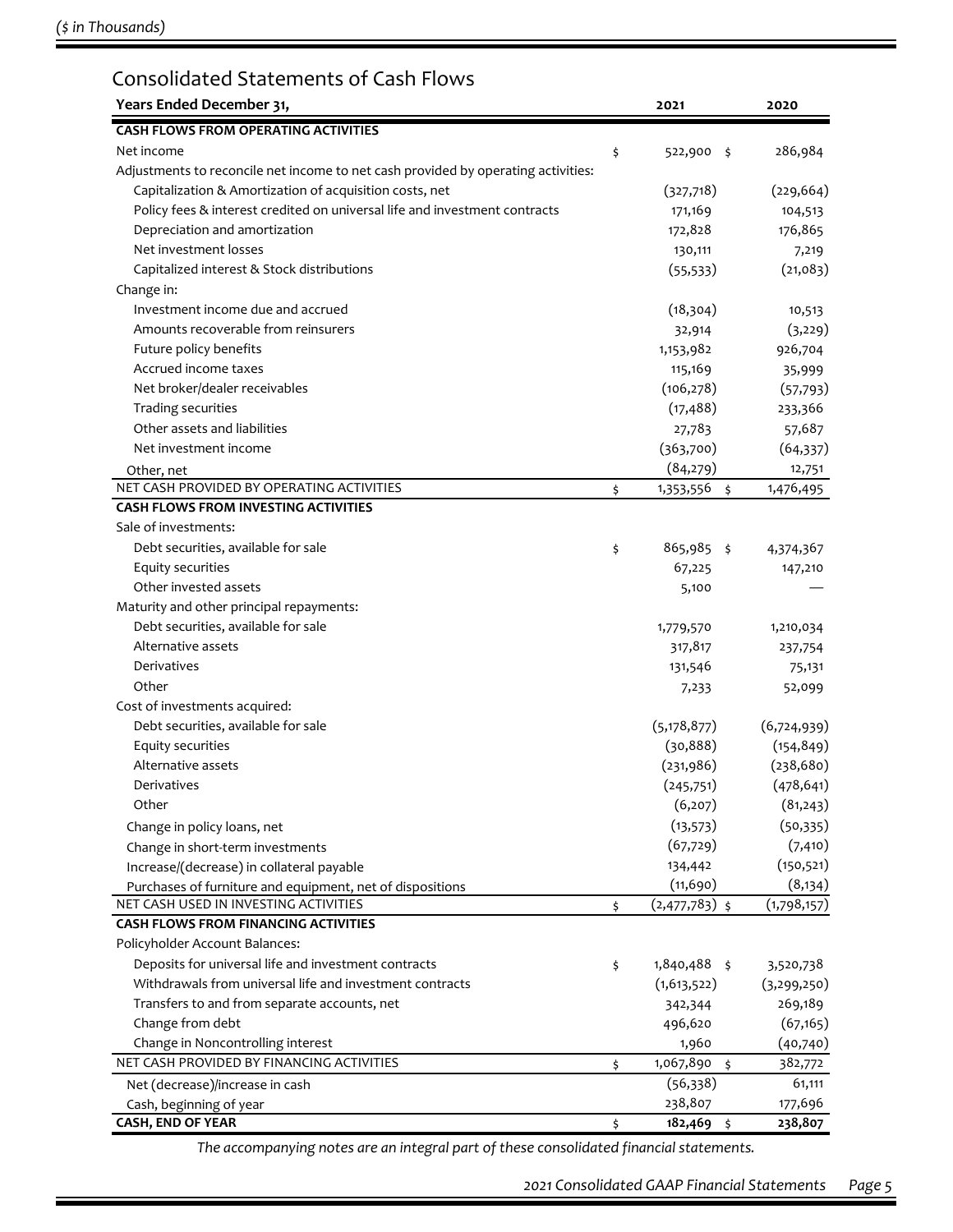# Notes to Consolidated Financial Statements

# *Note 1.* **NATURE OF OPERATIONS AND BASIS OF PRESENTATION**

**NATURE OF OPERATIONS** The Penn Mutual Life Insurance Company ("PML") and its subsidiaries (collectively, "the Company") offer a wide range of insurance and investment products including life insurance, annuities, and investment products, as well as advisory services. PML, a Pennsylvania domiciled mutual life insurance company, concentrates primarily on the sale of individual life insurance and annuity products. PML and its wholly owned life insurance subsidiary, The Penn Insurance and Annuity Company ("PIA"), primarily market traditional whole life, term life, fixed universal life, indexed universal life, variable universal life, immediate annuity and fixed and variable deferred annuity products through a network of career and independent financial professionals. PML is licensed to sell its products in forty-nine states and the District of Columbia. In addition, the Company offers a variety of investment products and advisory services through its non-insurance subsidiaries (principally broker/dealer and investment advisory subsidiaries). PIA is domiciled in Delaware and is licensed to sell its products in forty-nine states. Vantis Life Insurance Company ("Vantis"), is a direct writer of individual tax deferred annuities, ordinary and group life insurance, and credit insurance. Domiciled in Connecticut, the Company is licensed to sell its products in forty-nine states and the District of Columbia. The Penn Insurance and Annuity Company of New York ("PIANY") is domiciled in New York and licensed to sell its products in that state. Janney Montgomery Scott LLC ("JMS"), a wholly owned subsidiary of the Company and a broker-dealer registered with the Securities Exchange Commission ("SEC"), engages in a broad range of activities in the private wealth management, equity, and fixed income capital markets.

**BASIS OF PRESENTATION** The accompanying Consolidated Financial Statements have been prepared in accordance with accounting principles generally accepted in the United States of America ("GAAP") and reflect the consolidation of PML and its wholly owned and majority controlled subsidiaries. All intercompany accounts and transactions have been eliminated in consolidation.

The Company invested with other co-investors in the Penn Mutual Asset Management Multi-Series Funds A and B and the Penn Mutual AM Strategic Income Fund (collectively "PMAM's Private Funds/PMUBX"). As the majority owner, the Company consolidates the funds, and any unaffiliated investors' noncontrolling interest in the fund is reported in "Noncontrolling interest."

PML prepares its regulatory financial statements in accordance with statutory accounting practices prescribed or permitted by the Insurance Department of the Commonwealth of Pennsylvania. PIA and its wholly owned reinsurance company follow statutory practices prescribed or permitted by the Delaware Department of Insurance. Vantis follows statutory practices prescribed or permitted by the Connecticut Insurance Department. PIANY follows statutory practices prescribed or permitted by the New York Department of Financial Services. These are comprehensive bases of accounting other than GAAP (collectively, "statutory accounting principles" or "SAP").

# *Note 2.* **SUMMARY OF SIGNIFICANT ACCOUNTING POLICIES**

**USE OF ESTIMATES** The preparation of financial statements requires management to make estimates and assumptions that impact the reported amounts of assets and liabilities, the disclosure of contingent assets and liabilities as of the date of the financial statements and the reported amounts of revenues and expenses during the reporting periods. Those estimates are inherently subject to change and actual results could differ from those estimates. Included among the material reported amounts and disclosures that requires extensive use of estimates are:

- $\diamondsuit$  Fair value of certain invested assets and derivatives
- $\Diamond$  Other then temporary impairments ("OTTI")
- $\diamondsuit$  Value of goodwill
- $\Diamond$  Capitalization and amortization of deferred acquisition costs ("DAC")
- $\diamondsuit$  Reserves for future policyholder benefits
- $\diamondsuit$  Accounting for income taxes and valuation of deferred income tax assets and liabilities and unrecognized tax benefits
- $\diamondsuit$  Litigation and other contingencies
- $\diamondsuit$  Pension and other postretirement and postemployment benefits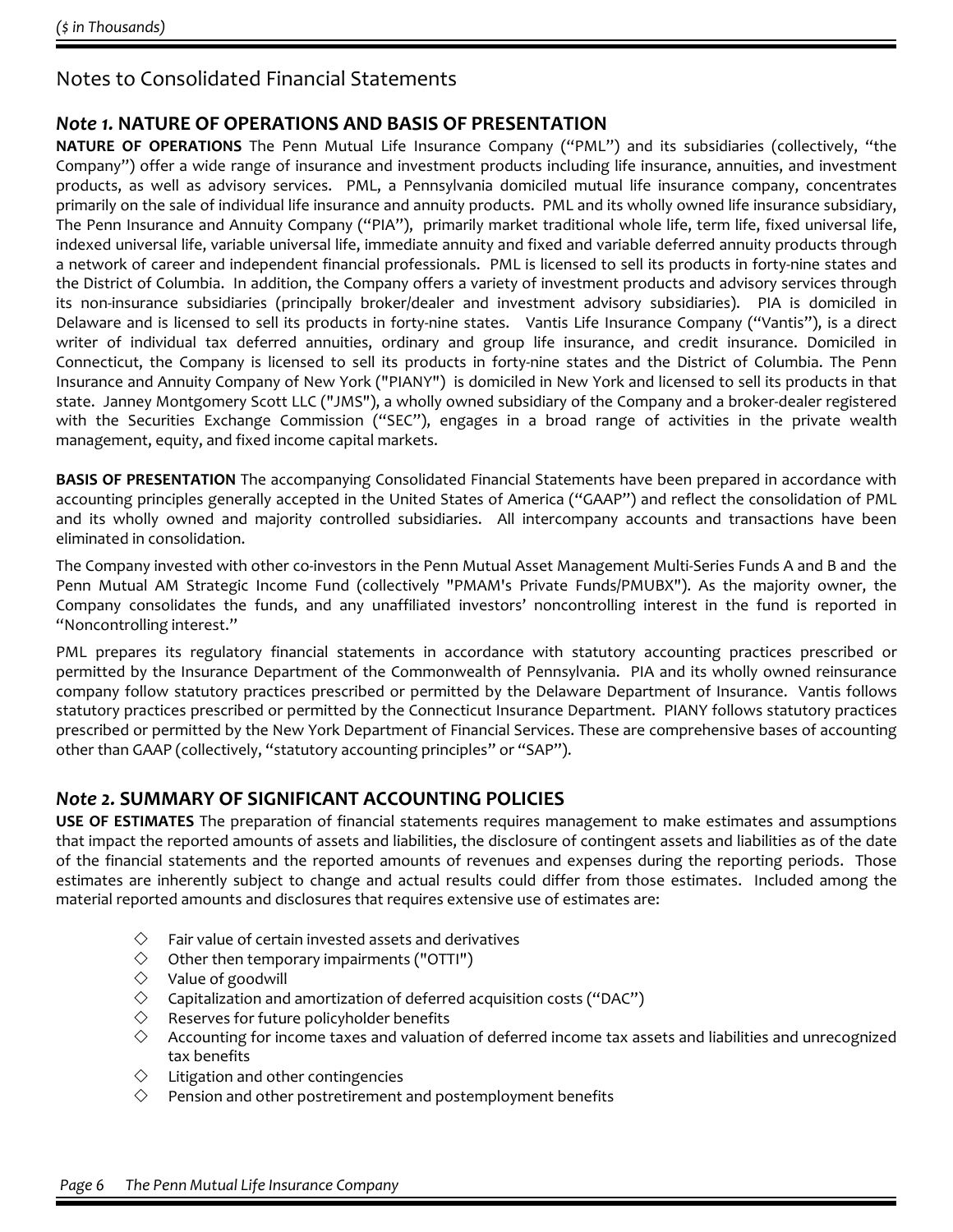**INVESTMENTS** The Company is required to classify its investments into one of three categories: held-to-maturity, available-for-sale, or trading. The Company determines classification of debt securities at the time of purchase. The Company classifies its debt securities (bonds, preferred stocks and mortgage and asset-backed securities) as available-forsale ("AFS") and trading. AFS securities are reported at fair value, with unrealized gains/(losses) reported in other comprehensive income, net of deferred taxes and related adjustments. Trading securities are held at fair value, with changes in value reported through net investment gains/(losses). Income on debt securities is recognized using the effective yield method of amortization. For mortgage and asset-backed securities ("structured securities") that do not have a fixed schedule of payments and are subject to a non credit rating based on other-than-temporary impairment ("OTTI") review, the effect on amortization or accretion is revalued periodically based on the current estimated cash flow. Cash flow assumptions for structured securities are obtained from broker dealer survey values or internal estimates consistent with the current interest rate and economic environments. These assumptions represent the Company's best estimate of the amount and timing of estimated principal and interest cash flows based on current information and events. Interest on debt securities is recorded as income when earned.

Equity securities are carried at fair value. Unrealized capital gains/(losses) are reported in net investment gains/(losses). Dividends on equity securities are credited to income on their ex-dividend dates.

Real estate occupied by the Company is carried at depreciated cost. Depreciated cost is adjusted for impairments whenever events or changes in circumstances indicate the carrying amount of the asset may not be recoverable, with the impairment being included in net investment losses. Depreciation is calculated using the straight-line method over the estimated useful life of the real estate holding, not to exceed 40 years. Depreciation expense on real estate is included in net investment income on the Statements of Comprehensive Income.

Cash and cash equivalents includes investments purchased with maturities of three months or less and money market funds.

Policy loans are stated at the aggregate balance of unpaid principal and interest.

Alternative assets are investments in limited partnerships for which the Company applies the equity method of accounting. Due to the timing of the valuation data received from the partnership, these investments are reported in accordance with the most recent valuations received, which are primarily on a one quarter lag.

Other invested assets include short-term investments, low income housing tax credit investments ("LIHTC"), stock held in the Federal Home Loan Banks of Pittsburgh and Boston ("FHLB") and miscellaneous invested assets. Short-term investments, which are carried at amortized cost and approximate fair value, consists of investments purchased with maturities of greater than three months and less than or equal to 12 months. Certain short-term investments are held as collateral for derivative transactions. LIHTC investments are accounted for under the equity method. The delayed equity contributions for these investments are unconditional and legally binding and therefore, have been recognized as a liability. LIHTC investments are reviewed for OTTI which, if identified, is recorded as a net investment loss.

Net investment gains/(losses) on sales are generally computed using the specific identification method and are included in income on the trade date and net of amortization of deferred acquisition costs. Unrealized capital gains/(losses) on investments, and adjustments to deferred acquisition costs and unearned revenue, net of applicable taxes, are accounted for as a separate component of other comprehensive income.

**EVALUATING AVAILABLE FOR SALE INVESTMENTS FOR AN OTTI** The Company performs a regular evaluation, on a security-by-security basis, of its available for sale investment holdings in accordance with its impairment policy in order to evaluate whether such investments are other-than-temporarily impaired.

The Company considers, amongst other criteria, whether it has the intent to sell a particular impaired available for sale debt security. Decisions to sell are based on current market conditions and information available to the Company at that time. When the Company has determined it has the intent to sell or will be required to sell a security before recovery of its amortized cost, the security will be deemed other-than-temporarily impaired in the period that the sale decision was made and an OTTI loss for the entire difference between the fair value and the amortized cost will be recorded in earnings.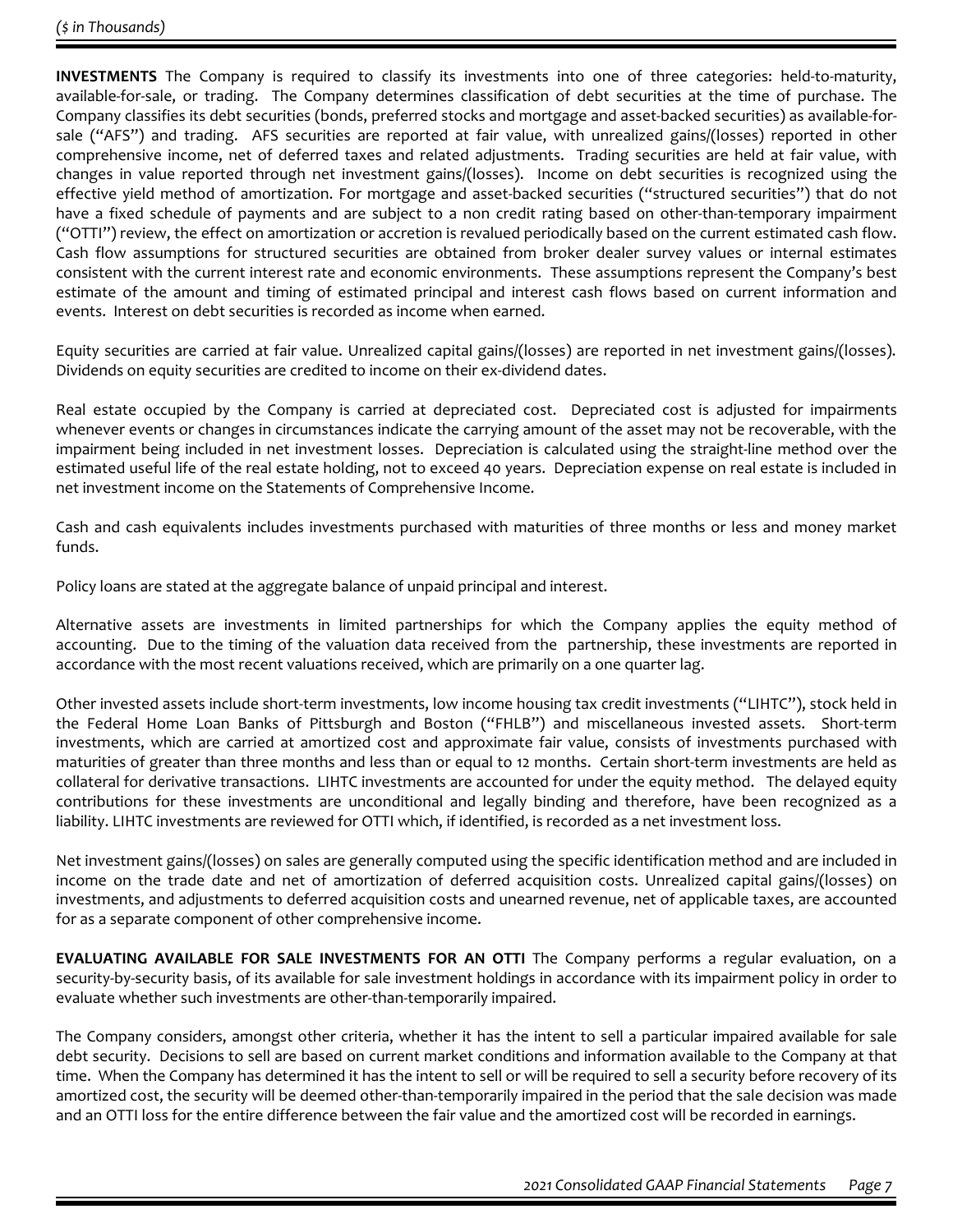If the Company believes it is more likely than not that it will not be required to sell the security before recovery of its amortized cost, the Company evaluates the security for impairment to determine if the decline in fair value below market value is considered to be other-than-temporary. Factors considered in determining whether a decline in fair value is otherthan-temporary include, but is not limited to, the significance of the decline, the length of time a security's fair value is below its amortized cost, current economic conditions, past credit loss experience, estimated future cash flows, and other circumstances of the investment. If the Company concludes that the impairment is other-than-temporary, the Company estimates the present value of the expected future cash flows to be received from the security, and if less than the amortized cost, the security will be deemed other-than-temporarily impaired in that period. This amount is referred to as the credit loss and will be recognized in earnings. Any remaining difference between the present value of the expected future cash flows to be received and the estimated fair value of the security is referred to as the non-credit loss and will be recognized as a separate component of other comprehensive loss. For available for sale debt securities for which an OTTI was recognized in earnings, the decision as to whether or not the difference between the new amortized cost basis and the cash flows expected to be collected should be accreted as interest income is done on a security by security basis.

FHLB stock is evaluated for impairment considering the ultimate recoverability of its par value. When evaluating the ultimate recoverability of par value, the Company considers current facts and circumstances of the FHLB including any declines in the net assets of the FHLB, legislative and regulatory changes impacting the FHLB and the liquidity position of the FHLB. The Company also considers the materiality of the carrying amount of the FHLB stock to the Company and whether it is expected that the Company intends to dispose of the FHLB stock at an amount other than par value.

**DERIVATIVE FINANCIAL INSTRUMENTS** The Company may utilize various derivatives, including swaps, swaptions, futures, forward contracts, caps and options in conjunction with its management of assets and liabilities and interest rate risk. All derivatives are required to be recorded at fair value. The accounting treatment of specific derivatives depends on whether the financial instrument is designated and qualifies as a highly effective hedge. To qualify as a hedge, the hedge relationship is designated and formally documented at inception by detailing the particular risk management objective and strategy for the hedge. This includes the item and risk that is being hedged, the derivative that is being used, as well as how effectiveness is being assessed and measured. A derivative must be highly effective in accomplishing the objective of offsetting either changes in fair value or cash flows for the risk being hedged to qualify for hedge accounting. The hedging relationship is considered highly effective if the changes in fair value or discounted cash flows of the hedging instrument is within 80%-125% of the inverse changes in the fair value or discounted cash flows of the hedged item. The Company formally assesses effectiveness of its hedging relationships both at the hedge inception and on a quarterly basis. Derivatives are generally recognized at fair value. Derivatives with a positive fair value are reported as assets. Derivatives with a negative fair value are reported as liabilities. The Company does not engage in derivative financial instrument transactions for speculative purposes.

Interest rate swaps, inflation swaps, caps, swaptions, currency swaps and interest rate futures are used to manage risk from interest rate fluctuations. Credit default swaps protect the Company from a decline in credit quality of a specified security. Receiver swaps, a type of interest rate swap, protect the Company from credit risk in the fixed income portfolio. These do not meet the criteria of an effective hedge.

Currency swaps are also used to manage exposure to fluctuation in currency values associated with certain foreign currency denominated bonds.

For a cash flow hedge, in which derivatives hedge the variability of cash flows related to variable rate available-for-sale securities and foreign denominated bonds, the accounting treatment depends on the effectiveness of the hedge. To the extent these derivatives are effective in offsetting the variability of the hedged cash flows, changes in the derivatives' fair value is not included in current earnings, but are reported as other comprehensive income. To the extent these derivatives are not effective, changes in their fair values are included in earnings as a net investment gain/(loss).

For cash flow hedges, when hedge accounting is discontinued because it is probable that a forecasted transaction will not occur, the gain/(loss) that was accumulated in other comprehensive income is recognized immediately as a realized capital gain/(loss). The derivative will continue to be carried on the balance sheet at its fair value with subsequent changes in fair value recorded as a realized capital gain/(loss). When hedge accounting is discontinued because the hedge is terminated, the accumulated gain/(loss) remains in other comprehensive income until the forecasted transaction is no longer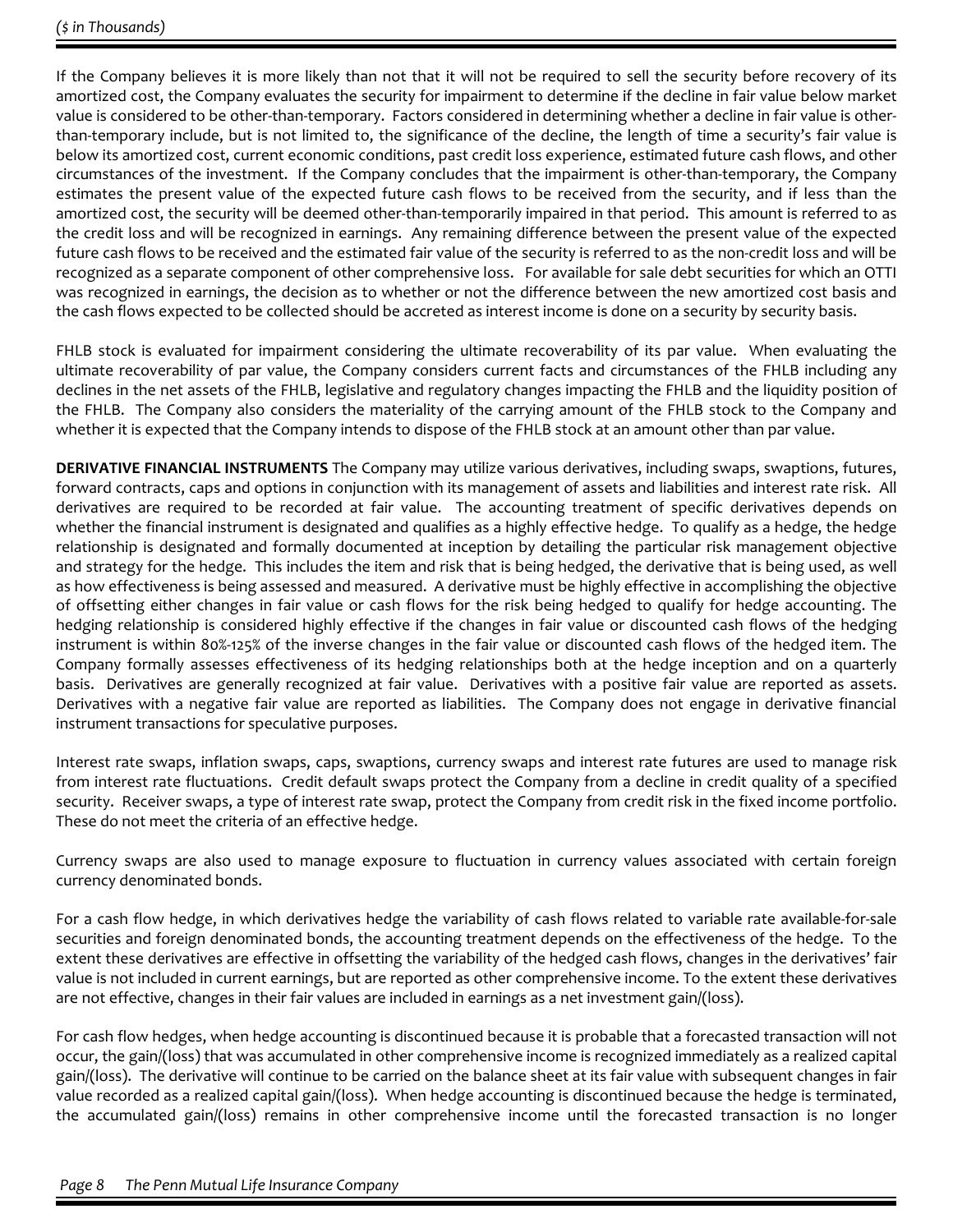probable. At that time, the accumulated gain or loss is amortized as a realized capital gain/(loss) over the remaining life of the derivative contract.

The Company discontinues hedge accounting prospectively if: (i) it is determined that the derivative is no longer effective in offsetting changes in the fair value or cash flows of a hedged item, (ii) the derivative expires, is sold, terminated, or exercised, (iii) the derivative is de-designated as a hedge instrument, or (iv) it is probable that the forecasted transaction will not occur and the derivative is held at fair value.

The Company utilizes total return swaps, interest rate swaps, inflation swaps, swaptions, financial futures and equity options to hedge risks associated with the offering of equity market based guarantees in the Company's annuity product portfolio. These derivatives do not qualify for hedge accounting. The change in fair value of these derivatives is recognized as a net investment gain/(loss). The Company utilizes equity options in the form of call spreads to hedge equity market risks associated with the offering of indexed universal life insurance products. These derivatives do not qualify for hedge accounting. The realized gains or losses and change in fair value of the call spreads are recognized in benefits paid to policyholders and beneficiaries.

Interest rate caps, inflation swaps, certain interest rate swaps and credit default swaps are carried at fair value and do not qualify for hedge accounting treatment. As a result, the change in the fair value of the derivatives is recognized currently in net investment gains/(losses) in the period of change.

The Company also provides contracts with certain living benefits that are considered embedded derivatives.

**DEFERRED ACQUISITION COSTS ("DAC")** The costs that are directly related to the successful acquisition or renewal of insurance contracts and incremental direct costs of contract acquisition that are incurred in transactions with either independent third parties or employees have been deferred and recorded as an asset. DAC relating to internal replacements is immediately written off to expense and any new determinable expenses associated with the replacement are deferred.

DAC related to participating traditional and universal life insurance policies and investment type products without mortality risk that include significant surrender charges are being amortized over the lesser of the estimated or actual contract life. Amortization expense is recognized in proportion to gross revenues or estimated gross profits arising principally from interest margins, mortality margins, expense margins and surrender charges. The effects of revisions to estimated gross profits are reflected as adjustments to DAC in the period such estimated gross profits are revised. DAC related to term business is amortized in proportion to premium revenue.

Each year, a formal review of the assumptions underlying the expected gross profits are analyzed and updated as necessary.

DAC is reviewed regularly to determine whether such costs are recoverable based upon future estimated gross profits. The Company has evaluated all DAC balances and concluded these amounts are recoverable at December 31, 2021 and 2020, respectively. Certain costs and expenses reported in the Consolidated Statements of Operations are net of amounts deferred.

**OTHER ASSETS** Other assets primarily consist of corporate owned life insurance, collateral, fixed assets, taxes receivable, goodwill and intangible assets.

Fixed assets includes, among others, property and equipment, leasehold improvements, computer equipment, and packaged and internally developed software. Fixed assets are stated at cost, less accumulated depreciation and amortization, on a straight-line basis over the estimated useful lives of the related assets. Depreciation and amortization expense was \$12,560 and \$15,871 for the years ended December 31, 2021 and 2020, respectively.

Other assets also includes goodwill and intangible assets. Goodwill and other intangibles with an indefinite useful life are not amortized. All goodwill and indefinite life intangible assets are tested for impairment at least annually. An intangible asset with a finite life is amortized over its useful life. Intangibles with a finite useful life are tested for impairment when facts and circumstances indicate that its carrying amount may not be recoverable.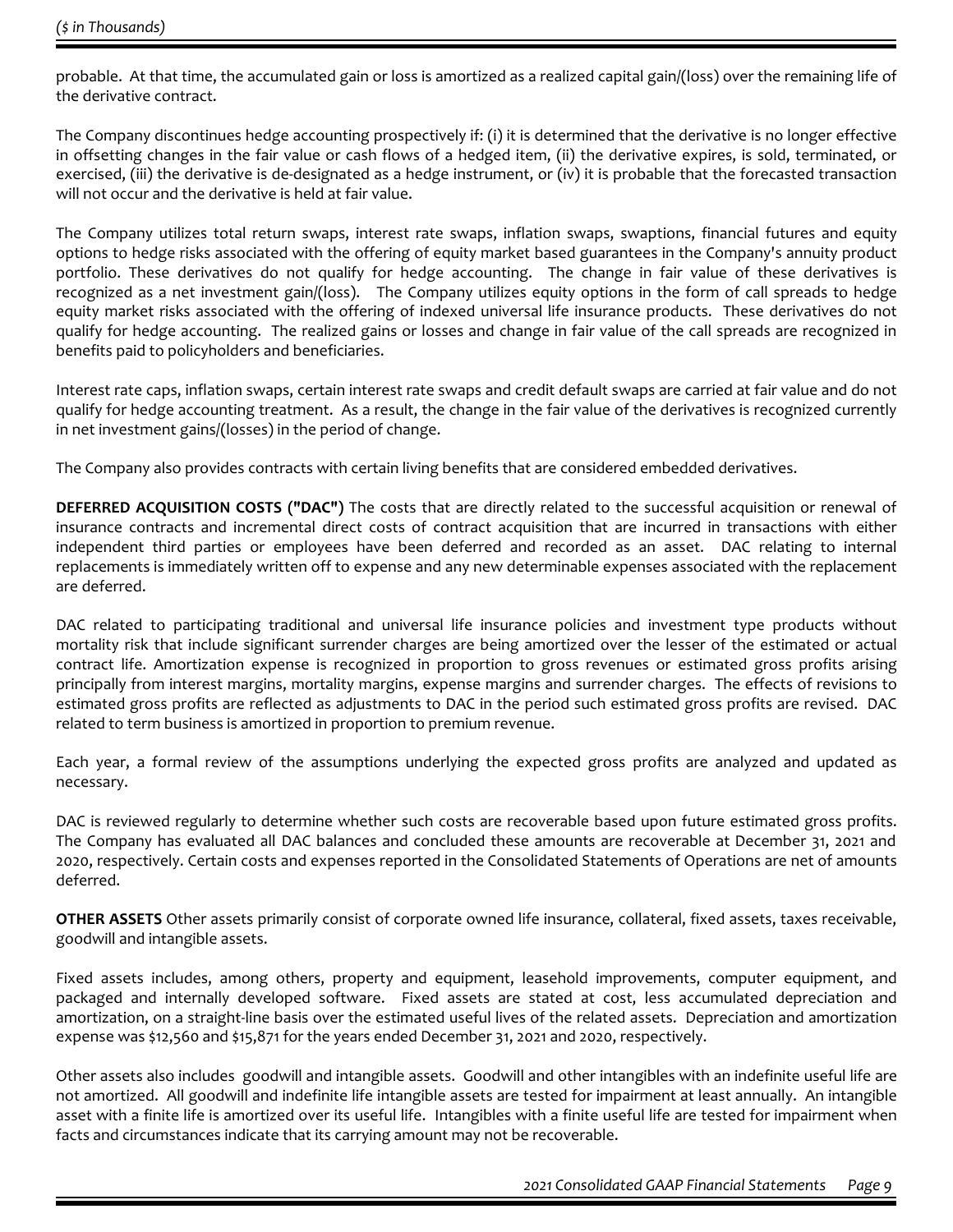**FEDERAL HOME LOAN BANK BORROWINGS** The Company is a member of the Federal Home Loan Banks of Pittsburgh and Boston, which provide access to collateralized advances, collateralized funding agreements, and other FHLB products. The Company intends to use this access to funds as an additional source of liquidity for its operations and to earn incremental income. Collateralized advances from the FHLB are classified in "Debt" on the Consolidated Balance Sheets. Collateralized funding agreements issued to the FHLB are classified as "Other policyholder funds" on the Consolidated Balance Sheets. FHLB is a first-priority secured creditor.

The Company's membership in FHLB requires the ownership of member stock, and borrowings from FHLB require the purchase of FHLB activity based stock in an amount equal to 4% of the outstanding borrowings. All FHLB stock purchased by the Company is classified as restricted general account investments within "Other invested assets" on the Consolidated Balance Sheets. The Company's borrowing capacity is determined by the lesser of the assets available to be pledged as collateral to FHLB or 10% of the applicable company's prior period admitted general account assets in accordance with statutory accounting principles. The fair value of the qualifying assets pledged as collateral by the Company must be maintained at certain specified levels of the borrowed amount, which can vary, depending on the nature of the assets pledged. The Company's agreement allows for the substitution of assets and the advances are pre-payable. Borrowings would be subject to prepayment penalties.

Dividends received on the FHLB stock are recorded as income when earned. Interest expense incurred on FHLB borrowings classified as funding agreements is included in Benefits paid to policyholders and beneficiaries on the Consolidated Statements of Operations. Interest expense incurred on FHLB borrowings classified as advances is included in General expenses on the Consolidated Statements of Operations.

There were no outstanding borrowings as of December 31, 2021 and 2020.

**RESERVES FOR FUTURE POLICY BENEFITS** Future policy benefits include reserves for participating traditional life insurance and life contingent annuity products; excess death benefit liabilities associated with individual deferred annuities and universal life contracts with secondary guarantees; and excess interest credits from indexed universal life contracts. These liabilities are established in amounts adequate to meet the estimated future obligations of the policies in-force.

Liabilities for participating traditional life products are computed using the net level premium method, using assumptions for investment yields, mortality and morbidity, which are consistent with the dividend fund interest rate and mortality rates used in calculating cash surrender values. Interest rate assumptions used in the calculation of the liabilities for participating traditional life products ranged from 2.25% to 8.50%. Reserves for substandard policies are computed using multiples of the respective underlying mortality tables.

Liabilities for life contingent annuity products are computed by estimating future benefits and expenses. Assumptions are based on the Company's actual experience projected at the time of policy issue with provision for adverse deviations. Interest rate assumptions range from 1.00% to 13.25%.

For some policy guarantees, reserve estimates are established using the Company's best estimate assumptions, which include future investment income, mortality and lapse rates. Each year, a formal review of the assumptions underlying these estimates are analyzed and updated as necessary.

Liabilities that are categorized as embedded derivatives are held at fair value on the balance sheet. These embedded derivatives exist within variable annuities with living benefit riders as well as the index credits associated with fixed indexed annuities and indexed universal life. For the indexed products, the balance is recorded in Reserves for future policy benefits and the change in the fair value is recorded in Benefits paid to policy holders and beneficiaries. For the variable annuities, the balance is recorded in Reserves for future policy benefits and the change in the fair value is recorded in net investment gains/(losses).

Loss recognition testing occurs on an annual basis to ensure that reserves net of DAC are adequate to meet future policyholder obligations.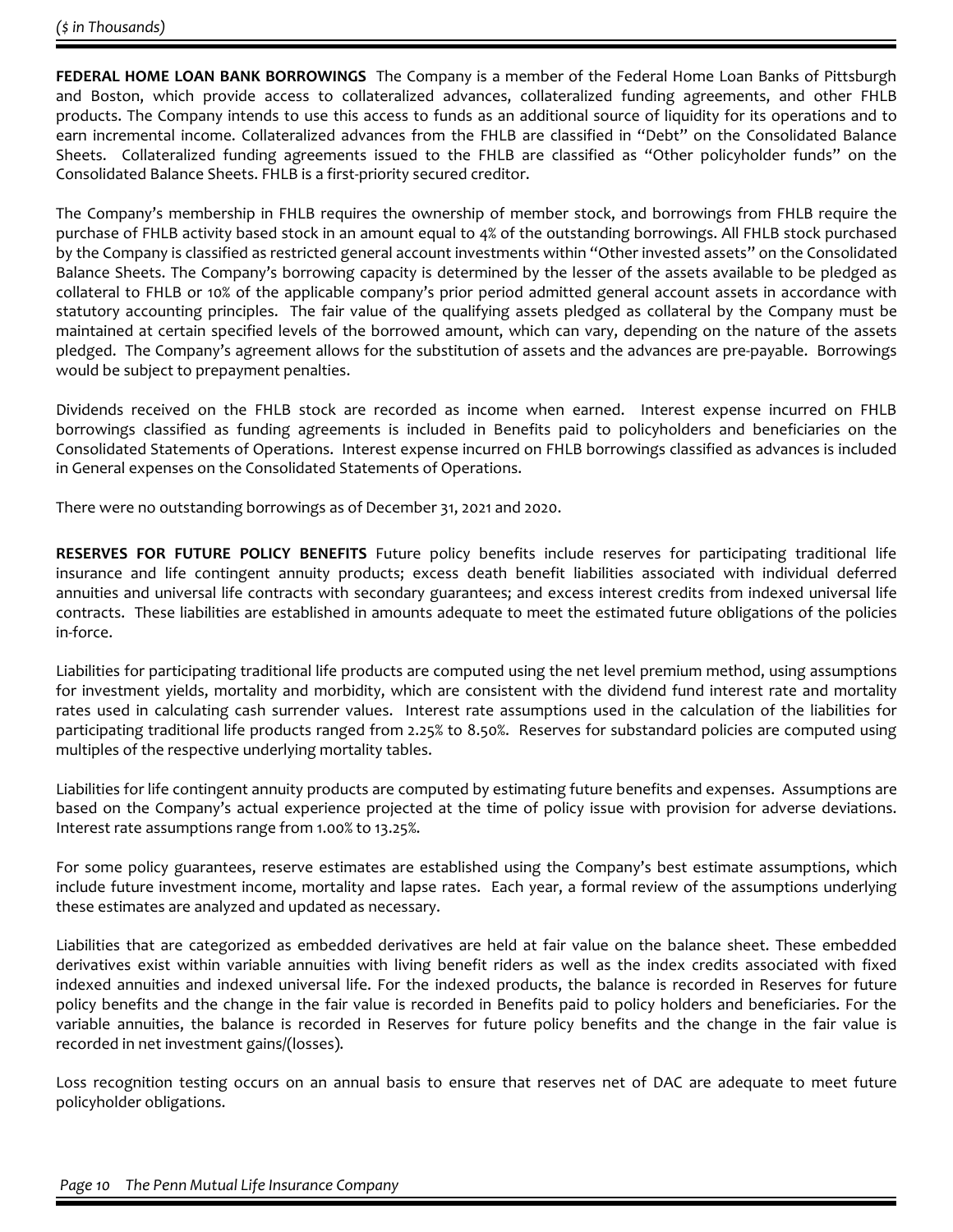**OTHER POLICYHOLDER FUNDS** Other policyholder funds represent liabilities for universal life and investment-type annuity products. The liabilities for these products are based on the contract account value, which consists of deposits received from customers and investment earnings on the account value, less administrative, mortality and expense charges. The liability for universal life products is also reduced by the cost of insurance charges. Other policyholder funds also include unearned revenue liabilities for certain front-end loads associated with universal life contracts.

Liabilities for the non-life contingent annuity products are computed by estimating future benefits and expenses. Assumptions are based on Company experience projected at the time of policy issue. Interest rate assumptions, based on contractual terms, range from 1.00% to 9.25%.

Contract charges assessed against account values for universal life and investment-type annuities are reflected as policy fee income in revenue. Interest credited to account values and universal life benefit claims in excess of fund values are reflected as Benefits paid to policyholders and beneficiaries.

The Company incurred interest expense of \$89 and \$6,231 for the years ended December 31, 2021 and 2020, respectively, on borrowings from FHLB during the year that were classified as funding agreements.

**POLICYHOLDERS' DIVIDENDS PAYABLE** As of December 31, 2021 and 2020, participating insurance expressed as a percentage of insurance in-force is 82% and 81%, respectively, and as a percentage of annual premium is 95% and 94%, respectively. The Board of Trustees approves the amount of Policyholders' dividends to be paid annually. The aggregate amount of policyholders' dividends is calculated based on actual interest, mortality, morbidity and expense experience for the year and on management's judgment as to the appropriate level of equity to be retained by the Company. The carrying value of this liability approximates the earned amount and fair value at December 31, 2021 and 2020.

**OTHER LIABILITIES** Other liabilities includes but is not limited to pension and OPEB liabilities, prepaid premiums, accrued expenses, value of business acquired, policyholder dividends payable and policyholder claims payable.

**BROKER/DEALER RECEIVABLES AND PAYABLES** Broker/dealer transactions in securities and listed options, including related commission revenue and expense, are recorded on a trade-date basis.

**SEPARATE ACCOUNT ASSETS AND LIABILITIES** The Company has separate account assets and liabilities representing segregated funds administered and invested by the Company primarily for the benefit of variable life insurance policyholders and annuity and pension contract holders, including the Company's benefit plans. The assets of each account are legally segregated and are not subject to claims that arise out of any other business of the Company. The separate accounts have varying investment objectives. At December 31, 2021 and 2020, all separate account assets are stated at the fair value of the underlying assets, which are primarily mutual funds. The value of the assets in the separate accounts reflects the actual investment performance of the respective accounts and is not guaranteed by the Company. The liability at December 31, 2021 and 2020 represents the policyholders' interest in the account and includes accumulated net investment income and realized and unrealized capital gains/(losses) on the assets, which generally reflects fair value. The investment income and net investment gains/(losses) from separate account assets accrue to the policyholders and are not included in the Consolidated Statements of Operations. Mortality, policy administration and surrender charges assessed against the accounts are included in Policy fee income in the accompanying Consolidated Statements of Operations. Asset management fees charged to the accounts are included in Other income in the accompanying Consolidated Statements of Operations.

The Company issues variable annuity contracts in the separate accounts in which the Company provides various forms of guarantees to benefit the related contract holders called Guaranteed Minimum Death Benefits ("GMDB"), Guaranteed Minimum Accumulated Benefits ("GMAB"), GMAB/Guaranteed Minimum Withdrawal Benefits ("GMWB"), and GMWB with inflation protection. In accordance with guarantees provided, if the investment proceeds in the separate accounts are insufficient to cover the guarantees for the product, the policyholder proceeds will be remitted by the general account.

**RECOGNITION OF INCOME AND RELATED EXPENSES** Premiums from traditional participating life insurance policies, term life policies and annuity policies with life contingencies are recognized as income when due. The associated benefits and expenses are matched with income so as to result in the recognition of profits over the life of the contracts. This match is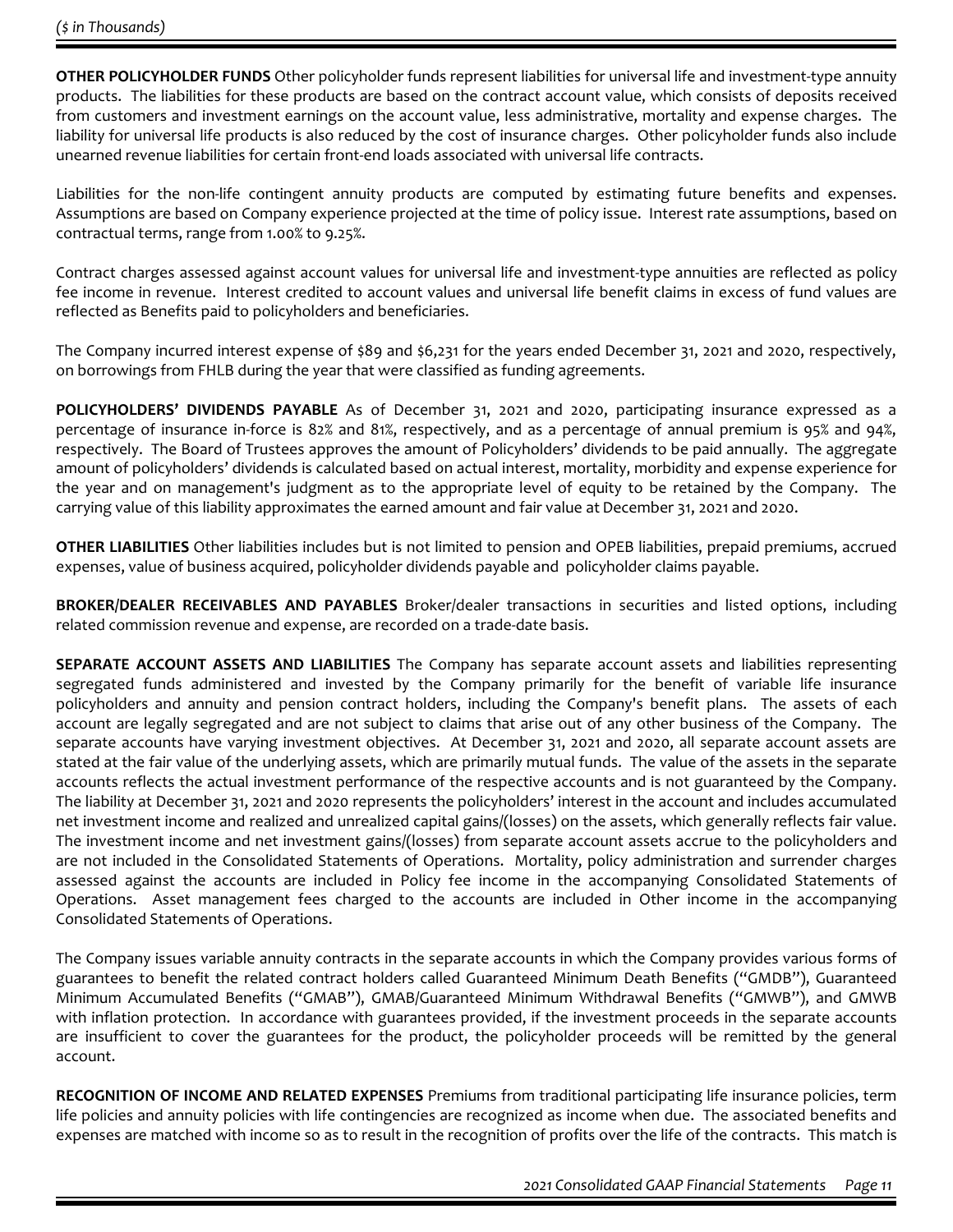accomplished by providing for liabilities for future policy benefits and the deferral and subsequent amortization of deferred acquisition costs.

Amounts received under universal life-type contracts are reported as deposits to policyholders' account balances. Revenues from these contracts consist of amounts assessed during the period for mortality and expense risk, policy administration, and surrender charges, and are included as Policy fee income in the Consolidated Statements of Operations. In addition to fees, the Company earns investment income from the investment of policyholders' deposits in the Company's general account portfolio.

Amounts previously assessed to compensate the Company for services to be performed over future periods are deferred and recognized into income over the period benefited, using the same assumptions and factors used to amortize DAC costs. Policy benefits and claims that are charged to expense include benefit claims incurred in the period in excess of related policyholders' account balances.

Premiums for contracts with a single premium or a limited number of premium payments due over a significantly shorter period than the total period over which benefits are provided are recorded as income when due. Any excess profit is deferred and recognized as income in a constant relationship to insurance in-force and, for annuities, in relation to the amount of expected future benefit payments.

**BROKER/DEALER FEES AND COMMISSIONS** Commissions earned on securities transactions, including the related revenue and expenses, are recorded on a trade date basis. Management and underwriting fees are recorded as of the commitment date. Other revenue is recorded as earned.

**BROKER/DEALER SALES EXPENSE** These include commissions paid, other compensation and other general operating expenses related to the Company's Broker/Dealer operations.

**FEDERAL INCOME TAXES** Current federal income taxes are charged or credited to operations based upon amounts estimated to be payable or recoverable as a result of taxable operations for the current year and any adjustments to such estimates from prior years. Deferred federal income tax assets ("DTAs") and liabilities ("DTLs") are recognized for expected future tax consequences of temporary differences between GAAP and taxable income. Temporary differences are identified and measured using a balance sheet approach whereby GAAP and tax balances are compared. Deferred income taxes are generally recognized based on enacted tax rates and a valuation allowance is recorded if it is more likely than not that any portion of the deferred tax asset will not be realized.

Uncertain tax positions ("UTP") are established when the merits of a tax position are evaluated against certain measurement and recognition tests. UTP changes are reflected as a component of income taxes.

Any disproportionate tax effects lodged in accumulated other comprehensive income are cleared to income under an aggregate portfolio approach, i.e. the disproportionate tax effect remains intact as long as the investment portfolio remains.

The Company files a consolidated federal income tax return with its life insurance subsidiaries, with the exclusion of Vantis and PIANY.

**REINSURANCE** In the normal course of business, the Company seeks to limit its exposure to loss on any single insured and to recover a portion of benefits paid by ceding reinsurance to other insurance enterprises or reinsurers under excess coverage and coinsurance contracts. The Company has set its retention limit for acceptance of risk on life insurance policies at various levels up to \$7,500 for single life and \$10,000 for joint lives.

Reinsurance does not relieve the Company of its primary liability and, as such, failure of reinsurers to honor their obligations could result in losses to the Company. The Company evaluates the risk transfer of its reinsurance contracts and the financial strength of potential reinsurers. The Company regularly monitors the financial condition and ratings of its existing reinsurers to ensure that amounts due from reinsurers are collectible.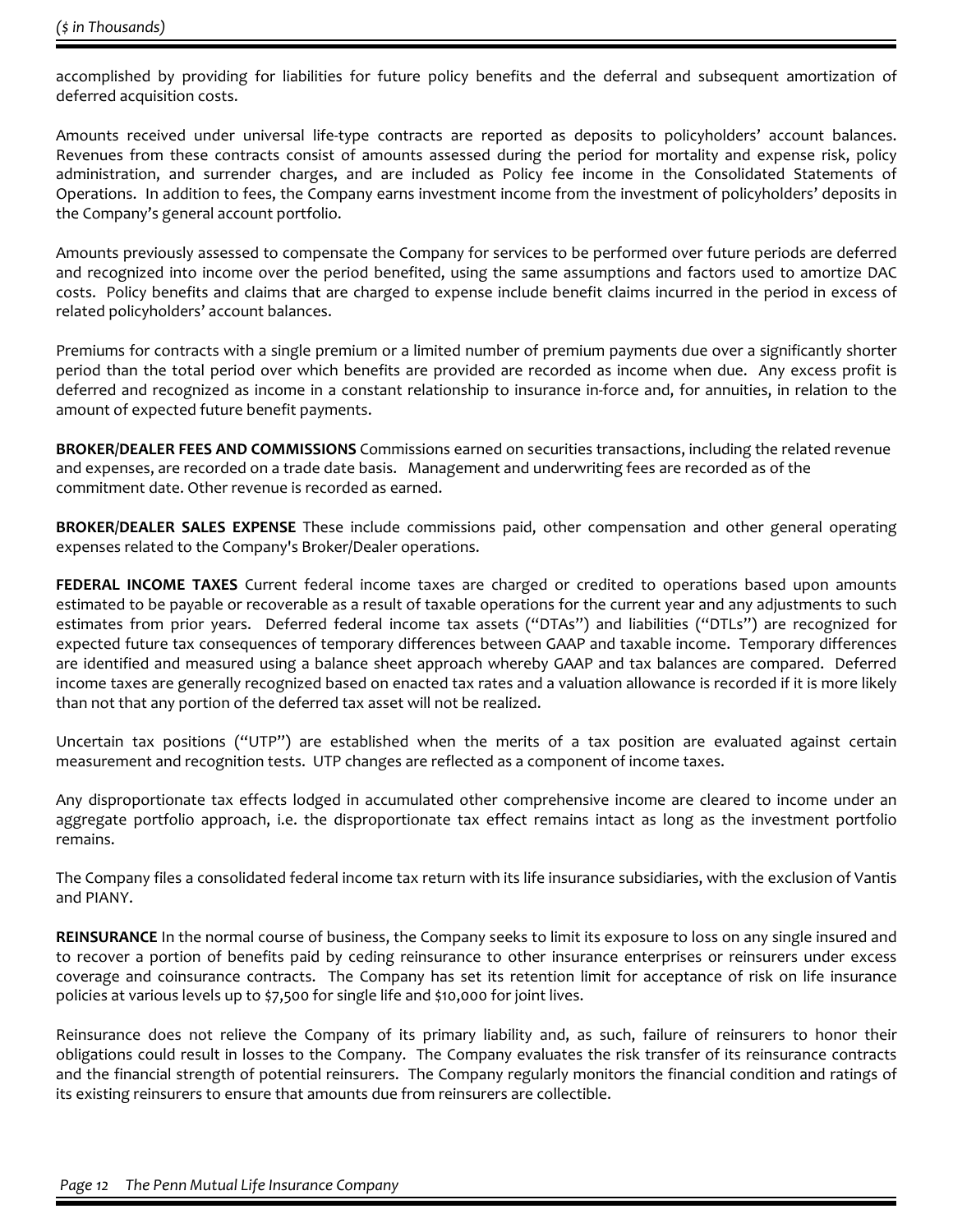Insurance liabilities are reported before the effects of reinsurance. Reinsurance receivables (including amounts related to ceded life insurance liabilities) are reported as assets in Amounts recoverable from reinsurers. Estimated reinsurance recoverables are recognized in a manner consistent with the liabilities related to the underlying reinsured contracts.

**BENEFIT PLANS** The Company follows guidance which requires an employer on a prospective basis to recognize the funded status of its defined benefit pension and post retirement plans as an asset or liability in its Consolidated Balance Sheets and to recognize changes in that funded status through comprehensive income in the year in which the changes occur.

**CONTINGENCIES** Amounts related to contingencies are accrued if it is probable that a liability has been incurred and an amount is reasonably estimable.

#### **NEW ACCOUNTING PRONOUNCEMENTS**

Effective December 15, 2021, FASB updated the disclosure requirements for employers that sponsor defined benefit pension or other postretirement plans. The Company adopted the guidance as of December 31, 2021. The revised guidance eliminated the disclosure requirement regarding expected amortization amounts for non-public entities.

Effective January 1, 2021, FASB guidance was updated for hedging activities with an objective to better align an entity's risk management activities and financial reporting from hedging relationships through changes to both the designation and measurement guidance for qualifying hedging relationships and the presentation of hedge results. The adoption of this guidance did not have an impact on the Company.

#### **RECENT ACCOUNTING DEVELOPMENTS**

Effective January 1, 2022, FASB guidance is updated to establish a new accounting model for leases. Lessees will recognize most leases on the balance sheet as a right-of-use asset and a related lease liability. The recognition, measurement, and presentation of expenses and cash flows arising from a lease have not significantly changed. The adoption of this guidance will not have a significant impact on the Company's consolidated financial statements.

Effective by December 31, 2022, FASB guidance is updated to provide optional guidance for a limited period of time to ease the potential burden of reference rate reform on financial reporting. The amendments provide optional expedients and exceptions for applying GAAP to contracts, hedging relationships and other transactions impacted by reference rate reform. The amendments are effective for contract modifications made between March 12, 2020 and December 31, 2022. This standard may be elected and applied prospectively as reference rate reform unfolds.

Effective January 1, 2023, the FASB guidance requires the use of a new current expected credit loss ("CECL") model to account for expected credit losses on certain financial assets reported at amortized cost (e.g., loans held for investment, fixed maturities held-to-maturity, reinsurance receivables, etc.) and certain off-balance sheet credit exposures (e.g., indemnification of serviced mortgage loans and certain loan commitments). The guidance requires an entity to estimate lifetime credit losses related to such financial assets and credit exposures based on relevant information about past events, current conditions, and reasonable and supportable forecasts that may affect the collectability of the reported amounts. The standard also modifies the OTTI guidance for fixed maturities, available-for-sale requiring the use of an allowance rather than a direct write-down of the investment. The Company is currently assessing the impact of this guidance on its consolidated financial statements.

Effective January 1, 2025, FASB guidance is updated for the recognition, measurement, presentation, and disclosure requirements for long-duration contracts issued by an insurance entity. The Company is currently assessing the impact of this guidance on its consolidated financial statements.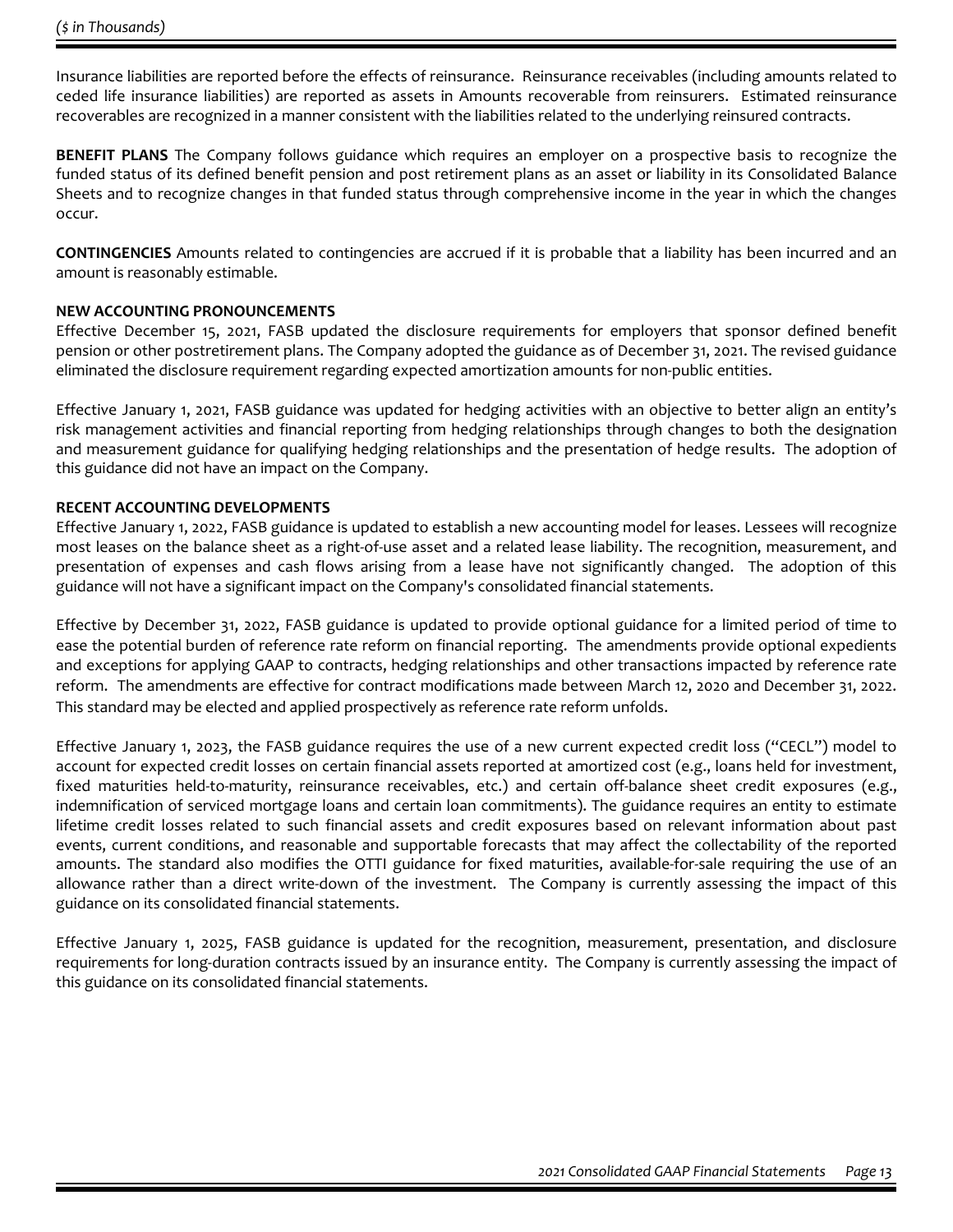# *Note 3.* **INVESTMENTS**

**AFS DEBT SECURITIES** AFS securities are carried at fair value. Amortized cost is net of \$11,178 and \$9,289 cumulative writedowns determined by management to be other than temporary declines in value as of December 31, 2021 and 2020, respectively. The distribution of unrealized capital gains/(losses) on investments in AFS debt securities at December 31, 2021 and 2020 is presented below.

|                                        |                   | <b>Gross Unrealized Capital</b> |    |        |    |                      |    |                   |
|----------------------------------------|-------------------|---------------------------------|----|--------|----|----------------------|----|-------------------|
| December 31, 2021:                     | Amortized<br>Cost | Gains                           |    | Losses |    | Non-credit<br>Losses |    | <b>Fair Value</b> |
| US Governments                         | \$<br>1,004,897   | \$<br>4,836                     | \$ | 14,209 | \$ |                      | \$ | 995,524           |
| <b>Other Governments</b>               | 14,258            | 1,074                           |    | 4      |    |                      |    | 15,328            |
| States, Territories and Possessions    | 72,175            | 14,001                          |    | 35     |    |                      |    | 86,141            |
| <b>Political Subdivisions</b>          | 448,914           | 40,473                          |    | 948    |    |                      |    | 488,439           |
| Special Revenue                        | 1,634,001         | 178,656                         |    | 6,134  |    |                      |    | 1,806,523         |
| Industrial and Miscellaneous           | 8,863,549         | 1,140,214                       |    | 29,549 |    |                      |    | 9,974,214         |
| Residential Mortgage-backed Securities | 1,117,998         | 12,649                          |    | 6,166  |    |                      |    | 1,124,481         |
| Commercial Mortgage-backed Securities  | 2,676,000         | 115,328                         |    | 14,741 |    |                      |    | 2,776,587         |
| <b>Asset-backed Securities</b>         | 2,937,375         | 48,150                          |    | 24,376 |    |                      |    | 2,961,149         |
| <b>Hybrid Securities</b>               | 440,575           | 32,666                          |    | 1,280  |    |                      |    | 471,961           |
| SVO Identified Funds                   | 7,885             |                                 |    | 1,236  |    |                      |    | 6,649             |
| <b>Bank Loans</b>                      | 3,718             | 81                              |    | 9      |    |                      |    | 3,790             |
| Preferred Stock                        | 139,475           | 6,800                           |    | 1,014  |    |                      |    | 145,261           |
| <b>Total AFS securities</b>            | \$<br>19,360,820  | \$1,594,928                     | \$ | 99,701 |    |                      |    | \$20,856,047      |

|                                        |                   | <b>Gross Unrealized Capital</b> |    |        |      |                      |    |                   |
|----------------------------------------|-------------------|---------------------------------|----|--------|------|----------------------|----|-------------------|
| December 31, 2020:                     | Amortized<br>Cost | Gains                           |    | Losses |      | Non-credit<br>Losses |    | <b>Fair Value</b> |
| <b>US Governments</b>                  | \$<br>785,509     | \$<br>11,323                    | \$ | 3,226  | - \$ |                      | \$ | 793,606           |
| <b>Other Governments</b>               | 14,256            | 1,484                           |    | 12     |      |                      |    | 15,728            |
| States, Territories and Possessions    | 72,364            | 18,048                          |    |        |      |                      |    | 90,412            |
| <b>Political Subdivisions</b>          | 358,025           | 45,152                          |    | 7      |      |                      |    | 403,170           |
| Special Revenue                        | 1,340,937         | 207,427                         |    | 1,764  |      |                      |    | 1,546,600         |
| Industrial and Miscellaneous           | 7,806,382         | 1,456,336                       |    | 10,189 |      |                      |    | 9,252,529         |
| Residential Mortgage-backed Securities | 1,078,527         | 34,625                          |    | 1,705  |      |                      |    | 1,111,447         |
| Commercial Mortgage-backed Securities  | 2,625,015         | 124,499                         |    | 23,720 |      |                      |    | 2,725,794         |
| <b>Asset-backed Securities</b>         | 2,232,938         | 73,540                          |    | 34,529 |      |                      |    | 2,271,949         |
| <b>Hybrid Securities</b>               | 471,761           | 36,317                          |    | 3,858  |      |                      |    | 504,220           |
| SVO Identified Funds                   | 12,198            | 14                              |    | 349    |      |                      |    | 11,863            |
| <b>Bank Loans</b>                      | 11,750            | 99                              |    | 21     |      |                      |    | 11,828            |
| Preferred Stock                        | 167,807           | 9,028                           |    | 561    |      |                      |    | 176,274           |
| <b>Total AFS securities</b>            | \$<br>16,977,469  | \$2,017,892                     | \$ | 79,941 | \$   |                      | \$ | 18,915,420        |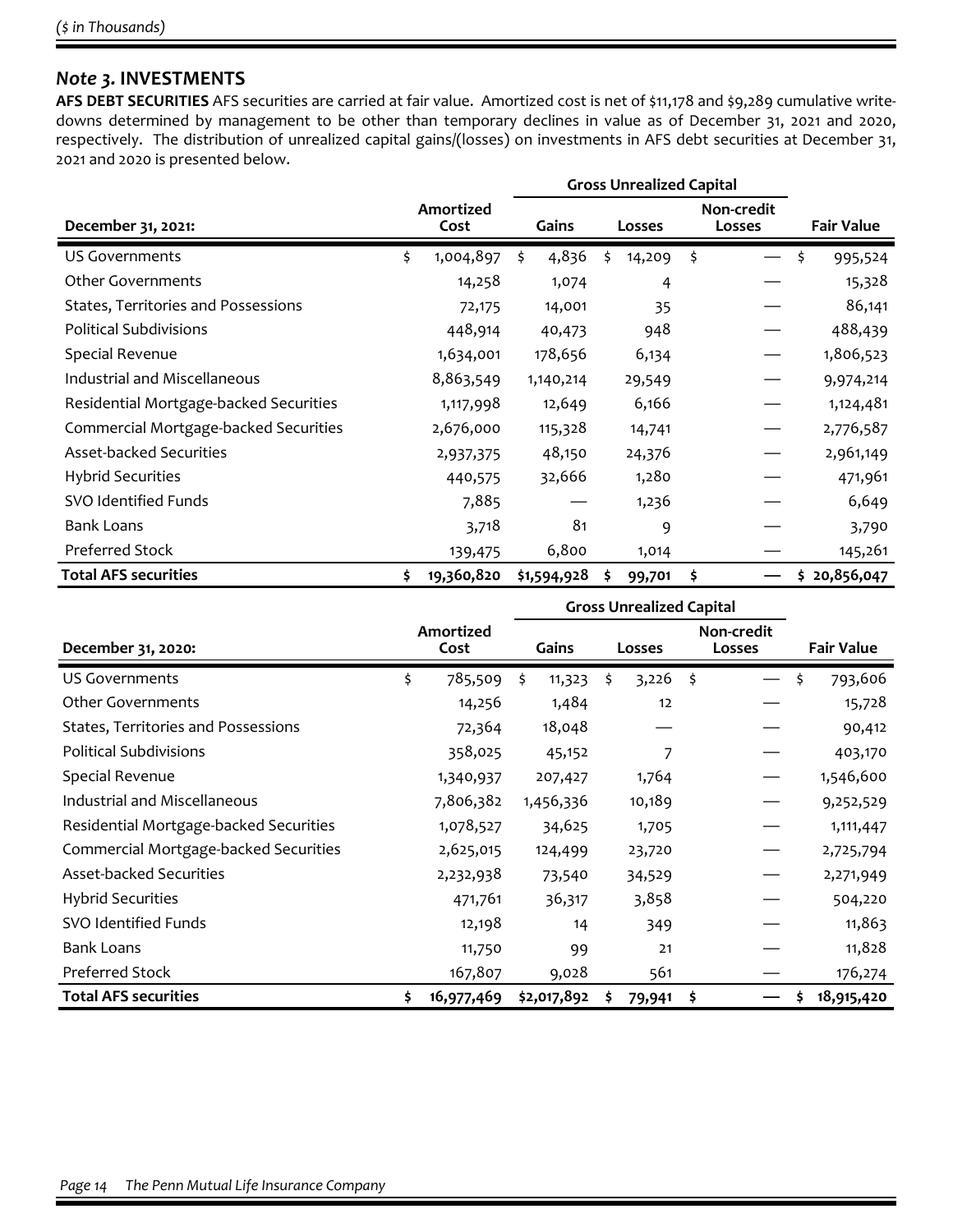The amortized cost and fair value of AFS securities as of December 31, 2021 by contractual maturity is presented below. Expected maturities may differ from contractual maturities because borrowers may have the right to call or repay obligations with or without call or prepayment penalties.

|                                            |                   | 2021              |
|--------------------------------------------|-------------------|-------------------|
|                                            | Amortized<br>Cost | <b>Fair Value</b> |
| Due in one year or less                    | \$<br>$93$ \$     | 83                |
| Due after one year through five years      | 558,329           | 566,075           |
| Due after five years through ten years     | 2,388,656         | 2,541,495         |
| Due after ten years                        | 9,542,895         | 10,740,916        |
| Residential mortgage backed securities (1) | 1,117,997         | 1,124,481         |
| Commercial mortgage backed securities(1)   | 2,676,000         | 2,776,587         |
| Asset-backed securities (1)                | 2,937,375         | 2,961,149         |
| Preferred stock                            | 139,475           | 145,261           |
| Total                                      | \$19,360,820      | \$20,856,047      |

(1) Includes U.S. Agency structured securities

Mortgage and other asset-backed securities are presented separately in the maturity schedule due to the potential for prepayment. The weighted average life of these securities is estimated at 5.96 years.

Residential mortgage backed securities ("Residential MBS"), Commercial mortgage backed securities ("Commercial MBS") and Asset-backed securities follow a structured principal repayment schedule and 96% are of investment grade. Securities totaling \$1,066,403 are rated AAA.

At December 31, 2021, the largest industry concentration of the Company's portfolio was investments in Electric-Integrated of \$1,191,684, representing 6% of the total AFS portfolio.

The gross gains realized on sales were \$10,367 and \$317,195, and the gross losses realized on sales were \$18,865 and \$69,082 during 2021 and 2020, respectively. During 2021 and 2020, the Company recognized investment losses of \$65 and \$0, respectively, related to impairment of AFS securities.

The Company's investment portfolio of AFS securities is predominantly comprised of investment grade securities. At December 31, 2021 and 2020, AFS securities with fair value totaling \$865,764 and \$1,086,218, respectively, were less than investment grade.

The Company accrues interest income on debt securities to the extent it is deemed collectible and the security continues to perform under its original contractual terms.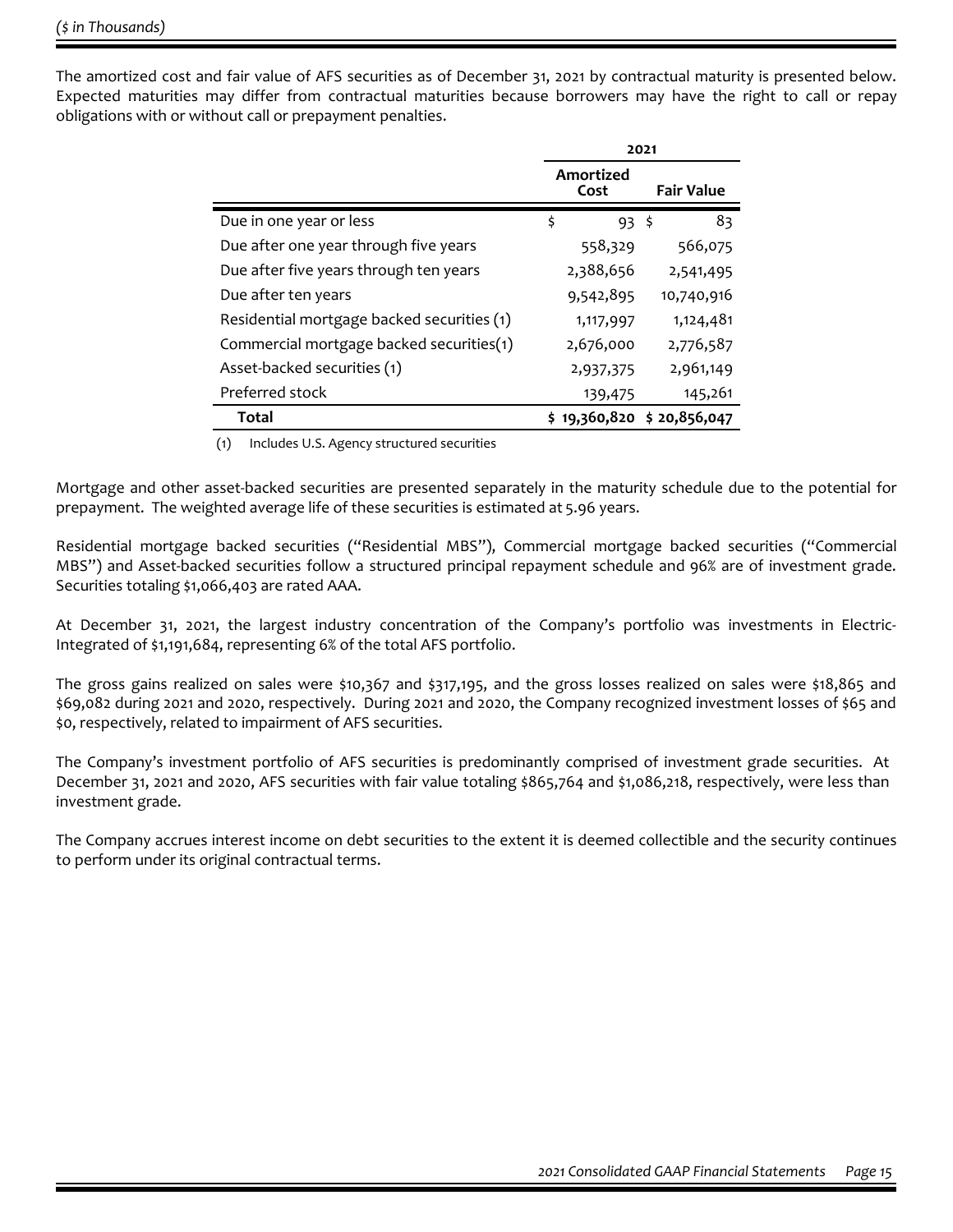**Credit Loss Rollforward** The following table represents a rollforward of the cumulative credit loss component of OTTI losses recognized in earnings on fixed maturity securities still held for which a portion of the OTTI loss was recognized in other comprehensive loss.

| For the year ended December 31:                                                                                                | 2021          | 2020    |
|--------------------------------------------------------------------------------------------------------------------------------|---------------|---------|
| Balance, beginning of period                                                                                                   | $11,262 \div$ | 20,120  |
| Credit loss impairments previously recognized on securities that<br>matured, paid down, prepaid or were sold during the period | (2, 409)      | (8,858) |
| Credit loss impairments previously recognized on securities impaired to<br>fair value during the period                        |               |         |
| Credit loss impairment recognized in the current period on securities not<br>previously impaired                               |               |         |
| Additional credit loss impairments recognized in the current period of<br>securities previously impaired                       |               |         |
| Balance, end of period                                                                                                         |               | 11.262  |

**UNREALIZED LOSSES ON INVESTMENTS** Management has determined that the unrealized losses on the Company's investments in fixed maturity securities at December 31, 2021 are temporary in nature.

The following tables present the gross unrealized capital losses and fair values for AFS securities with unrealized capital losses that are deemed to be only temporarily impaired, aggregated by investment category and length of time that individual securities have been in an unrealized capital loss position, at:

|                                           |                    | <b>Less than 12 months</b>                             |                   | Greater than 12<br>months                              |                           | <b>Total</b>                                    |                                                 |
|-------------------------------------------|--------------------|--------------------------------------------------------|-------------------|--------------------------------------------------------|---------------------------|-------------------------------------------------|-------------------------------------------------|
| December 31, 2021:                        | <b>Fair Value</b>  | Gross<br><b>Unrealized</b><br>Capital<br><b>Losses</b> | <b>Fair Value</b> | Gross<br><b>Unrealized</b><br>Capital<br><b>Losses</b> | <b>Fair Value</b>         | Gross<br><b>Unrealized</b><br>Capital<br>Losses | <b>Number</b><br><b>of</b><br><b>Securities</b> |
| <b>US Governments</b>                     | $610,176$ \$<br>Ś. | $8,129$ \$                                             | $118,516$ \$      |                                                        | $6,080 \div 728,692 \div$ | 14,209                                          | 16                                              |
| <b>Other Governments</b>                  | 4,996              | 4                                                      |                   |                                                        | 4,996                     | 4                                               | 1                                               |
| States, Territories and Possessions       | 1,965              | 35                                                     |                   |                                                        | 1,965                     | 35                                              | $\mathbf{1}$                                    |
| <b>Political Subdivisions</b>             | 50,165             | 749                                                    | 11,647            | 199                                                    | 61,812                    | 948                                             | 10                                              |
| Special Revenue                           | 303,774            | 3,932                                                  | 19,636            | 2,202                                                  | 323,410                   | 6,134                                           | 59                                              |
| <b>Industrial and Miscellaneous</b>       | 887,301            | 17,640                                                 | 257,257           | 11,909                                                 | 1,144,558                 | 29,549                                          | 68                                              |
| Residential Mortgage-backed<br>Securities | 567,697            | 4,920                                                  | 20,997            | 1,246                                                  | 588,694                   | 6,166                                           | 34                                              |
| Commercial Mortgage-backed<br>Securities  | 415,024            | 5,117                                                  | 119,173           | 9,624                                                  | 534,197                   | 14,741                                          | 137                                             |
| Asset-backed Securities                   | 1,608,191          | 11,723                                                 | 218,403           | 12,653                                                 | 1,826,594                 | 24,376                                          | 145                                             |
| <b>Hybrid Securities</b>                  | 23,084             | 902                                                    | 2,122             | 378                                                    | 25,206                    | 1,280                                           | 7                                               |
| SVO Identified Funds                      | 83                 | 10                                                     | 6,566             | 1,226                                                  | 6,649                     | 1,236                                           | $\overline{2}$                                  |
| <b>Bank Loans</b>                         | 1,873              | 9                                                      |                   |                                                        | 1,873                     | 9                                               | $\overline{2}$                                  |
| Preferred Stock                           | 11,711             | 25                                                     | 15,779            | 989                                                    | 27,490                    | 1,014                                           | 6                                               |
| <b>Total AFS securities</b>               | \$4,486,040 \$     |                                                        | 53,195 \$ 790,096 | \$                                                     | 46,506 \$5,276,136 \$     | 99,701                                          | 488                                             |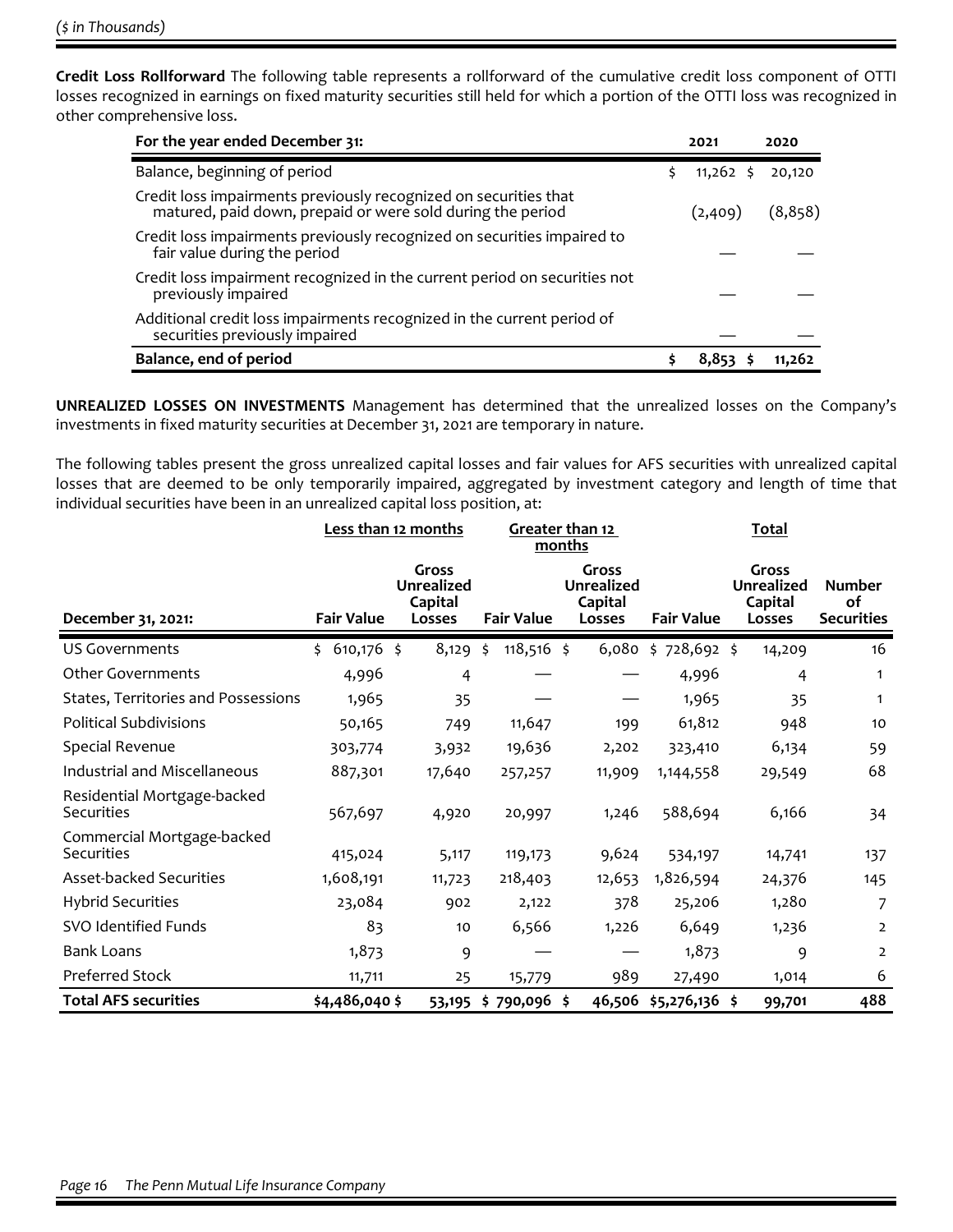|                                                 |                   | Less than 12 months                             |                   | Greater than 12<br>months                       |                   |                                                 |                                          |
|-------------------------------------------------|-------------------|-------------------------------------------------|-------------------|-------------------------------------------------|-------------------|-------------------------------------------------|------------------------------------------|
| December 31, 2020:                              | <b>Fair Value</b> | Gross<br><b>Unrealized</b><br>Capital<br>Losses | <b>Fair Value</b> | Gross<br><b>Unrealized</b><br>Capital<br>Losses | <b>Fair Value</b> | Gross<br><b>Unrealized</b><br>Capital<br>Losses | <b>Number</b><br>of<br><b>Securities</b> |
| <b>US Governments</b>                           | \$<br>99,545 \$   | $2,141$ \$                                      | 1,931 \$          | $1,085$ \$                                      | 101,476 \$        | 3,226                                           | 9                                        |
| <b>Other Governments</b>                        | 4,988             | 12                                              |                   |                                                 | 4,988             | 12                                              | 1                                        |
| <b>Political Subdivisions</b>                   | 4,088             | $\overline{7}$                                  |                   |                                                 | 4,088             | 7                                               | 1                                        |
| Special Revenue                                 | 61,395            | 705                                             | 3,371             | 1,059                                           | 64,766            | 1,764                                           | $\overline{2}$                           |
| <b>Industrial and Miscellaneous</b>             | 194,089           | 5,187                                           | 49,809            | 5,002                                           | 243,898           | 10,189                                          | 43                                       |
| Residential Mortgage-backed<br>Securities       | 61,271            | 1,412                                           | 4,012             | 293                                             | 65,283            | 1,705                                           | 5                                        |
| Commercial Mortgage-backed<br><b>Securities</b> | 519,308           | 18,033                                          | 62,557            | 5,687                                           | 581,865           | 23,720                                          | 132                                      |
| Asset-backed Securities                         | 493,628           | 27,470                                          | 378,860           | 7,059                                           | 872,488           | 34,529                                          | 132                                      |
| <b>Hybrid Securities</b>                        | 63,086            | 1,865                                           | 27,853            | 1,993                                           | 90,939            | 3,858                                           | 14                                       |
| SVO Identified Funds                            |                   |                                                 | 10,849            | 349                                             | 10,849            | 349                                             | 1                                        |
| <b>Bank Loans</b>                               | 5,529             | 21                                              |                   |                                                 | 5,529             | 21                                              | 3                                        |
| Preferred Stock                                 | 29,897            | 403                                             | 4,630             | 158                                             | 34,527            | 561                                             | 3                                        |
| <b>Total AFS securities</b>                     | $$1,536,824$ \$   | 57,256                                          | 543,872 \$<br>\$  | 22,685                                          | \$2,080,696\$     | 79,941                                          | 346                                      |

**EQUITY SECURITIES** The gross gains realized on sales were \$3,438 and \$4,678 for 2021 and 2020, respectively. The gross losses realized on sales were \$10,909 and \$22,768 for 2021 and 2020, respectively. Equity securities had a change in fair value recognized in net investment losses of \$(1,740) and \$(7,992) as of December 31, 2021 and 2020, respectively.

**ALTERNATIVE ASSETS** The investment values are provided per the partnerships' capital account statements. With the exception of one open-ended investment within the portfolio, the Company's interest cannot be redeemed. Instead, distributions from each fund result from the liquidation of the underlying assets.

Unfunded commitments for Alternative Assets were \$555,939 and \$574,258 for the years ended December 31, 2021 and 2020.

Net unrealized investment capital gains/(losses) on alternative assets that were classified as investment income aggregated \$376,810 and \$64,667 for the years ended December 31, 2021 and 2020, respectively. Net unrealized investment capital gains/(losses) classified as net investment gains/(losses) were \$0 and \$0 for the years ended December 31, 2021 and 2020, respectively. The Company did not recognize capital losses on closed partnerships for the years ended December 31, 2021 and 2020.

**OTHER INVESTED ASSETS** The components of other invested assets as of December 31, 2021 and 2020 were as follows:

|                                    | 2021               | 2020    |
|------------------------------------|--------------------|---------|
| Short-term investments             | 553,004 \$         | 485,275 |
| <b>LIHTC</b>                       | 41,335             | 33,390  |
| FHLB stock (restricted)            | 5,977              | 3,371   |
| Mortgage loans                     | $\mathcal{P}$      | 6       |
| Other                              | 10,175             | 14,723  |
| <b>Total other invested assets</b> | \$<br>$610,493$ \$ | 536,765 |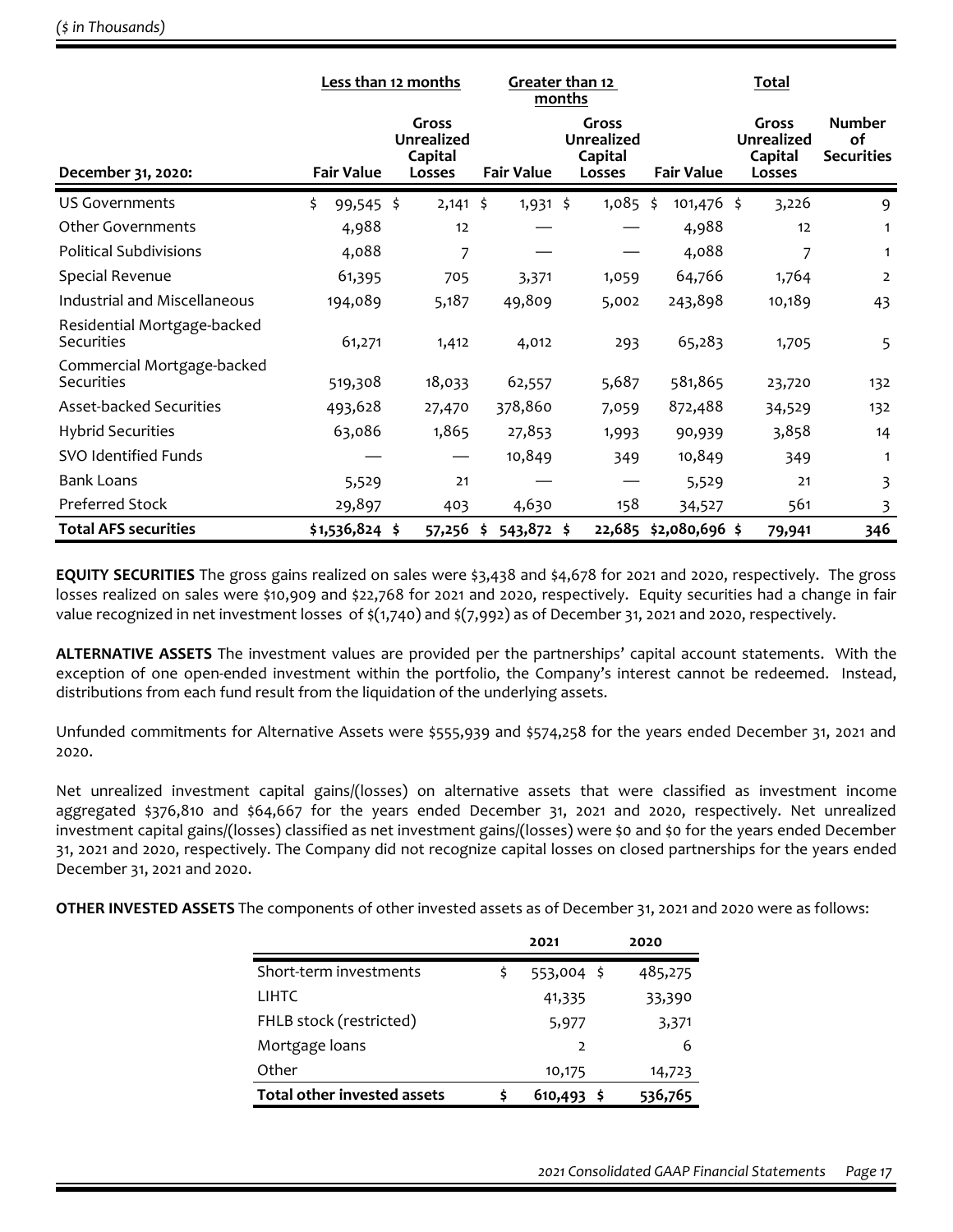The Company invests in LIHTC investments that generate tax credits for investing in affordable housing projects. Investors in entities operating qualified affordable housing projects receive tax benefits in the form of tax deductions from operating losses and tax credits.

The remaining unfunded commitments relating to LIHTC investments of \$18,046 and \$40 for the years ended December 31, 2021 and 2020, respectively, have been recorded in Other liabilities. The Company has no LIHTC properties under regulatory review at December 31, 2021. Impairment is determined by comparing the book value of the investment with the present value of future tax benefits. The investment is written down if the book value is higher than the present value and the write-down is accounted for as a realized loss. There were no net realized gains/(losses) attributed to impairments and related adjustments for the years ended December 31, 2021 and 2020. There were no write-downs due to forfeiture of eligibility.

**RESTRICTED ASSETS AND SPECIAL DEPOSITS** The Company maintains assets on deposit with governmental authorities or trustees as required by certain state insurance laws. The Company also receives and pledges collateral for derivative contracts and FHLB in the form of cash and securities. Capital stock was purchased as a requirement to participate in the FHLB lending program.

| <b>Balance Sheet Classification</b>                                  | <b>Type</b>                  | 2021      | 2020      |
|----------------------------------------------------------------------|------------------------------|-----------|-----------|
| Debt securities – Available for sale                                 | Reinsurance agreements       | 4,691,763 | 4,454,349 |
| Debt securities – Available for sale                                 | New York 109 trust agreement | 3,851,580 | 3,687,943 |
| Debt securities – Available for sale                                 | Collateral - Derivatives     | 310,831   | 287,408   |
| Debt securities - Available for sale                                 | State deposit                | 10,703    | 11,141    |
| Equity securities – Common stock unaffiliated Reinsurance agreements |                              | 27,786    | 36,904    |
| Cash                                                                 | Collateral - Derivatives     | 343,018   | 236,858   |
| Cash                                                                 | State deposit                | 5,977     | 4,113     |
| Other invested assets                                                | FHLB stock                   | 5,422     | 3,371     |
| <b>Total restricted assets</b>                                       |                              | 9,247,080 | 8,722,087 |

**NET INVESTMENT INCOME** The components of net investment income are summarized as follows for the years ended:

| December 31,             | 2021            | 2020          |
|--------------------------|-----------------|---------------|
| AFS securities           | 761,296<br>\$   | \$<br>750,455 |
| Equity securities        | 4,933           | 8,009         |
| Policy loans             | 51,007          | 49,696        |
| Alternative assets       | 619,158         | 161,252       |
| Derivatives              | 14,350          | 11,519        |
| Other invested assets    | (1, 337)        | (2,172)       |
| Other investment income  | 194             |               |
| Gross investment income  | 1,449,601       | 978,760       |
| Less: Investment expense | 31,090          | 28,233        |
| Net investment income    | \$<br>1,418,511 | \$<br>950,527 |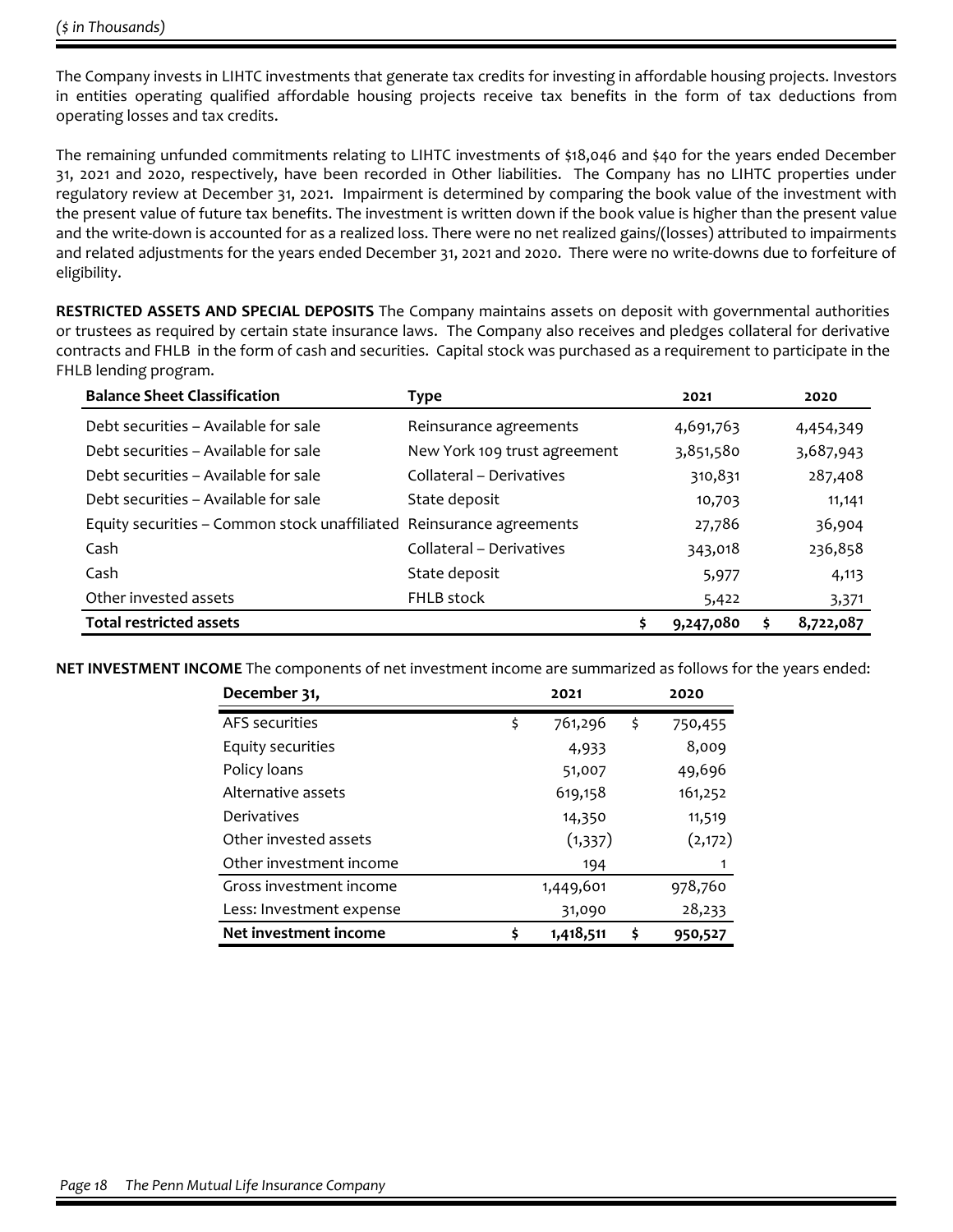**NET INVESTMENT GAINS/(LOSSES)** The components of net investment gains/(losses) on investments were as follows for the years ended:

| December 31,                                           |    | 2021       |     | 2020       |
|--------------------------------------------------------|----|------------|-----|------------|
| AFS securities                                         | \$ | 3,810      |     | 248,113    |
| Trading securities                                     |    | 16,123     |     | 10,550     |
| Equity securities                                      |    | (9,212)    |     | (26, 274)  |
| Derivatives                                            |    | (165, 570) |     | (268, 108) |
| Other invested assets                                  |    | (27)       |     | 857        |
| Change in reserve for guaranteed living benefit riders |    | 9,373      |     | 19,279     |
| Amortization of deferred acquisition costs             |    | 15,392     |     | 8,364      |
| Net investment losses                                  | Ś  | (130, 111) | \$. | (7,219)    |

## *Note 4.* **DERIVATIVES**

The Company utilizes derivatives to achieve its risk management goals. Exposure to risk is monitored and analyzed as part of the Company's asset/liability management process, which focuses on risks that impact liquidity, capital, and income. The Company may enter into derivative transactions to hedge exposure to interest rate, credit, liability, currency, and cash flow risks. The Company may use forward contracts, swaps, futures, equity options, swaptions, caps, floors, collars and options on futures to mitigate these risks.

#### **Derivative Instruments Designated and Qualifying as Cash Flow Hedges**

The Company has entered into total return swaps that qualify for hedge accounting. The total return swaps have been designated as cash flow hedges of the cashflows related to a deferred award program for employees of a subsidiary. Unrealized gains or losses related to the total return swaps that are reclassified from accumulated other comprehensive income into earnings are recorded in General expense on the Consolidated Statements of Operations. The net receipts/ payments from these total return swaps are recorded on the Company's Consolidated Statements of Operations.

Derivative instruments used in cash flow hedges that meet the criteria of a highly effective hedge are valued and reported in a manner that is consistent with the hedged asset or liability. The maximum length of time over which the Company is hedging its exposure to cashflows related to a deferred award program is 7 years.

#### **Derivative Instruments Not Designated and Not Qualifying as Hedging Instruments**

The Company enters into interest rate caps, interest rate and equity futures, currency swaps, forward contracts, interest rate and treasury swaps, inflation swaps and equity options that do not qualify for hedge accounting.

These instruments are carried at fair value. Instruments with a positive fair value are reported as an asset on the Consolidated Balance Sheets. Instruments with a negative fair value are reported as a liability on the Consolidated Balance Sheets. The Company's use of interest rate caps is designed to manage risk associated with rising interest rates. The Company may use "to be announced" forward contracts to gain exposure to the investment risk and return of mortgage-backed securities.

The Company uses interest rate swaps to reduce market risks from changes in interest rates; the Company uses inflation swaps as an economic hedge to reduce inflation risk associated with inflation-indexed liabilities.

The Company offers a variety of variable annuity programs with guaranteed minimum balance or guaranteed withdrawal benefits. The contract holders may elect to invest in equity funds. Adverse changes in the equity markets expose the Company to losses if the changes result in contract holder's account balances falling below the guaranteed minimum. To mitigate the risk associated with these liabilities, the Company enters into equity futures, total return swaps and equity options. The changes in value of the futures and options will offset a portion of the changes in the annuity accounts relative to changes in the equity market. Adverse changes in the interest rate environment also expose the Company to losses from its variable annuity products. To mitigate this interest rate risk, the Company enters into interest rate swaps, interest rate futures, treasury swaps, treasury forwards and swaptions.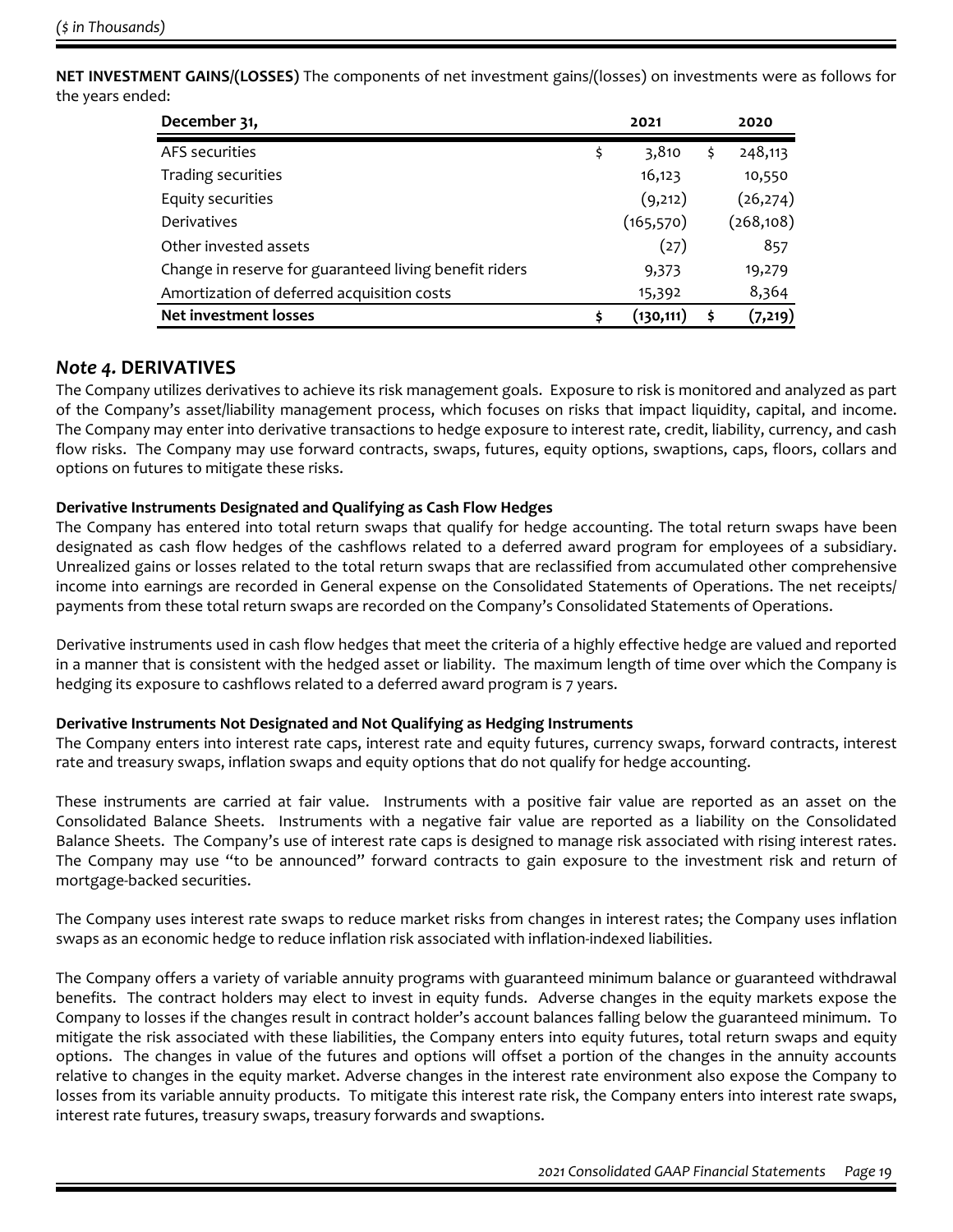The Company offers Indexed Universal Life products that have an embedded option with guaranteed returns. The Company uses equity options in the form of call spreads for protection from rising equity levels and rising volatility. Realized and unrealized gains and losses related to these equity options are recorded in Benefits paid to policyholders and beneficiaries.

When entering into a derivative transaction, there are several risks, including but not limited to basis risk, credit risk, and market risk. Basis risk is the exposure to loss from imperfectly matched positions, and is monitored and minimized by modifying or terminating the transaction. Credit risk is the exposure to loss as a result of default or a decline in credit rating of a counterparty. Credit risk is addressed by establishing and monitoring guidelines on the amount of exposure to any particular counterparty. Market risk is the adverse effect that a change in interest rates, currency rates, implied volatility rates, or a change in certain equity indexes or instruments has on the value of a financial instrument. The Company manages the market risk by establishing and monitoring limits as to the types and degree of risk that may be undertaken. Also, the Company requires that an International Swaps and Derivatives Association Master Agreement ("ISDA Master Agreement" or "ISDA") govern all Over-the-Counter ("OTC") derivative contracts. In addition, as a result of Dodd Frank Title VII, interest rate swaps are centrally cleared through an exchange.

The following tables present the notional values and fair values for derivative financial instruments designated and qualifying as hedging instruments and derivative financial instruments not designated and not qualifying as hedging instruments. For those derivatives carried at fair value, fair values showing a gain are reported in Other invested assets, while fair values showing a loss are reported in Other liabilities.

Consistent with the definition set by the Chicago Mercantile Exchange ("CME") and LCH.Clearnet ("LCH"), the Company offsets the variation margin payments with the derivative balances that are cleared through CME and LCH.

| December 31,                                            |           | 2021            |                    |                   | 2020      |                 |             |                   |
|---------------------------------------------------------|-----------|-----------------|--------------------|-------------------|-----------|-----------------|-------------|-------------------|
|                                                         | Number of | <b>Notional</b> |                    | <b>Fair Value</b> | Number of | <b>Notional</b> |             | <b>Fair Value</b> |
|                                                         | Contracts | Value           | Gain               | Loss              | Contracts | Value           | Gain        | Loss              |
| Cash Flow Hedges                                        |           |                 |                    |                   |           |                 |             |                   |
| Total return swaps                                      | 75        |                 | $92,745$ \$ 275 \$ |                   | 75        | $97,373$ \$     | $233 \;$ \$ |                   |
| <b>Total Designated and</b><br><b>Qualifying Hedges</b> |           | $92,745$ \$     | $275$ \$           |                   |           | 97,373 \$       | $233$ \$    |                   |

#### **Derivative Instruments Designated and Qualifying as Hedging Instruments**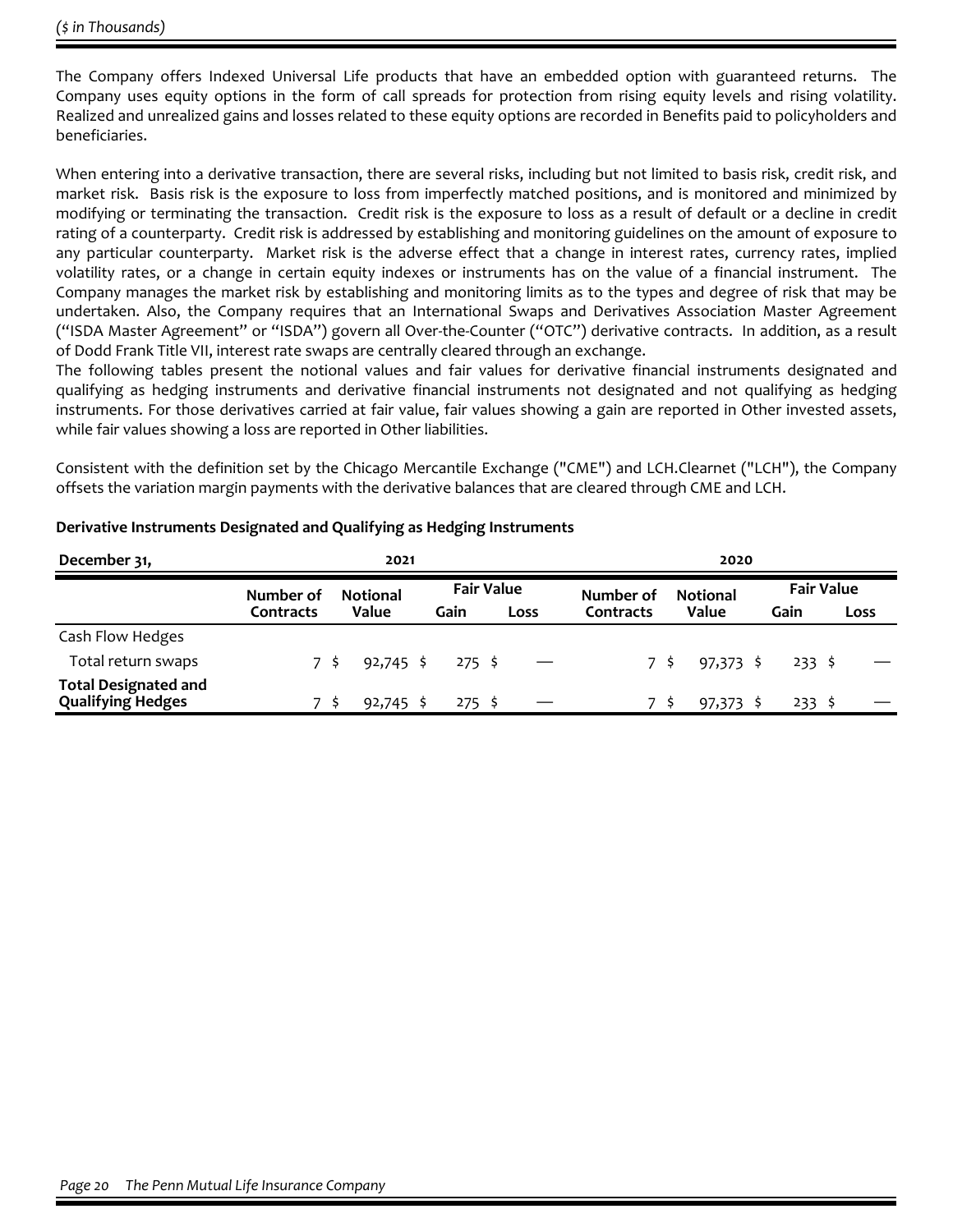| December 31,                                             |                 | 2021           |                   |                 | 2020              |                                        |  |
|----------------------------------------------------------|-----------------|----------------|-------------------|-----------------|-------------------|----------------------------------------|--|
|                                                          | <b>Notional</b> |                | <b>Fair Value</b> | <b>Notional</b> | <b>Fair Value</b> |                                        |  |
|                                                          | Value           | Gain           | Loss              | Value           | Gain              | Loss                                   |  |
| Currency futures                                         | 23,263          | 2,359          |                   | 23,263          | 871               |                                        |  |
| <b>Equity futures</b>                                    | 140,268         | 52             | (577)             | 221,321         | 88                | (86)                                   |  |
| Equity options                                           | 6,486,187       | 735,560        | (460,793)         | 4,956,283       | 793,826           | (588, 147)                             |  |
| Inflation swaps                                          | 175,000         | 5,587          | (1, 418)          | 320,000         | 999               | (4,523)                                |  |
| Interest rate futures                                    | (4, 533)        | (197)          | (390)             | 6,860           | 272               | (70)                                   |  |
| Interest rate swaps                                      | 16,288,501      | 15             | 68                | 16, 165, 100    | 332               | (460)                                  |  |
| Swaptions                                                | 155,000         | $\overline{2}$ | (737)             | 760,000         | 968               | (2,589)                                |  |
| Total return swaps                                       | 2,843,973       | 279,987        | (651,500)         | 3,156,730       | 249,826           | (483,746)                              |  |
| Treasury forwards                                        | 347,000         | 5,705          | (6, 529)          | 83,000          | 244               | (1,301)                                |  |
| Treasury swaps                                           | 200,000         |                | (23,704)          | 200,000         |                   | (10, 976)                              |  |
| Treasury futures                                         | 89,866          | 3,947          | (143)             | 34,548          | 2,146             |                                        |  |
| <b>Total not Designated and</b><br>not Qualifying Hedges | \$26,744,525 \$ | 1,033,017      | \$ (1,145,723)    |                 |                   | \$25,927,105 \$1,049,572 \$(1,091,898) |  |

#### **Derivative Instruments Not Designated and Not Qualifying as Hedging Instruments**

There was no net investment income or net investment gains/(losses) on derivative instruments designated and qualifying as hedging instruments during the years ended December 31, 2021 and 2020.

The following table presents the impact of derivative financial instruments not designated and not qualifying as hedging instruments on the Consolidated Statements of Operations.

#### **Derivative Instruments Not Designated and Not Qualifying as Hedging Instruments**

| Years Ended December 31,                                 |                                           | 2021                                       |                                                                                   |                                           | 2020                                       |                                                                                   |
|----------------------------------------------------------|-------------------------------------------|--------------------------------------------|-----------------------------------------------------------------------------------|-------------------------------------------|--------------------------------------------|-----------------------------------------------------------------------------------|
|                                                          | <b>Net</b><br>Investment<br>Income/(Loss) | <b>Net</b><br>Investment<br>Gains/(Losses) | <b>Benefits Paid</b><br>to<br><b>Policyholders</b><br>and<br><b>Beneficiaries</b> | <b>Net</b><br>Investment<br>Income/(Loss) | <b>Net</b><br>Investment<br>Gains/(Losses) | <b>Benefits Paid</b><br>to<br><b>Policyholders</b><br>and<br><b>Beneficiaries</b> |
| Currency swaps                                           |                                           | 17                                         |                                                                                   | 689                                       | (35)                                       |                                                                                   |
| <b>Equity futures</b>                                    | 730                                       | 23,878                                     |                                                                                   |                                           | (30, 185)                                  |                                                                                   |
| Equity options                                           |                                           | (32, 344)                                  | 166,188                                                                           |                                           | 71,232                                     | 85,765                                                                            |
| Inflation swaps                                          | 6,853                                     | 8,936                                      |                                                                                   | (1, 498)                                  | 472                                        |                                                                                   |
| Interest rate futures                                    |                                           | (3, 470)                                   |                                                                                   |                                           | 16,040                                     |                                                                                   |
| Interest rate swaps                                      | 5,729                                     | (112, 564)                                 |                                                                                   | 7,333                                     | (246, 830)                                 |                                                                                   |
| Swaptions                                                |                                           | 440                                        |                                                                                   |                                           | 6,135                                      |                                                                                   |
| Total return swaps                                       | 710                                       | (39, 849)                                  |                                                                                   | 3,946                                     | (113, 945)                                 |                                                                                   |
| Treasury forwards                                        |                                           | (10, 614)                                  |                                                                                   |                                           | 29,008                                     |                                                                                   |
| Treasury swaps                                           |                                           |                                            |                                                                                   | 1,049                                     |                                            |                                                                                   |
| <b>Total not Designated and</b><br>not Qualifying Hedges | 14,350 \$<br>Ş                            | $(165,570)$ \$                             | 166,188                                                                           | \$<br>11,519 \$                           | $(268, 108)$ \$                            | 85,765                                                                            |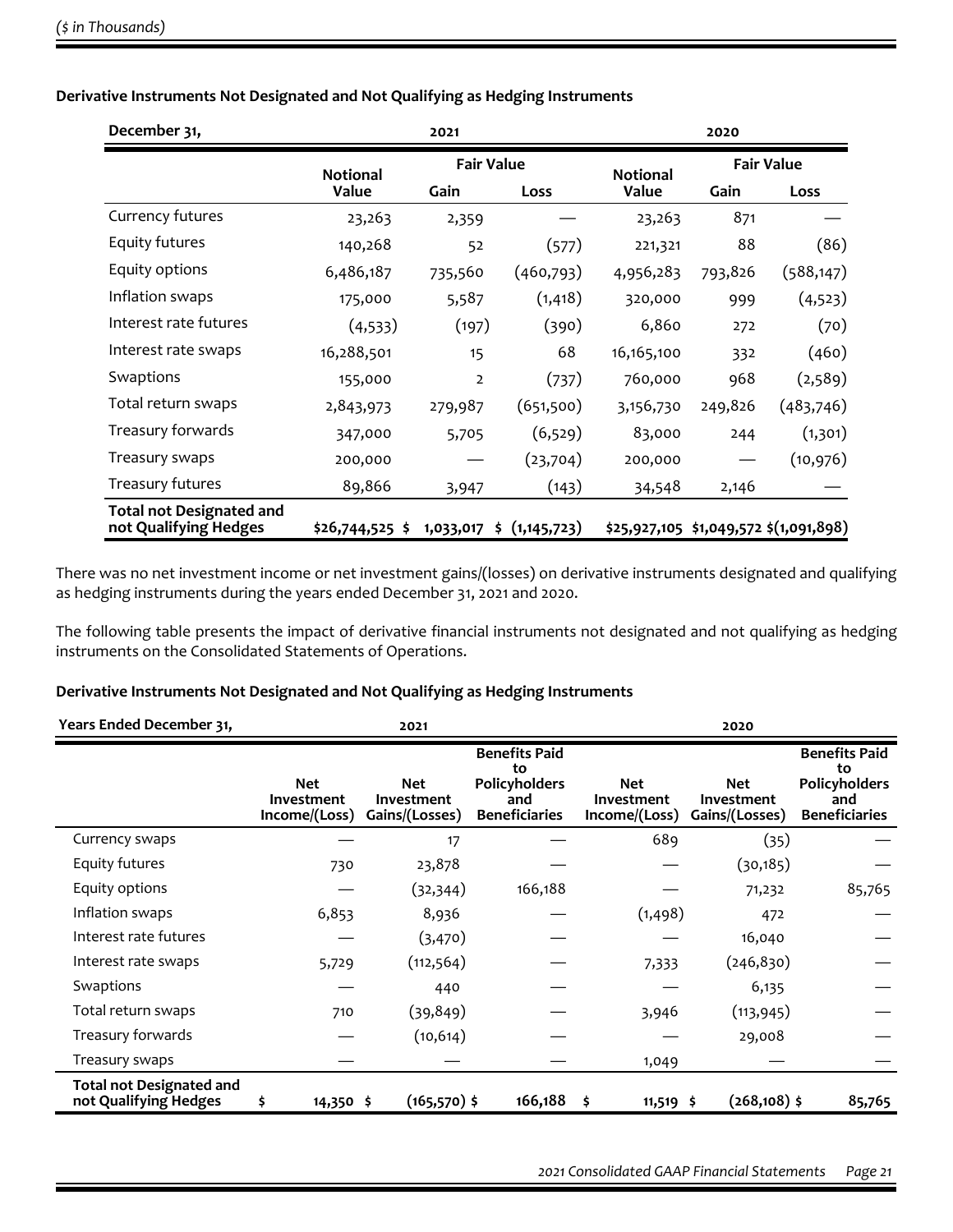The following table presents the components of accumulated other comprehensive income related to cash flow hedges designated and qualifying as hedging instruments, after income tax, for the years ended 2021 and 2020, respectively. Amounts attributable to the discontinued cash flow hedges, prior to dedesignation, shall continue to be reported in accumulated other comprehensive income unless it becomes probable that the forecasted transactions will not occur by the end of the originally specified time period or within an additional two-month period of time thereafter.

| December 31,                                                        | 2021       | 2020      |
|---------------------------------------------------------------------|------------|-----------|
| Accumulated other comprehensive income, beginning of period         | $6,112$ \$ | 4,027     |
| Gains deferred in OCI on the effective portion of cash flow hedges  | 16,910     | 13,179    |
| Amounts reclassified to net income within the following line items: |            |           |
| Net investment losses                                               | (15,405)   | (11, 094) |
| Accumulated other comprehensive income, end of period               | 7,617      | 6,112     |

Existing gains and losses recorded in accumulated other comprehensive income designated and qualifying as cash flow hedges as of December 31, 2021 expected to be reclassified as earnings during the year ended December 31, 2021 are \$2,728. This amount pertains to the Company's total return swaps classified designated and qualifying as cash flow hedges and excludes potential market risk related impacts.

**CREDIT RISK** The Company is exposed to credit related losses in the event of non-performance by counterparties to derivative financial instruments. In order to minimize credit risk in derivative transactions executed over the counter and for over the counter centrally cleared swaps ("OTC cleared"), the Company and its derivative counterparties require collateral to be posted in the amount owed under each transaction, subject to minimum transfer amounts. Additionally, the ISDA with the counterparties allow for contracts in a positive position to be offset by contracts in a negative position. This right of offset or "netting", combined with the collateral obtained from counterparties, reduces the Company's exposure. The Company settles collateral with each counterparty daily. The net unsettled position to the Company as of December 31, 2021 and 2020 is \$13,334 and \$28,236, respectively. The cash received from held collateral that is not invested in an interest bearing money market fund is invested mainly in fixed income securities. Bonds pledged as collateral are reported in invested assets.

For futures contracts, notional or contractual amounts of derivative financial instruments provide a measure of involvement in these types of transactions and do not represent the amounts exchanged between the parties engaged in the transaction. The amounts exchanged are determined by reference to the notional amounts and other terms of the derivative financial instruments.

| Years Ended December 31, | 2021           | 2020      |
|--------------------------|----------------|-----------|
| Total collateral held    | $(633,709)$ \$ | (447,357) |
| Total collateral pledged | 732,805        | 517,686   |

The following table presents the derivative collateral as of December 31:

# *Note 5.* **FAIR VALUE OF FINANCIAL INSTRUMENTS**

**FAIR VALUE MEASUREMENT** Fair value is defined as the price that would be received to sell an asset or paid to transfer a liability in an orderly transaction between market participants at the measurement date. Fair value measurement is based on assumptions market participants would make in pricing an asset or liability. The inputs to valuation techniques used to measure fair value are prioritized by establishing a three-level fair value hierarchy. The fair value hierarchy gives the highest priority to quoted prices in active markets and the lowest priority to prices derived from unobservable inputs. An asset or liability's classification within the fair value hierarchy is based on the lowest level of significant input to its fair value measurement.

The Company has categorized its assets and liabilities into the three-level fair value hierarchy based upon the priority of the inputs. The following summarizes the types of assets and liabilities included within the three-level hierarchy: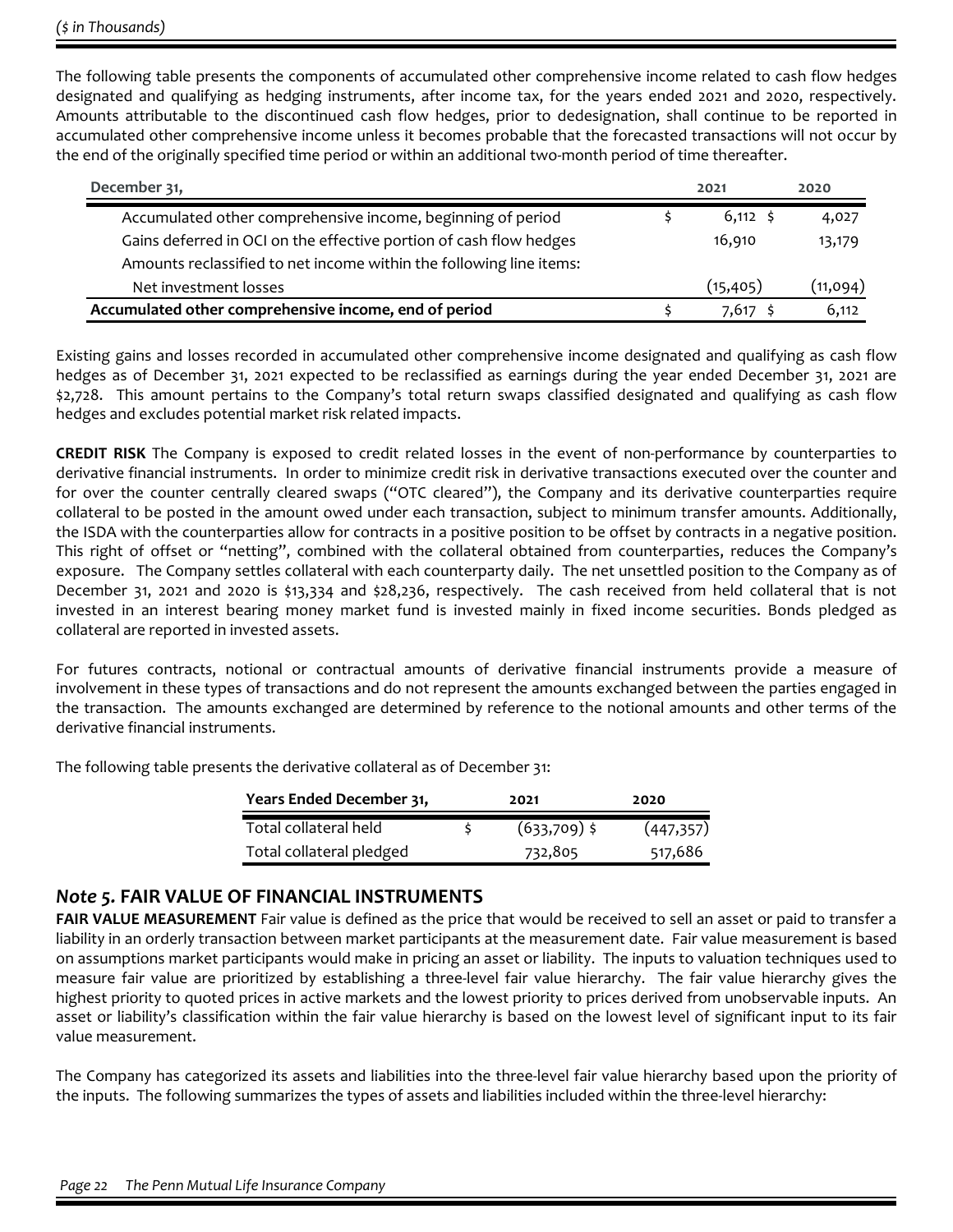```
($ in Thousands)
```
- Level 1 Fair value is based on unadjusted quoted market prices in active markets for identical assets or liabilities that are accessible at the measurement date. These generally provide the most reliable evidence and are used to measure fair value whenever available. Active markets are defined as having the following for the measured asset/liability: i) many transactions, ii) current prices, iii) price quotes not varying substantially among market makers. iv) narrow bid/ask spreads and v) most information publicly available. Prices are obtained from readily available sources for market transactions involving identical assets or liabilities.
- Level 2 Fair value is based on significant inputs, other than quoted prices included in Level 1, that are observable for the asset or liability, either directly or indirectly, for substantially the full term of the asset or liability through corroboration with observable market data. Prices for assets classified as Level 2 are primarily provided by an independent pricing service and internally priced securities using observable inputs. In circumstances where prices from pricing services are reviewed for reasonability but cannot be corroborated to observable market data as noted above, these security values are recorded in Level 3 in the Company's fair value hierarchy.
- Level 3 Fair value is based on significant inputs that are unobservable for the asset or liability. These inputs reflect the Company's assumptions about the assumptions market participants would use in pricing the asset or liability. These are typically less liquid fixed maturity securities with very limited trading activity. Prices are determined using valuation methodologies such as option pricing models, discounted cash flow models, market approach and other similar techniques. Prices may be based upon non-binding quotes from brokers or other market makers that are reviewed for reasonableness based on the Company's understanding of the market but are not further corroborated with other additional observable market information.

The determination of fair value, which for certain assets and liabilities is dependent on the application of estimates and assumptions, can have a significant impact on the Company's results of operations. The following sections describe the valuation methodologies used to determine fair values as well as the key estimates and assumptions surrounding certain assets and liabilities, measured at fair value on a recurring basis, that could have a significant impact on the Company's results of operations or involve the use of significant unobservable inputs.

**AFS SECURITIES** The fair values of the Company's debt securities are generally based on quoted market prices, prices obtained from independent pricing services or pricing developed internally by the Company's investment manager.

The Company's investment manager reviews valuations received from the independent pricing services, and, for certain investment securities, may challenge the valuations received. Investment security valuations that are challenged may result in a change a security valuation price from that initially received from the independent pricing service. In these instances, investment securities will be classified within Level 3 of the fair value hierarchy if unobservable inputs are used to develop the ultimate security valuation price.

In circumstances where market data such as quoted market prices or vendor pricing is not available, estimated fair value is calculated by the Company's investment manager using internal estimates based on significant observable inputs, if available. Inputs considered in developing internal pricing vary by type of security; however generally include: public debt, industrial comparables, underlying assets, credit ratings, yield curves, type of deal structure, collateral performance, loan characteristics and various indices, as applicable. Internally priced securities using significant observable inputs are classified within Level 2 of the fair value hierarchy, which generally include the Company's investments in privately-placed corporate securities and investments in certain structured securities that are priced using observable market data. Inputs considered for these securities generally include: public corporate bond spreads, industry sectors, average life, internal ratings, security structure, liquidity spreads, credit spreads and yield curves, as applicable. If the discounted cash flow model incorporates significant unobservable inputs, these securities would be reflected within Level 3 in the Company's fair value hierarchy.

In circumstances where significant observable inputs are not available for internally priced securities, estimated fair value is calculated by the Company's investment manager by using unobservable inputs. These inputs reflect the Company's assumptions about the inputs market participants would use in pricing the asset, and are therefore included in Level 3 in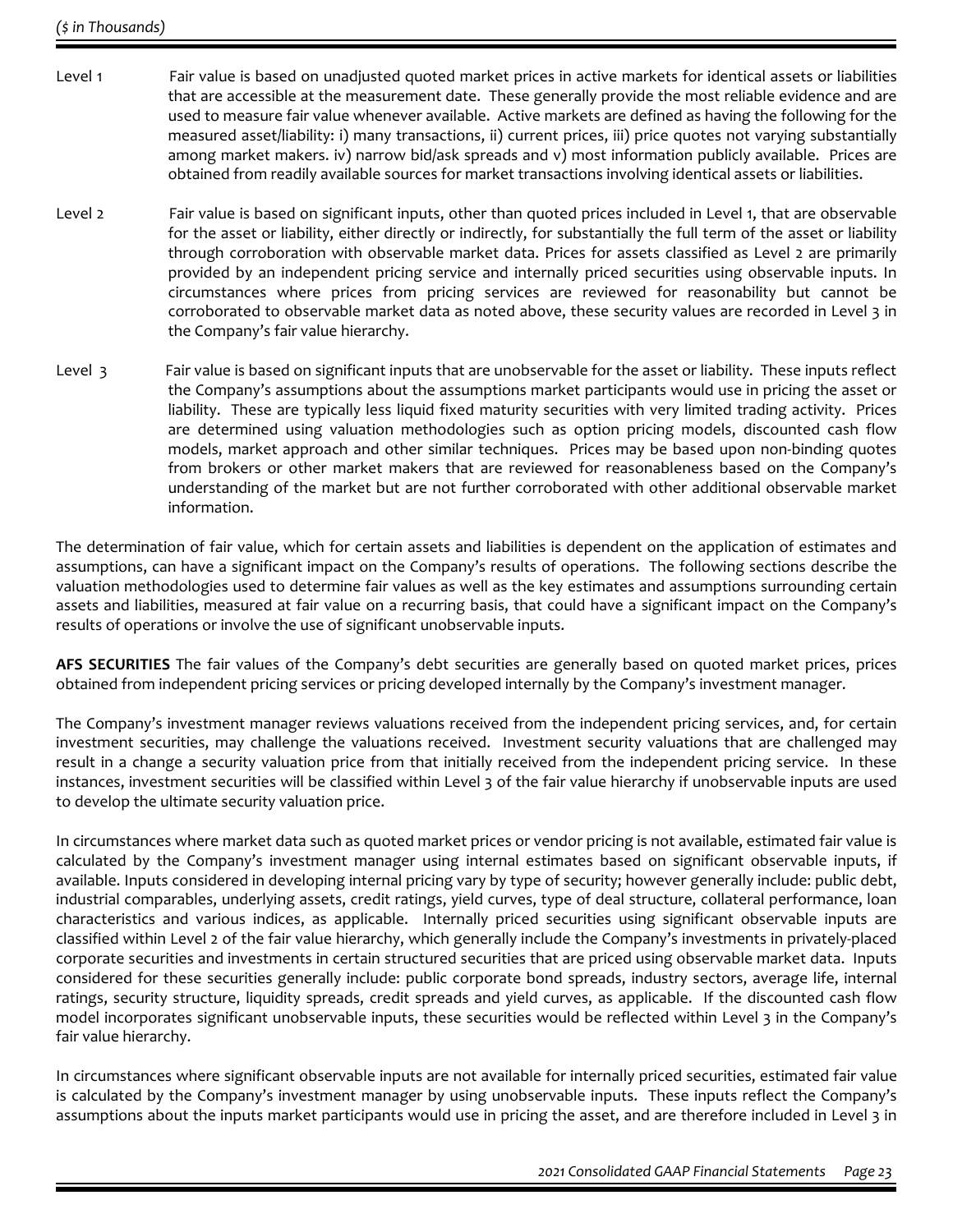the Company's fair value hierarchy. Circumstances where observable market data is not available may include events such as market illiquidity and credit events related to the security.

The Company's Level 3 debt securities generally include certain structured securities priced using one or multiple broker quotes, asset backed trust preferred debt, auction rate securities, and certain public and private debt securities priced based on observable and unobservable inputs.

Significant inputs used in valuing the Company's Level 3 debt securities include: issue specific credit adjustments, illiquidity premiums, estimation of future collateral performance cash flows, default rate assumptions, acquisition cost, market activity for securities considered comparable and non-binding quotes from certain market participants. Certain of these inputs are considered unobservable, as not all market participants will have access to this data.

**TRADING SECURITIES** The fair values of most publicly traded securities are based on quoted market prices in active markets for identical assets and are classified within Level 1 in the Company's fair value hierarchy. Level 2 securities include those not actively traded and priced based on similar assets traded in active markets and securities where the fair value is based on vendor prices. All other securities are priced as Level 3.

**PREFERRED STOCK** The fair values of publicly traded preferred stock securities are based on quoted market prices in active markets for identical assets and are classified within Level 1 in the Company's fair value hierarchy. The fair values of non-exchange traded preferred equity securities are based on prices obtained from independent pricing services. Accordingly, these securities are classified within Level 2 in the Company's fair value hierarchy. Preferred stock that is priced using less observable inputs are generally classified within Level 3 of the fair value hierarchy.

**EQUITY SECURITIES** Equity securities consist principally of investments in common stock of publicly traded companies, exchange traded funds and closed-end funds. The fair values of most publicly traded common stock securities are based on quoted market prices in active markets for identical assets and are classified within Level 1 in the Company's fair value hierarchy. Privately placed common stock securities for which there is no open market are classified within Level 3 of the fair value hierarchy.

**DERIVATIVE INSTRUMENTS** The fair values of derivative contracts are determined based on quoted prices in active exchanges or prices provided by counterparties, exchanges or clearing members as applicable, utilizing valuation models. The fair values of derivative contracts can be affected by changes in interest rates, foreign exchange rates, commodity prices, credit spreads, market volatility, expected returns and liquidity as well as other factors. Fair values can also be affected by changes in estimates and assumptions including those related to counterparty behavior used in valuation models.

The Company's exchange traded futures that are valued using quoted prices in active markets are classified within Level 1 in our fair value hierarchy.

Derivative positions traded in the OTC and cleared OTC derivative markets where fair value is determined by third party independent services are classified within Level 2. These investments include: interest rate swaps, currency swaps, Treasury swaps, interest rate caps, total return swaps, swaptions, equity options, inflation swaps, forward contracts, and credit default swaps. OTC derivatives classified within Level 2 are valued using models generally accepted in the financial services industry that use actively quoted or observable market input values from external market data providers, brokerdealer quotations, third-party pricing vendors, discounted cash flow models and/or recent trading activity. Prices are reviewed by investment professionals through comparison with directly observed recent market trades, comparison with valuations estimated through the use of valuation models maintained on an industry standard analytical and valuation platform, or comparison of all significant inputs used by the pricing service to observations of those inputs in the market.

**OTHER INVESTED ASSETS** Other invested assets consists of the Company's investment in FHLB common stock and shortterm investments. Fair value for the FHLB capital stock approximates par value, which is determined by the FHLB and is considered unobservable. FHLB common stock is classified within Level 3 of the fair value hierarchy.

**SEPARATE ACCOUNT ASSETS** primarily consist of mutual funds. The fair value of mutual funds is based upon quoted prices in an active market, resulting in classification in Level 1.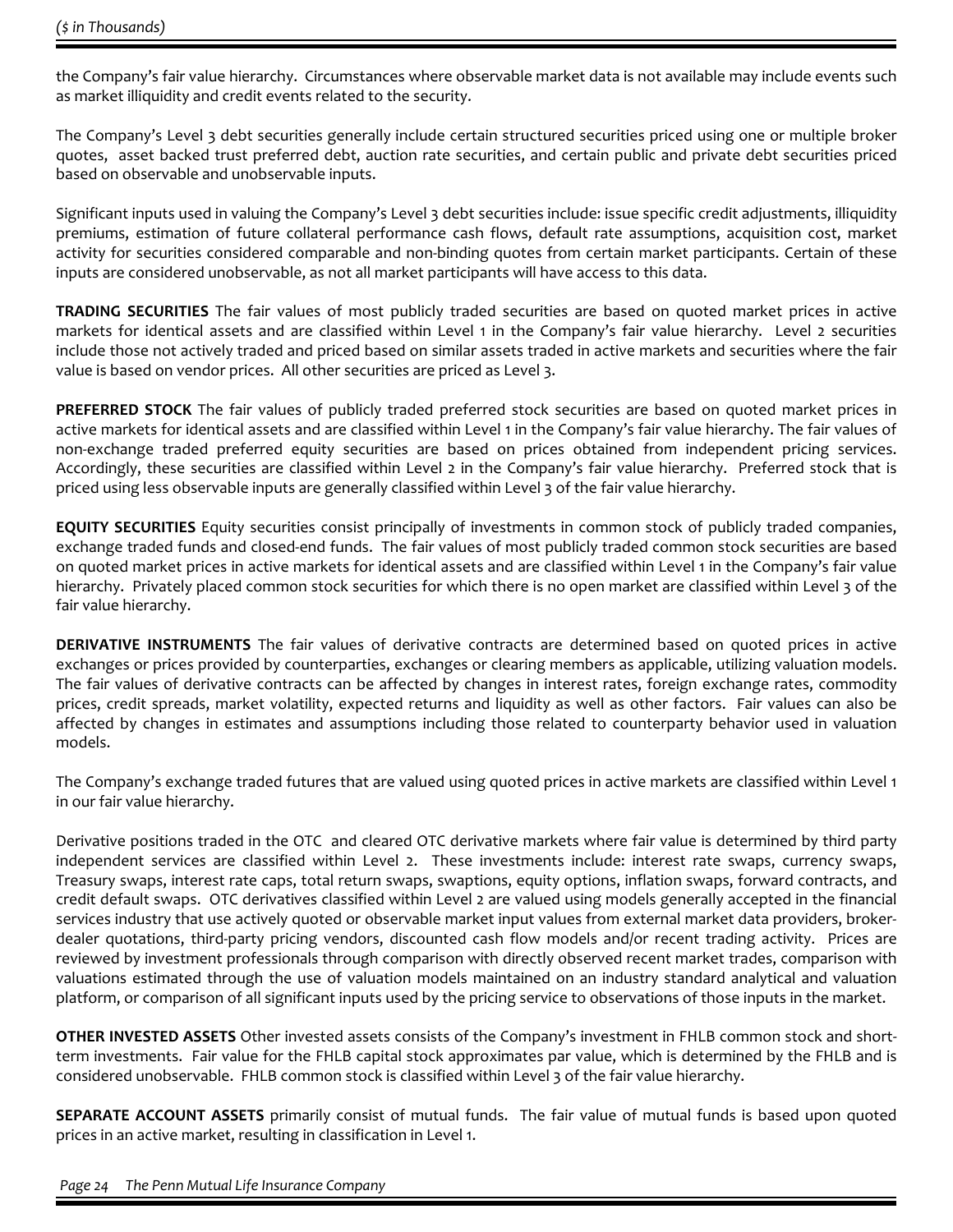**VARIABLE ANNUITY LIVING BENEFIT RIDERS** The Company's liability for future policy benefits includes general account liabilities for guarantees on variable annuity contracts, including GMAB and GMWB. These benefits are accounted for as embedded derivatives and are carried at fair value with changes in fair value included in net investment gains/(losses).

The fair values of the GMAB and GMWB liabilities are calculated as the present value of future expected payments to customers less the present value of assessed rider fees attributable to the embedded derivative feature. The expected cash flows are discounted using appropriate rates that take into consideration the Company's own risk of nonperformance. Since there is no observable active market for the transfer of these obligations, the valuations are calculated using internally developed models. Significant inputs to these models include capital market assumptions, such as interest rates and equity market assumptions, as well as various policyholder behavior assumptions that are actuarially determined, including lapse rates, benefit utilization rates, mortality rates and withdrawal rates. These assumptions are reviewed regularly, and updated based upon historical experience and give consideration to any observable market data, including market transactions such as acquisitions and reinsurance transactions. Since many of the assumptions utilized are unobservable and are considered to be significant inputs to the liability valuation, the liability included in future policy benefits has been reflected within Level 3 in the fair value hierarchy. During 2021, the assumptions that were reviewed and updated included mortality, volatility, fund fees, and fund mapping. These assumption changes resulted in a \$6,100 increase to reserves.

**FIXED INDEXED ANNUITY CONTRACTS** The Company's liability for future policy benefits includes general account liabilities for interest credits indexed to the S&P 500 in excess of the guaranteed rates on indexed annuity contracts. These benefits are accounted for as embedded derivatives and are carried at fair value with changes in fair value included in net investment gains/(losses).

Fixed indexed annuity contracts allow the policyholder to elect a fixed interest rate return or an equity market component where their interest credited is based on the performance of common stock market indices. The equity market option is an embedded derivative, similar to a call option. The benefit reserve is equal to the sum of the fair value of the embedded derivative and the host (or guaranteed) component of the contracts. The fair value of the embedded derivative is computed as the present value of benefits attributable to the excess of the projected policy contract values over the projected minimum guaranteed contract values, discounted using appropriate rates that take into consideration the Company's own risk of nonperformance.

The projections of policy contract values are based on assumptions for future policy growth, which include assumptions for expected index credits on the next policy anniversary date, future equity option costs, volatility, interest rates, and policyholder behavior (including lapse rates, benefit utilization rates, mortality rates and withdrawal rates). The projections of minimum guaranteed contract values include the same assumptions for policyholder behavior as were used to project policy contract values. The host contract is established at contract inception as the initial account value less the initial fair value of the embedded derivative and accreted over the policy's life. The host contract accretion rate is updated each quarter so that the present value of actual and expected guaranteed cash flows is equal to the initial host value. Since many of the assumptions utilized are unobservable and are considered to be significant inputs to the liability valuation, the liability included in future policy benefits has been reflected within Level 3 in the fair value hierarchy. During 2021, there was no impact to the liability due to the annual assumption review.

**INDEXED UNIVERSAL LIFE CONTRACTS** The Company's liability for future policy benefits includes general account liabilities for interest credits indexed to the S&P 500 in excess of the guaranteed rates on indexed universal life contracts. These benefits are accounted for as embedded derivatives and are carried at fair value with changes in fair value included in operating earnings as part of Benefits paid to policyholders and beneficiaries.

Fixed indexed universal life contracts allow the policyholder to elect a fixed interest rate return or an equity market component where their interest credited is based on the performance of common stock market indices. The equity market option is an embedded derivative, similar to a call option. The benefit reserve is equal to the sum of the fair value of the embedded derivative and the host (or guaranteed) component of the contracts. The fair value of the embedded derivative is computed as the present value of benefits attributable to the excess of the projected policy contract values over the projected minimum guaranteed contract values, discounted using appropriate rates that take into consideration the Company's own risk of nonperformance.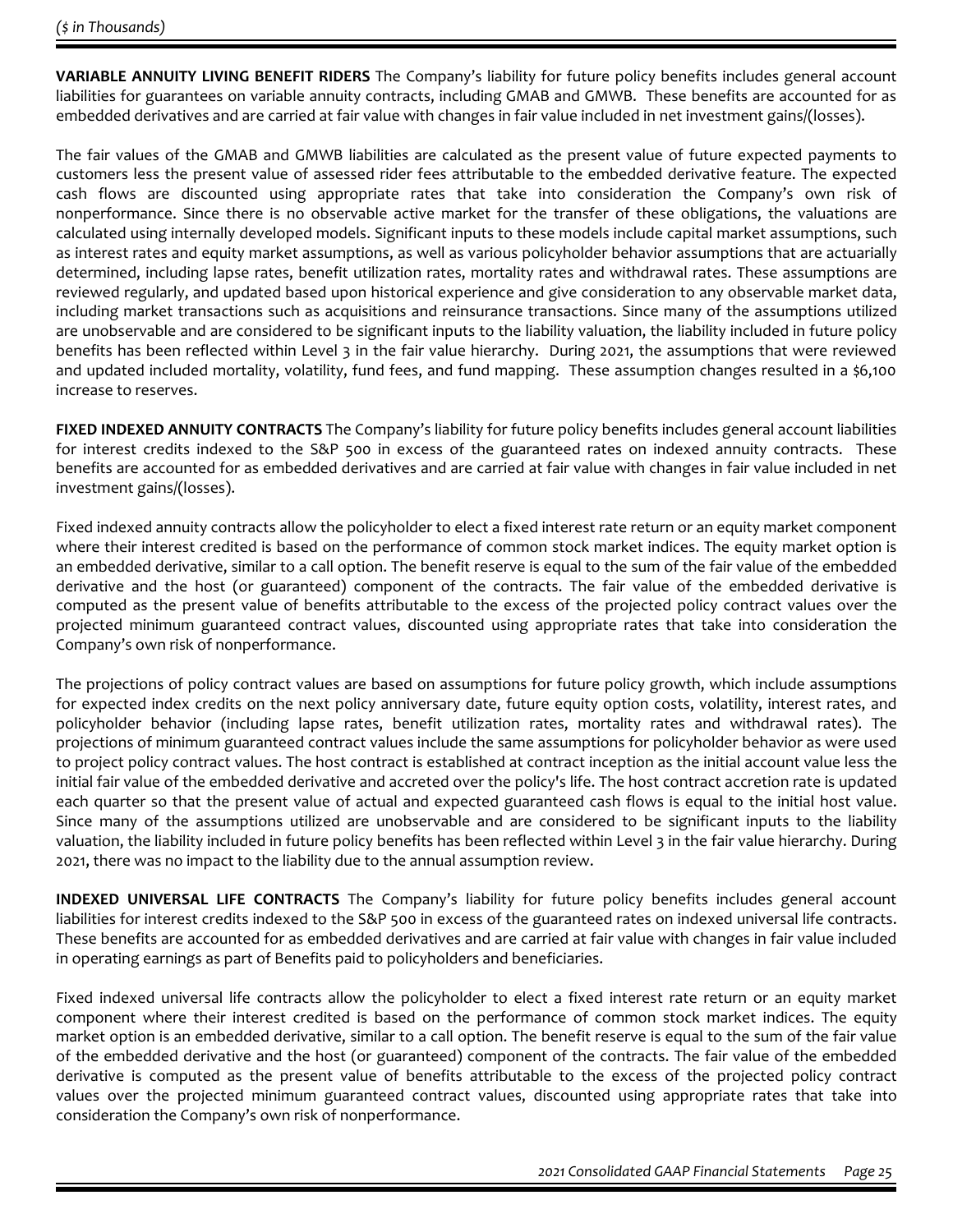The projections of policy contract values are based on assumptions for future policy growth, which include assumptions for expected index credits on the next policy anniversary date, future equity option costs, volatility, interest rates, and policyholder behavior (including lapse rates, benefit utilization rates, mortality rates and withdrawal rates). The projections of minimum guaranteed contract values include the same assumptions for policyholder behavior as were used to project policy contract values. The host contract is established at index bucket inception as the initial account value less the initial fair value of the embedded derivative and accreted over the policy's life. Since many of the assumptions utilized are unobservable and are considered to be significant inputs to the liability valuation, the liability included in future policy benefits has been reflected within Level 3 in the fair value hierarchy. There was a reserve method change as of January 1, 2021 which increased the reserve \$25,871. The increase in the liability was reflected in current period earnings as a change in estimate.

**OTHER LIABILITIES** Contingent payment arrangements included in Other liabilities relate to contingent payment liabilities associated with various acquisitions. Annually, the Company estimates the fair value of the contingent considerations expected to be paid using Monte Carlo simulations. Theses are unobservable market inputs and are reflected in Level 3.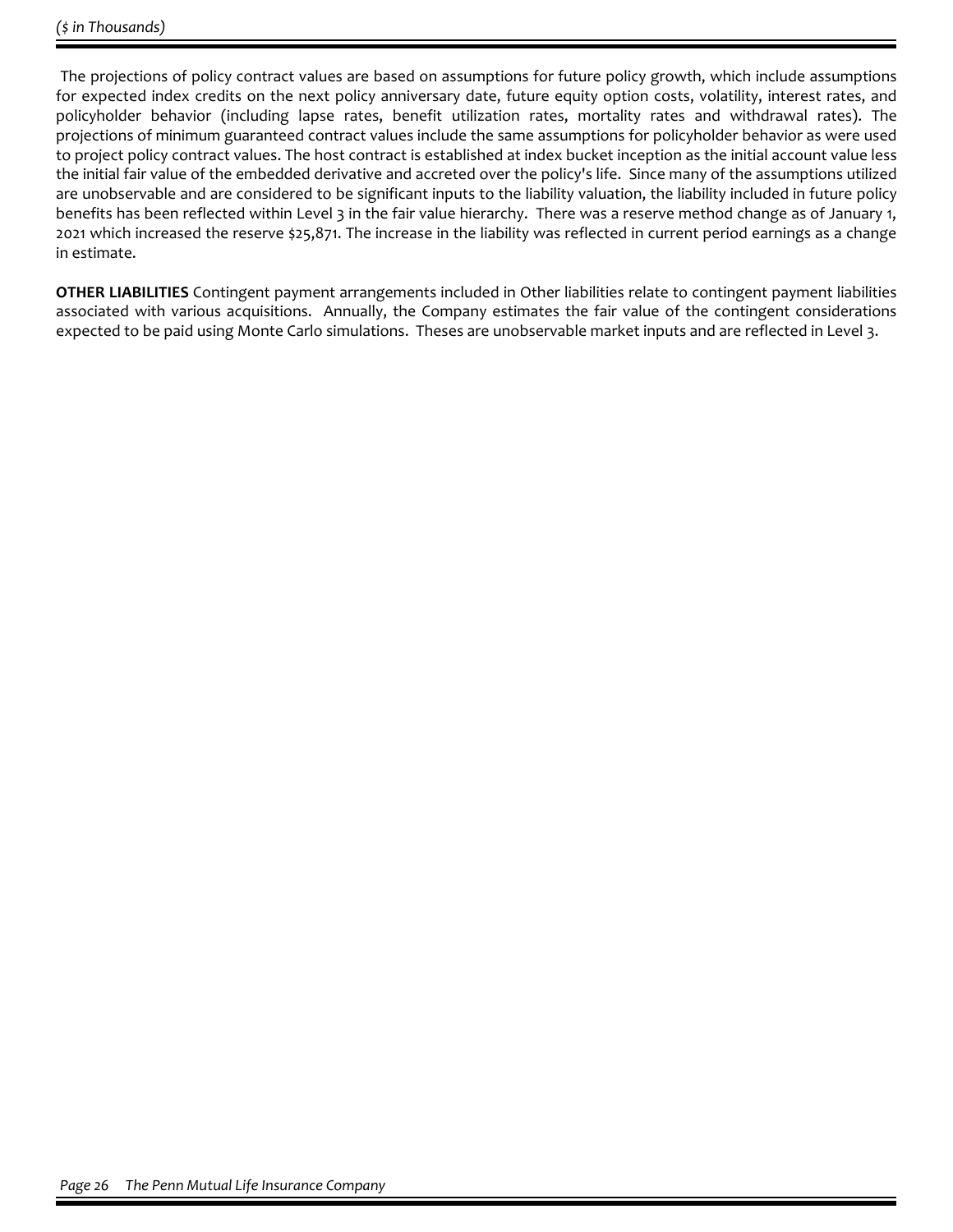#### **Assets and Liabilities Measured at Fair Value on a Recurring Basis**

The following table presents the financial instruments carried at fair value by caption on the Consolidated Balance Sheets and by valuation hierarchy (as described above):

| December 31, 2021                   | FV Level 1             | FV Level 2    | FV Level 3       | <b>Total</b>      |
|-------------------------------------|------------------------|---------------|------------------|-------------------|
| Assets:                             |                        |               |                  |                   |
| AFS securities:                     |                        |               |                  |                   |
| U.S. Government                     | \$<br>760,593<br>\$    | 234,931       | \$               | \$<br>995,524     |
| <b>Other Governments</b>            |                        | 15,328        |                  | 15,328            |
| States, Territories and Possessions |                        | 86,141        |                  | 86,141            |
| <b>Political Subdivisions</b>       |                        | 488,439       |                  | 488,439           |
| Special Revenue                     |                        | 1,806,523     |                  | 1,806,523         |
| Industrial and Miscellaneous        |                        | 9,974,214     |                  | 9,974,214         |
| <b>Residential MBS</b>              |                        | 1,124,481     |                  | 1,124,481         |
| Commercial MBS                      |                        | 2,776,587     |                  | 2,776,587         |
| Asset-backed securities             |                        | 2,692,581     | 268,568          | 2,961,149         |
| Hybrid                              |                        | 471,961       |                  | 471,961           |
| SVO Identified Funds                | 6,649                  |               |                  | 6,649             |
| <b>Bank Loans</b>                   |                        | 3,790         |                  | 3,790             |
| Preferred stock                     | 121,170                | 17,404        | 6,687            | 145,261           |
| <b>Total AFS securities</b>         | 888,412                | 19,692,380    | 275,255          | 20,856,047        |
| Trading securities                  | 19,417                 | 506,722       | 7,398            | 533,537           |
| Equity securities                   | 98,493                 |               | 11               | 98,504            |
| Derivatives:                        |                        |               |                  |                   |
| Futures                             | (144)                  |               |                  | (144)             |
| Options                             |                        | 735,560       |                  | 735,560           |
| Swaps                               |                        | 292,171       |                  | 292,171           |
| Forwards                            |                        | 5,705         |                  | 5,705             |
| Total derivatives                   | (144)                  | 1,033,436     |                  | 1,033,292         |
| Other invested assets               | \$<br>\$               |               | \$<br>5,977      | \$<br>5,977       |
| Total investments                   | 1,006,178              | 21,232,538    | 288,641          | 22,527,357        |
| Separate account assets (1)         | 10,128,591             |               |                  | 10,128,591        |
| Total Assets                        | \$<br>11,134,769<br>\$ | 21,232,538 \$ | 288,641<br>-\$   | 32,655,948        |
| Liabilities:                        |                        |               |                  |                   |
| Derivatives:                        |                        |               |                  |                   |
| Futures                             | \$<br>$(967)$ \$       |               | \$               | \$<br>(967)       |
| Options                             |                        | (460,793)     |                  | (460,793)         |
| Swaps                               |                        | (677, 434)    |                  | (677, 434)        |
| Forwards                            |                        | (6, 529)      |                  | (6, 529)          |
| <b>Total derivatives</b>            | (967)                  | (1, 144, 756) |                  | (1, 145, 723)     |
| Future policy benefits              |                        |               | (154, 797)       | (154, 797)        |
| Other liabilities                   |                        |               | (4,021)          | (4,021)           |
| Securities sold not yet purchased   | (2,054)                | (11,715)      |                  | (13,769)          |
| <b>Total Liabilities</b>            | \$<br>$(3,021)$ \$     | (1, 156, 471) | \$<br>(158, 818) | \$<br>(1,318,310) |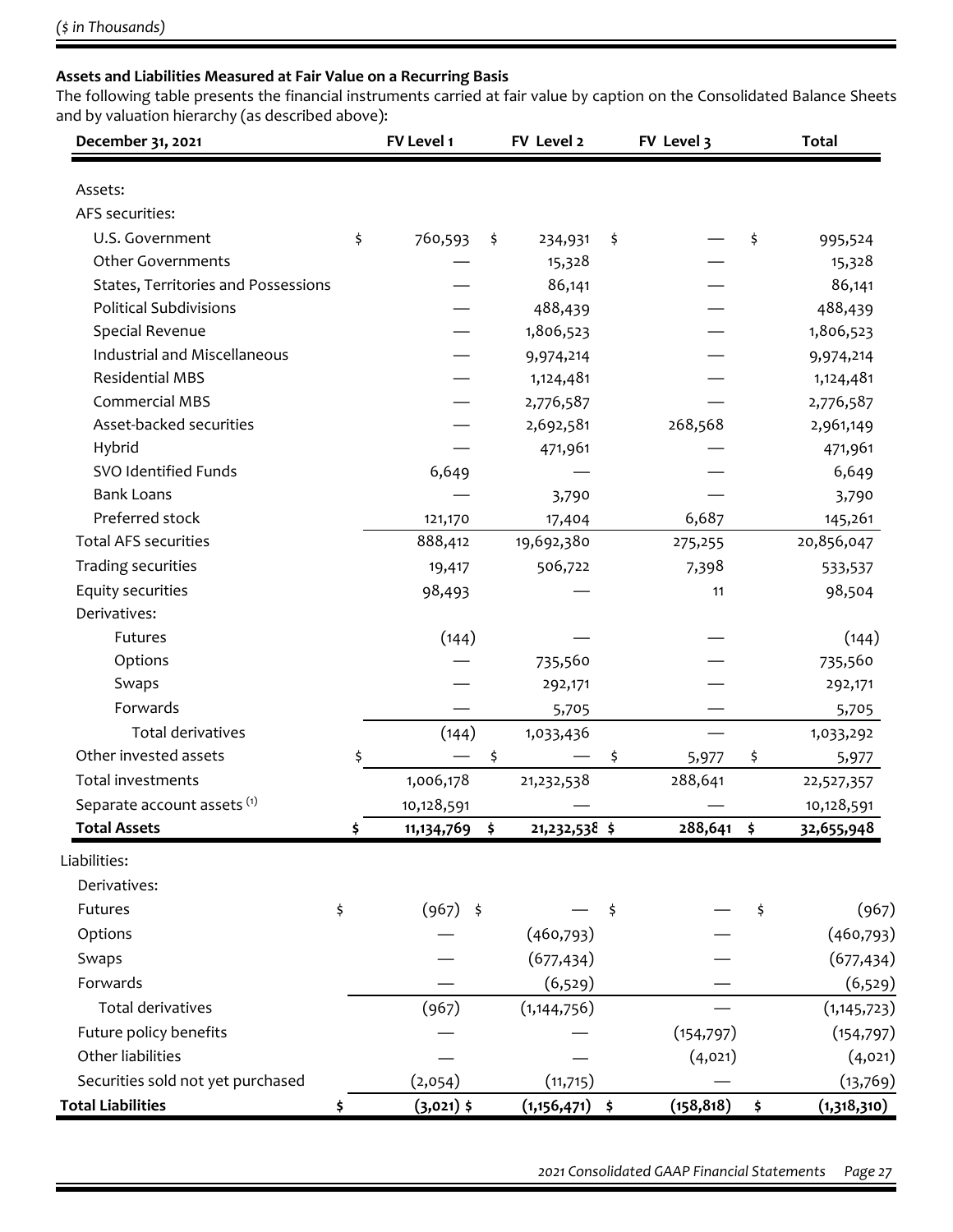*(\$ in Thousands)*

| December 31, 2020                   | FV Level 1                   | FV Level 2       |      | FV Level 3 |      | <b>Total</b>  |
|-------------------------------------|------------------------------|------------------|------|------------|------|---------------|
|                                     |                              |                  |      |            |      |               |
| Assets:<br>AFS securities:          |                              |                  |      |            |      |               |
| U.S. Government                     | \$<br>558,698                | \$<br>234,908    | \$   |            | \$   | 793,606       |
| <b>Other Governments</b>            |                              | 15,728           |      |            |      | 15,728        |
| States, Territories and Possessions |                              | 90,412           |      |            |      | 90,412        |
| <b>Political Subdivisions</b>       |                              | 403,170          |      |            |      | 403,170       |
| Special Revenue                     |                              | 1,546,600        |      |            |      | 1,546,600     |
| Industrial and Miscellaneous        | 9,656                        | 9,242,873        |      |            |      | 9,252,529     |
| <b>Residential MBS</b>              |                              | 1,111,447        |      |            |      | 1,111,447     |
| Commercial MBS                      |                              | 2,725,794        |      |            |      | 2,725,794     |
| Asset-backed securities             |                              | 2,032,311        |      | 239,638    |      | 2,271,949     |
| Hybrid                              | 3,980                        | 500,240          |      |            |      | 504,220       |
| SVO Identified Funds                | 11,863                       |                  |      |            |      | 11,863        |
| <b>Bank Loans</b>                   |                              | 11,828           |      |            |      | 11,828        |
| Preferred stock                     | 155,507                      | 19,080           |      | 1,687      |      | 176,274       |
| <b>Total AFS securities</b>         | 739,704                      | 17,934,391       |      | 241,325    |      | 18,915,420    |
| Trading securities                  | 11,626                       | 479,306          |      | 7,564      |      | 498,496       |
| Equity securities                   | 88,292                       |                  |      | 11         |      | 88,303        |
| Derivatives:                        |                              |                  |      |            |      |               |
| Futures                             | 1,231                        |                  |      |            |      | 1,231         |
| Options                             |                              | 793,827          |      |            |      | 793,827       |
| Swaps                               |                              | 254,503          |      |            |      | 254,503       |
| Forwards                            |                              | 244              |      |            |      | 244           |
| Total derivatives                   | 1,231                        | 1,048,574        |      |            |      | 1,049,805     |
| Other invested assets               | \$<br>485,275                |                  |      | 3,371      |      | 488,646       |
| Total investments                   | 1,326,128                    | 19,462,271       |      | 252,271    |      | 21,040,670    |
| Separate account assets (1)         | 9,257,514                    |                  |      |            |      | 9,257,514     |
| <b>Total Assets</b>                 | \$<br>10,583,642 \$          | 19,462,271       | - \$ | 252,271    | \$   | 30,298,184    |
| Liabilities:                        |                              |                  |      |            |      |               |
| Derivatives:                        |                              |                  |      |            |      |               |
| Futures                             | \$<br>(156)<br>$\frac{1}{2}$ |                  | \$   |            | \$   | (156)         |
| Options                             |                              | (588, 147)       |      |            |      | (588, 147)    |
| Swaps                               |                              | (502, 294)       |      |            |      | (502, 294)    |
| Forwards                            |                              | (1,301)          |      |            |      | (1,301)       |
| Total derivatives                   | (156)                        | (1,091,742)      |      |            |      | (1,091,898)   |
| Future policy benefits              |                              |                  |      | (128, 273) |      | (128, 273)    |
| Other liabilities                   |                              |                  |      | (6,150)    |      | (6,150)       |
| Securities sold not yet purchased   | (2)                          | (49, 427)        |      |            |      | (49, 429)     |
| <b>Total Liabilities</b>            | \$<br>$(158)$ \$             | $(1,141,169)$ \$ |      | (134, 423) | - \$ | (1, 275, 750) |

(1) Separate account assets represent segregated funds that are invested for certain customers. Investment risk associated with market value changes are borne by the customers, except to the extent of minimum guarantees made by the Company with respect to certain accounts. Separate account liabilities are not included in the above table as they are reported at contract value and not fair value in the Company's Consolidated Balance Sheets.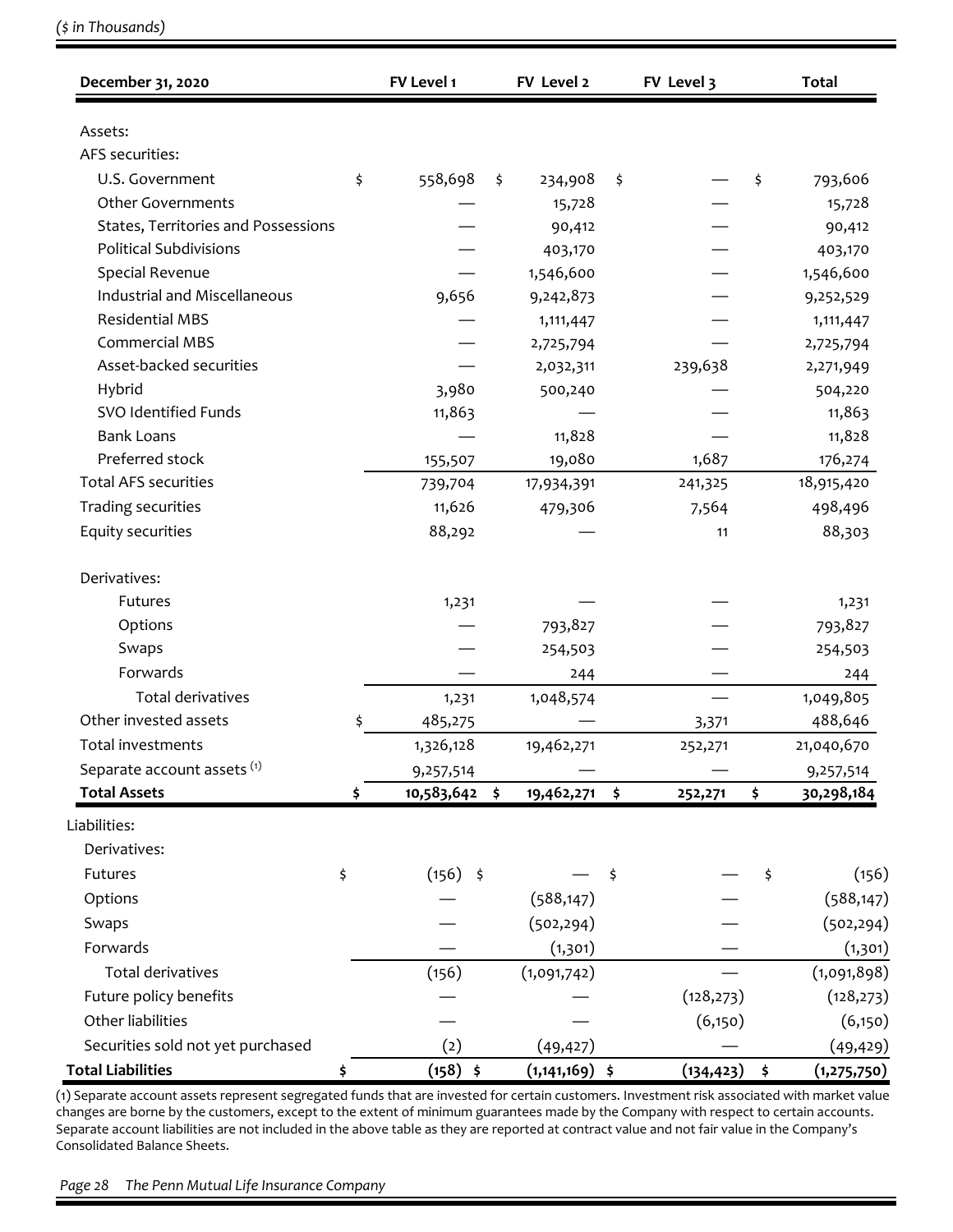**CHANGES IN LEVEL 3 RECURRING FAIR VALUE MEASUREMENTS** When a determination is made to classify a financial instrument within Level 3, the determination is based upon the significance of the unobservable parameters to the overall fair value measurement. However, Level 3 financial instruments typically include, in addition to the unobservable or Level 3 components, observable components (that is, components that are actively quoted and can be validated to external sources).

During 2021, there was 1 security transferred from Level 1 to Level 3. During 2021, there were no securities transferred from Level 3 to Level 2 due to a change in pricing methodology from internal estimates or broker quotes to being priced by independent services or internal estimates using observable inputs. During 2021, the Company purchased and disposed of \$62,095 and \$29,267, respectively of Level 3 investments.

During 2020, there were no securities transferred from Level 2 to Level 3. During 2020, there were no securities transferred from Level 3 to Level 2 due to a change in pricing methodology from internal estimates or broker quotes to being priced by independent services or internal estimates using observable inputs. During 2020, the Company purchased and disposed of \$46,129 and \$68,934, respectively of Level 3 investments.

## *Note 6.* **GOODWILL AND INTANGIBLES**

The following tables represent the activity related to the Company's goodwill and intangible assets that are included in Other assets for the years ended December 31:

|                                    |                   | <b>Additions/</b><br>Other |                   |                                |          |
|------------------------------------|-------------------|----------------------------|-------------------|--------------------------------|----------|
|                                    | 2020              | Adjustments                | <b>Impairment</b> | Amortization                   | 2021     |
| Intangible Assets - Definite-lived |                   |                            |                   |                                |          |
| Cost                               | \$<br>$17,287$ \$ | 1,797 \$                   |                   | $\overline{\phantom{0}}$<br>\$ | 19,084   |
| Accumulated Depreciation           | (12, 454)         |                            |                   | (1, 816)                       | (14,270) |
| <b>Net</b>                         | $4,833$ \$        | $1,797$ \$                 |                   | $(1, 816)$ \$                  | 4,814    |
| Indefinite-lived intangible assets | 3,549             |                            |                   |                                | 3,549    |
| Goodwill                           | 77,918            | 9,609                      |                   |                                | 87,527   |
| Goodwill and intangible assets     | 86,300 \$         | $11,406$ \$                |                   | $(1,816)$ \$                   | 95,890   |

|                                    | 2019            | <b>Additions/</b><br>Other<br>Adjustments | <b>Impairment</b> | Amortization       | 2020     |
|------------------------------------|-----------------|-------------------------------------------|-------------------|--------------------|----------|
| Intangible Assets - Definite-lived |                 |                                           |                   |                    |          |
| Cost                               | \$<br>17,287 \$ |                                           | — \$<br>\$        |                    | 17,287   |
| Accumulated Depreciation           | (10,276)        |                                           |                   | (2,178)            | (12,454) |
| <b>Net</b>                         | $7,011$ \$      |                                           | \$                | $(2,178)$ \$<br>\$ | 4,833    |
| Indefinite-lived intangible assets | 3,549           |                                           |                   |                    | 3,549    |
| Goodwill                           | 77,918          |                                           |                   |                    | 77,918   |
| Goodwill and intangible assets     | 88,478 \$       |                                           |                   | $(2,178)$ \$       | 86,300   |

In 2021, JMS entered into a purchase agreement to acquire all the outstanding membership interests of Chornyak & Associates. The acquisition resulted in additional goodwill of \$9,609.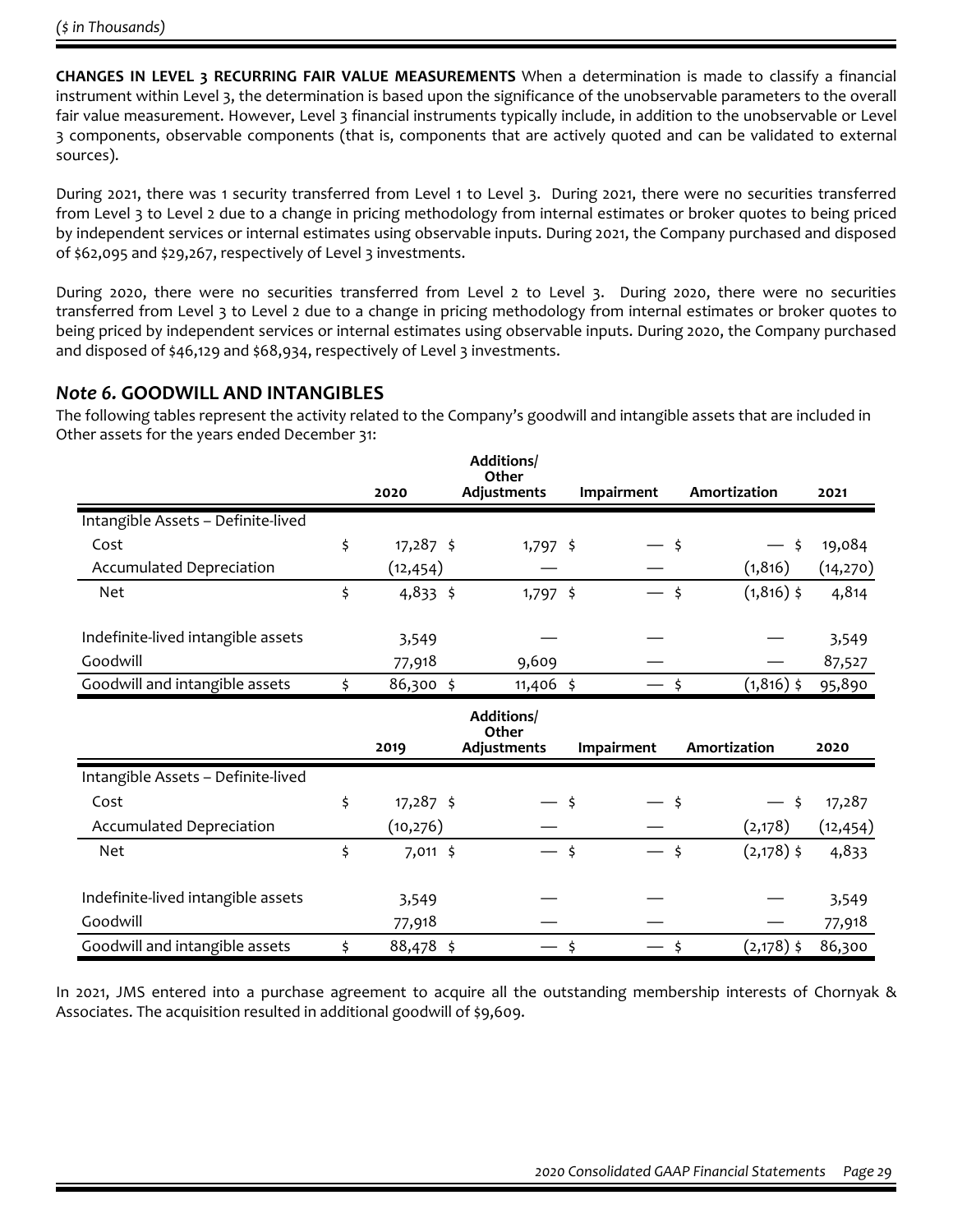Remaining amortization expense on intangible assets is expected to be fully recognized in the next 4 years as follows:

| Years ending<br>December 31, | Amortization<br>Expense |       |  |  |  |
|------------------------------|-------------------------|-------|--|--|--|
| 2022                         | Ś                       | 1,470 |  |  |  |
| 2023                         |                         | 593   |  |  |  |
| 2024                         |                         | 180   |  |  |  |
| 2025                         |                         | 973   |  |  |  |

## *Note 7.* **SEPARATE ACCOUNTS**

**Separate Accounts Registered with the SEC** The Company maintains separate accounts, which are registered with the Securities Exchange Commission ("SEC"), for its individual variable life and annuity products with assets of \$9,900,023 and \$9,035,504 at December 31, 2021 and 2020, respectively. The assets for these separate accounts, which are carried at fair value, represent investments in shares of Penn Series Funds, Inc. and other non-proprietary funds.

**Separate Accounts Not Registered with the SEC** The Company also maintains separate accounts, which are not registered with the SEC, with assets of \$228,568 and \$222,010 at December 31, 2021 and 2020, respectively. While the product itself is not registered with the SEC, the underlying assets are comprised of SEC registered mutual funds. The assets in these separate accounts are carried at fair value.

# *Note 8.* **DAC AND SALES INDUCEMENTS**

The following table illustrates the rollforward of the Company's DAC balance for the years ended:

| December 31,                                         | 2021               | 2020       |
|------------------------------------------------------|--------------------|------------|
| Balance at beginning of year                         | \$<br>1,987,322 \$ | 2,057,283  |
| Current year additions                               | 390,303            | 341,841    |
| Realized gains                                       | 15,392             | 8,364      |
| Unrealized gains/(losses)                            | 169,296            | (307,988)  |
| Amortized during year, net of interest and unlocking | (62,585)           | (112, 178) |
| Balance at end of year                               | 2,499,728 \$       | 1,987,322  |

Most of the Company's DAC asset is amortized over the estimated life of the book of business at a constant rate based on the present value of the estimated gross profits or, depending on the product, gross revenues expected to be realized. The present value of estimated gross profits is computed using an expected investment yield or interest crediting rate, projected mortality and lapse rates. As actual experience varies, the DAC asset is required to be written up or down as the Company "unlocks" the DAC assumptions and resets the assumptions based on more current information. For projecting investment returns that would be applied to determine future variable account value growth and the associated profit margins, the Company uses a common industry approach that is generally referred to as Reversion to the Mean ("RTM"). The Company's annual assumption reviews resulted in changes to DAC of \$4,300 and \$8,900 at December 31, 2021 and 2020, respectively.

#### **Sales Inducements**

The Company has deferred annuity policies in-force that contain sales inducements that are capitalized and then amortized into income in the future. Capitalized sales inducements are included in Other assets and are amortized using the same methodology and assumptions used to amortize DAC.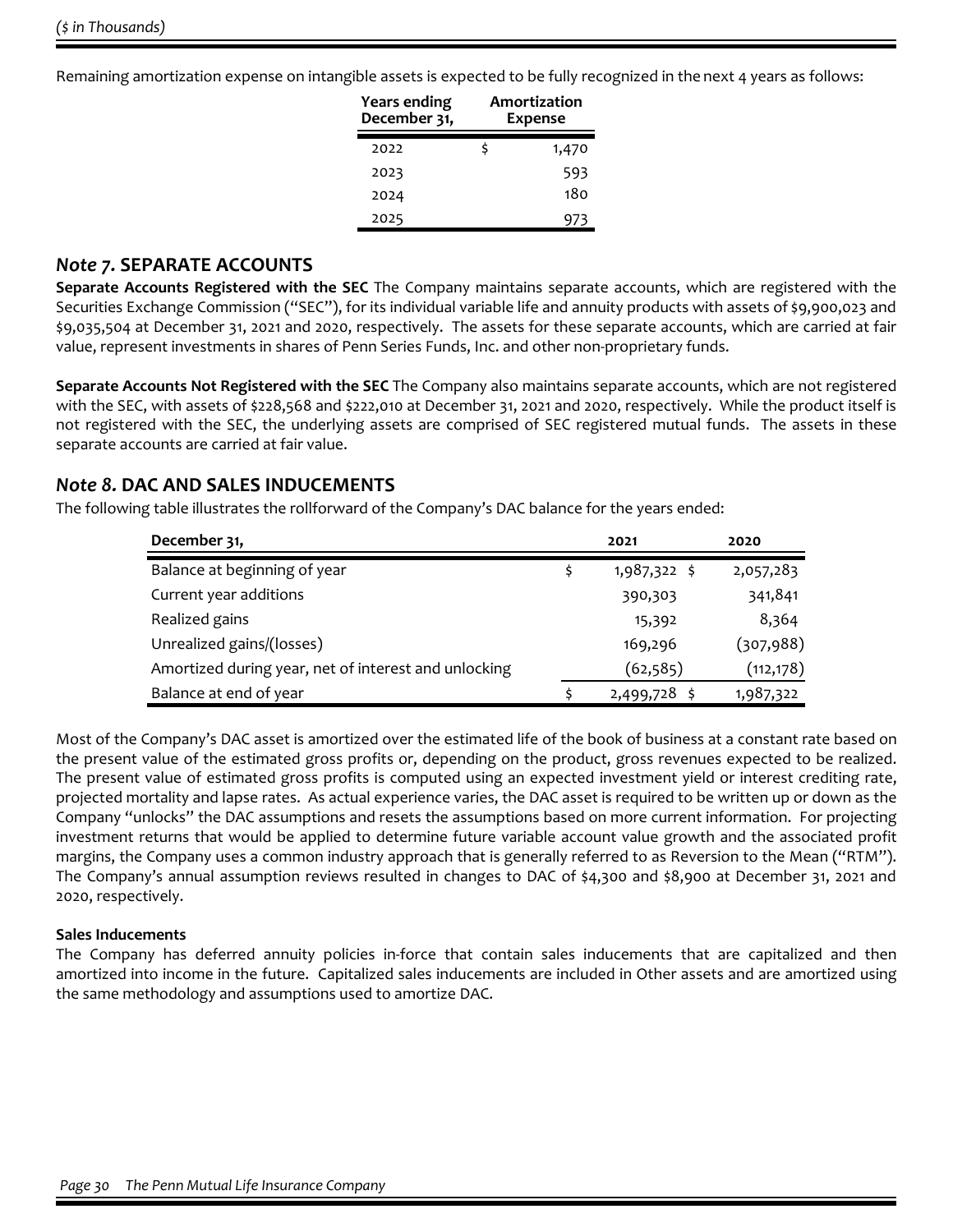Changes in sales inducements are as follows:

| December 31,                | 2021        |   | 2020    |
|-----------------------------|-------------|---|---------|
| Beginning Balance           | $67,297$ \$ |   | 64,768  |
| Additional amounts deferred | 6,684       |   | 6,285   |
| Amortization                | (4,293)     |   | (3,756) |
| <b>Ending balance</b>       | 69,688      | Ś | 67,297  |
|                             |             |   |         |

### *Note 9.* **GUARANTEED MINIMUM ANNUITY BENEFITS**

The Company has variable annuity contracts containing GMDB provisions that provide a specified minimum benefit payable upon death as follows:

**RETURN OF PREMIUM** provides the greater of the account value or total deposits made to the contract less any partial withdrawals and transfers, which is referred to as "net purchase payments". This guarantee is a standard death benefit on all individual variable annuity products.

**STEP-UP** provides a variable death benefit equal to the greater of the account value and the highest variable account value adjusted for withdrawals and transfers from any prior contract anniversary date.

**RISING FLOOR** provides a variable death benefit equal to the greater of the current account value and the variable purchase payments accumulated at a set rate and adjusted for withdrawals and transfers.

The following table summarizes the account values, net amount at risk (amount of death benefit in excess of account value), net of reinsurance, and reserves for variable annuity contracts with guarantees invested in the separate accounts as of December 31:

| December 31,         | 2021 |           |  | 2020      |  |  |
|----------------------|------|-----------|--|-----------|--|--|
| <b>Account Value</b> |      | 8,656,335 |  | 7,946,414 |  |  |
| Net amount at risk   |      | 14,851    |  | 16,315    |  |  |
| <b>GAAP Reserves</b> |      | 4,359     |  | 4,289     |  |  |

The reserve calculation uses a process that includes a stochastic modeling component. 200 scenarios are modeled during the process and the result is the creation of excess benefits, which are cash payments due to death over and above the existing account value in the case of variable annuities, or partial withdrawal payments after account value is depleted in the case of fixed indexed annuities. A ratio of the present value of these excess benefits to the present value of excess revenues is calculated and applied to the excess revenues in that period to determine the new liability accrual. This accrual is rolled forward with interest and amortized as excess payments are made.

The Company regularly evaluates the estimates used to model the GMDB & GMWB reserve and adjusts the additional liability balance as appropriate, with a related charge or credit to net investment gains/(losses) in the period of evaluation if actual experience or other evidence suggests that earlier assumptions should be revised.

The Company has variable annuity contracts and that have GMAB and GMAB/GMWB Rider options. The Company has fixed indexed annuity contracts that have GMWB Rider options. The GMAB provides for a return of principal at the end of a ten-year period. The GMWB, with inflation protection, provides for a minimum amount of income at retirement. The GMAB/GMWB combination rider allows for guaranteed withdrawals from a benefit base after a selected waiting period. The benefit base is calculated as the maximum of principal times a roll up rate less any partial withdrawals during the accumulation phase, the current account value, and the highest anniversary value over a specified period. The withdrawal amount is stated as a percentage of the benefit base and varies based on whether the annuitant selects lifetime withdrawals or a specified period. One version of this Rider has an inflation adjustment applied to the Guaranteed Withdrawal Amount.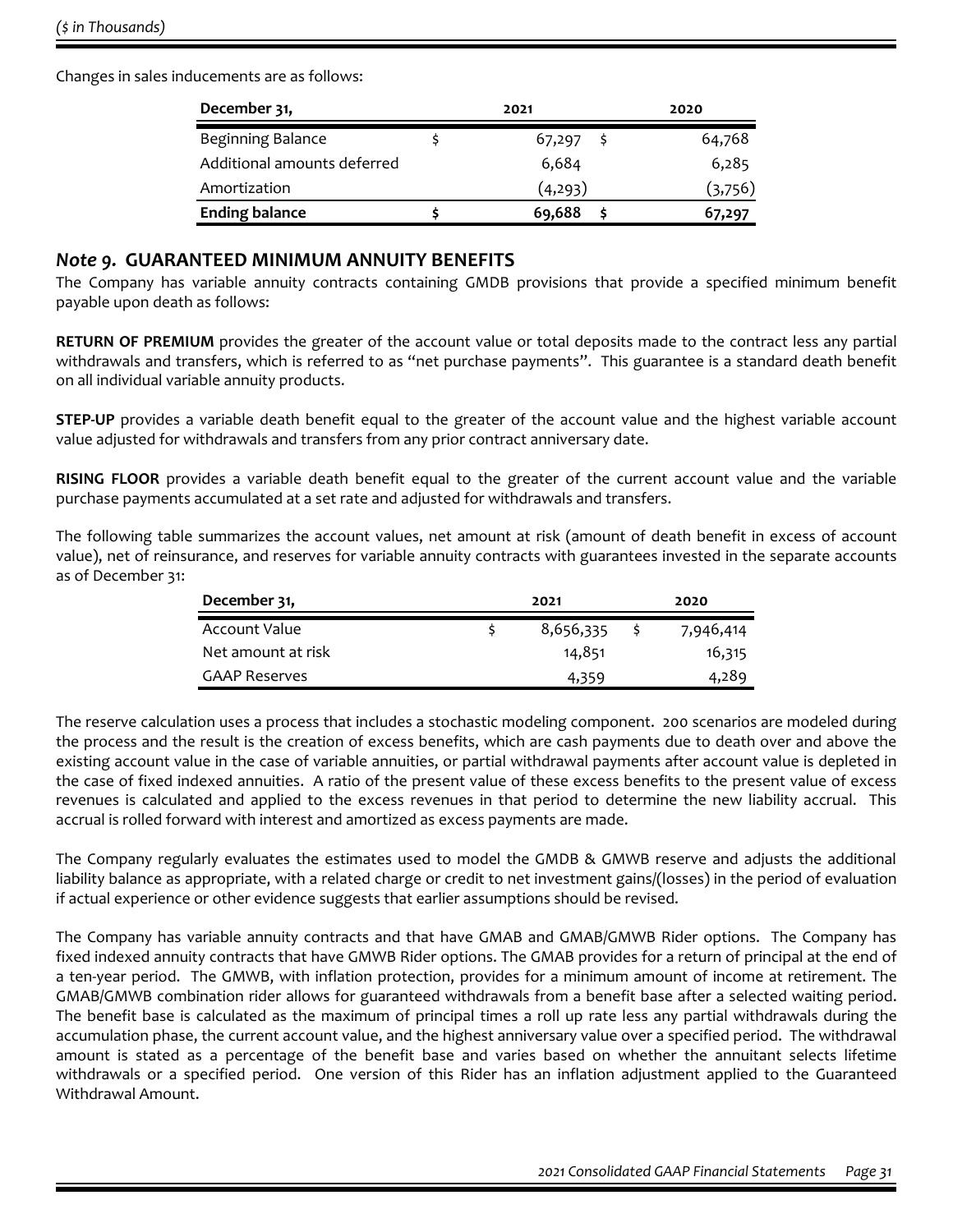The following table summarizes the account values and reserves for the different benefit types as of December 31, 2021:

| <b>Rider Type</b> | <b>Number</b><br>οf<br>Contracts | Fixed<br>Account<br><b>Value</b> | Variable<br>Account<br>Value | <b>Total Fund</b><br><b>Account Value</b> | <b>Reserves</b> |
|-------------------|----------------------------------|----------------------------------|------------------------------|-------------------------------------------|-----------------|
| <b>GMAB</b>       | $1,680$ \$                       | $2,160$ \$                       | 306,913 \$                   | 309,073 \$                                | (2,472)         |
| GMWB w/inflation  | 11,231                           | 15,843                           | 2,767,389                    | 2,783,232                                 | 23,807          |
| GMAB/WB           | 15,891                           | 52,853                           | 4,101,187                    | 4,154,040                                 | (77,948)        |
| <b>Total</b>      | 28,802 \$                        | 70,856 \$                        | 7,175,489 \$                 | $7,246,345$ \$                            | (56, 613)       |

The following table summarizes the account values and reserves for the different benefit types as of December 31, 2020:

| <b>Rider Type</b> | <b>Number</b><br>οf<br>Contracts | Fixed<br>Account<br>Value | Variable<br>Account<br>Value | <b>Total Fund</b><br><b>Account Value</b> | <b>Reserves</b> |
|-------------------|----------------------------------|---------------------------|------------------------------|-------------------------------------------|-----------------|
| GMAB              | $1,725$ \$                       | $3,329$ \$                | 279,923 \$                   | $283,251$ \$                              | 2,648           |
| GMWB w/inflation  | 11,637                           | 18,346                    | 2,560,380                    | 2,578,726                                 | 19,497          |
| GMAB/WB           | 16,085                           | 54,184                    | 3,714,745                    | 3,768,929                                 | (71,750)        |
| <b>Total</b>      | $29,447$ \$                      | 75,859 \$                 | $6,555,048$ \$               | $6,630,906$ \$                            | (49,605)        |

The following table summarizes the GMAB, GMWB w/ inflation, and GMAB/WB liabilities, which are recorded in Reserves for future policy benefits on the Consolidated Balance Sheets, and changes in these liabilities, as of and for the years ended December 31:

| 2021                                                          | <b>GMAB</b>              | <b>GMWB</b> w/ inflation | <b>GMAB/WB</b> | Total                    |
|---------------------------------------------------------------|--------------------------|--------------------------|----------------|--------------------------|
| Reserves for future policy benefits, beginning of<br>year     | \$2,648\$                | $19,497$ \$              |                | $(71,750)$ \$ $(49,605)$ |
| Benefits paid to policyholders and beneficiaries              |                          | (24)                     | (49)           | (73)                     |
| Increase/(decrease) in reserves for future policy<br>benefits | (5, 120)                 | 4,334                    | (6, 149)       | (6,935)                  |
| Reserves for future policy benefits, end of year              | $\frac{1}{2}$ (2,472) \$ | 23,807 \$                | $(77, 948)$ \$ | (56, 613)                |
|                                                               |                          |                          |                |                          |
| 2020                                                          | <b>GMAB</b>              | <b>GMWB</b> w/ inflation | <b>GMAB/WB</b> | Total                    |
| Reserves for future policy benefits, beginning of<br>year     | $2,203$ \$<br>Ś.         | 29,499 \$                | $(61, 816)$ \$ | (30, 113)                |
| Benefits paid to policyholders and beneficiaries              |                          | (22)                     | (18)           | (40)                     |
| Increase/(decrease) in reserves for future policy<br>benefits | 445                      | (9,980)                  | (9, 916)       | (19, 452)                |

The guaranteed living benefits are considered to be derivatives. Changes in these values are recorded in net investment gains/(losses).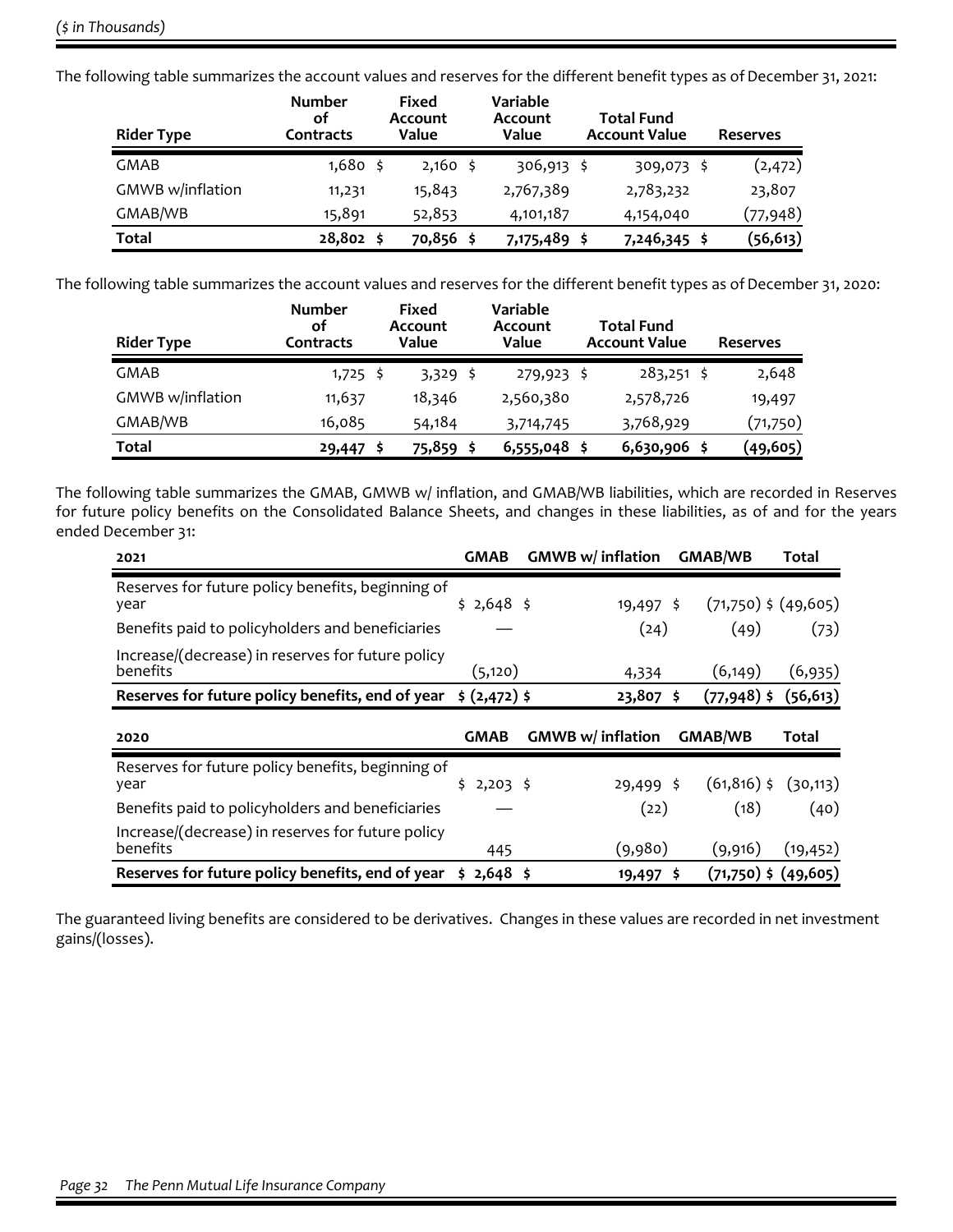# *Note 10.* **INCOME TAXES**

The federal income tax expense/(benefit) is as follows:

| YEARS ENDED DECEMBER 31,         | 2021         | 2020   |
|----------------------------------|--------------|--------|
| Current                          | $(9,405)$ \$ | 22,157 |
| Deferred                         | 131,274      | 16,192 |
| Total federal income tax expense | 121,869      | 38,349 |

The income taxes attributable to consolidated net income are different from the amounts determined by multiplying consolidated net income before income taxes by the expected statutory federal income tax rate. The difference between the amount of tax at the U.S. federal income tax rate of 21% and the consolidated tax provision is summarized as follows:

| YEARS ENDED DECEMBER 31,                            | 2021          | 2020         |
|-----------------------------------------------------|---------------|--------------|
| Tax expense at 21%                                  | \$<br>135,484 | \$<br>68,100 |
| (Decrease)/increase in income taxes resulting from: |               |              |
| Separate account dividends received deduction       | (4,180)       | (8,962)      |
| Dividends received deduction                        | (1, 186)      | (1,323)      |
| Tax exempt income                                   | (233)         | (253)        |
| <b>LIHTC</b>                                        | (10, 376)     | (12, 857)    |
| Corporate owned life insurance                      | (6, 637)      | (3,921)      |
| Other                                               | 8,997         | (2, 435)     |
| Income tax expense                                  | \$<br>121,869 | \$<br>38,349 |
| Effective tax rate                                  | 18.89%        | 11.83%       |

The effective tax rate is the ratio of income tax expense over income before income taxes.

The significant temporary differences that give rise to the deferred tax assets and liabilities at December 31 relate to the following:

|                                  | 2021            | 2020            |
|----------------------------------|-----------------|-----------------|
| Deferred tax assets:             |                 |                 |
| Employee benefits                | \$<br>67,525    | \$<br>50,884    |
| <b>LIHTC</b>                     | 86,643          | 94,988          |
| Loss carryforward                | 5,985           | 3,242           |
| Valuation allowance              | (6,304)         | (7, 496)        |
| Total deferred tax asset         | 153,849         | 141,618         |
| <b>Deferred tax liabilities:</b> |                 |                 |
| Future policy benefits           | (54, 555)       | (50, 689)       |
| DAC.                             | (440, 937)      | (405, 185)      |
| Net unrealized gains             | (247,316)       | (328, 209)      |
| Investments                      | (158, 026)      | (80, 197)       |
| Other                            | (116, 526)      | (90, 244)       |
| Total deferred tax liability     | (1,017,360)     | (954,524)       |
| Net deferred tax liability       | \$<br>(863,511) | \$<br>(812,906) |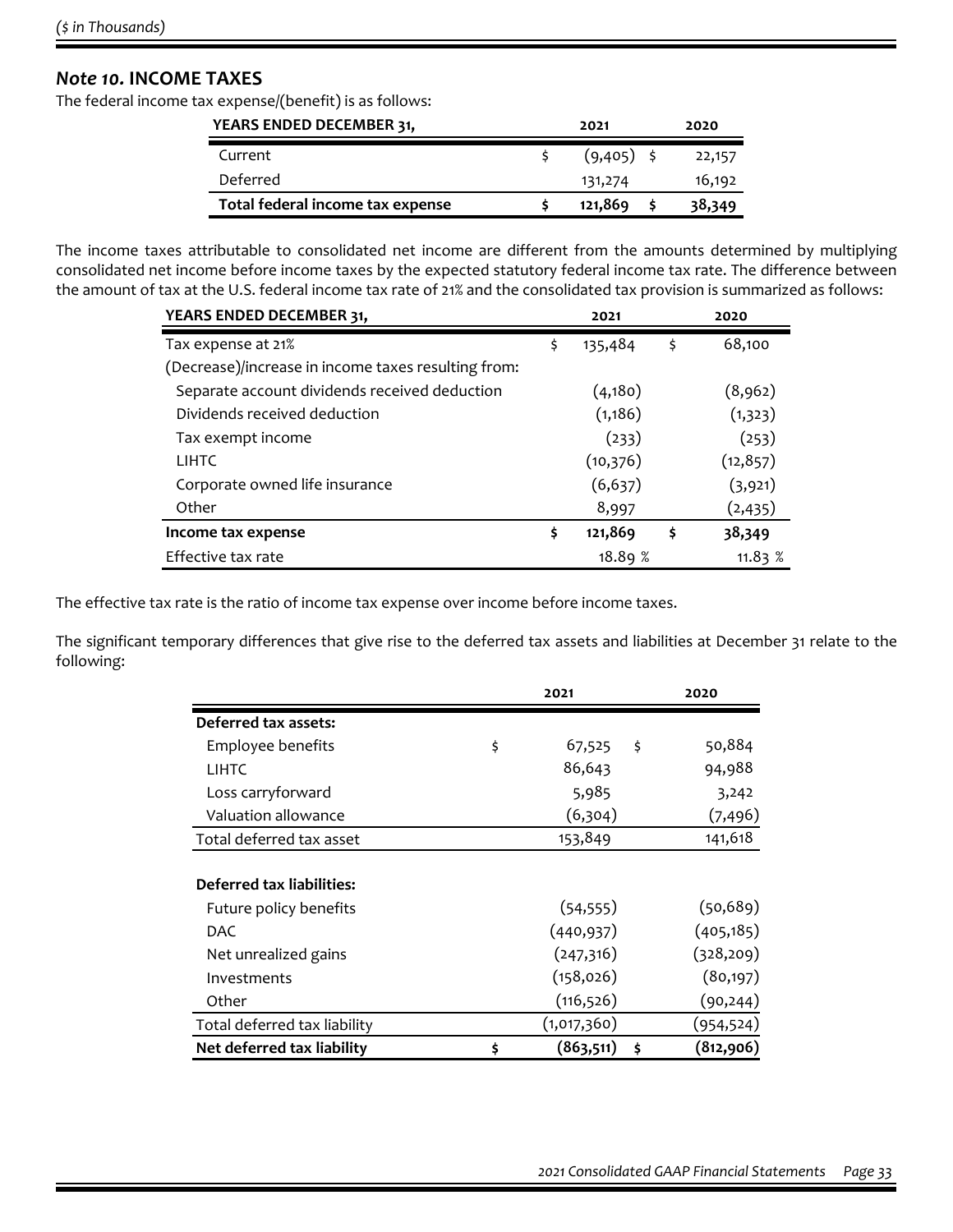As of December 31, 2021, we recorded a net current federal income tax receivable of \$138,322, including cash payments made in 2021 of \$145,445, which primarily relate to refunds due from the IRS.

The Company utilized \$18,721, (including return to provision adjustments of \$11,206 related to the filing of the 2020 tax return) of the total LIHTC available of as of December 31, 2021 that will begin to expire in 2034.

The Company recorded a valuation allowance of \$6,304 as of December 31, 2021, as management determined that it was more likely than not that Vantis' deferred tax assets would not be realized. The Company recorded \$0 and \$0 of the valuation allowance through other comprehensive Income as of December 31, 2021 and 2020. As part of its valuation allowance assessment, management considered the four sources of future taxable income.

The Company considered future reversals of taxable temporary differences in realizing deferred tax assets, however, the Company has not identified any tax planning strategies to support realization of its DTAs at December 31, 2021. Furthermore, the Company does not anticipate future taxable income exclusive of reversing temporary differences and carryforwards.

The Company did not have any tax reserves for uncertain tax positions as of December 31, 2021 and 2020. The Company recognizes interest and penalties, if any, related to unrecognized tax benefits, as a component of tax expense. During the years ended December 31, 2021 and 2020, the Company did not recognize or accrue penalties or interest.

Tax years 2018 and subsequent are still subject to audit by the Internal Revenue Service.

## *Note 11.* **REINSURANCE**

The Company has assumed and ceded reinsurance on certain life and annuity contracts under various agreements. The table below highlights the reinsurance amounts shown in the accompanying financial statements.

|                    | <b>Direct</b>   | Assumed   |    | Ceded   |    | <b>Net Amount</b> |
|--------------------|-----------------|-----------|----|---------|----|-------------------|
| December 31, 2021: |                 |           |    |         |    |                   |
| Premiums           | \$<br>1,580,633 | \$<br>616 | \$ | 52,256  | \$ | 1,528,993         |
| <b>Benefits</b>    | 1,409,122       | 5,853     |    | 258,001 |    | 1,156,974         |
| Reserves           | 20,680,196      | 2,905     |    | 882,356 |    | 19,800,745        |
| December 31, 2020: |                 |           |    |         |    |                   |
| Premiums           | \$<br>1,299,173 | \$<br>315 | \$ | 49,471  | \$ | 1,250,017         |
| <b>Benefits</b>    | 1,193,947       | 14,804    |    | 176,175 |    | 1,032,576         |
| Reserves           | 18,506,493      | 2,789     |    | 912,676 |    | 17,596,606        |

Reinsurance recoverables with a carrying value of \$529,504 were associated with a single reinsurer at December 31, 2021. The recoverables are secured by investment grade securities with a market value of \$637,225 held in trust.

Reinsurance recoverables with a carrying value of \$175,206 and \$179,647 were associated with a single reinsurer at December 31, 2021 and 2020, respectively. The recoverables are secured by investment grade securities with a market value of \$279,931 and \$282,550, respectively, held in trust.

The Company entered into a YRT agreement effective April 1, 2017, to reinsure an existing block of Universal Life business. The Company recorded an Other liabilities in the amounts of \$9,398 and \$10,902 at December 31, 2021 and 2020, with an offset to ceded deferred premium. After the initial twelve months, the deferred premium is amortized against gross profits of the reinsured block of business for a period limited to 15 years. The Company recognized amortization of unearned revenue of \$5,639 and \$4,135 through December 31, 2021 and 2020, respectively.

The Company entered into a coinsurance agreement effective January 1, 2013, to coinsure an existing block of guaranteed term products issued from 2007 through 2012. The Company established a Cost of Reinsurance asset of \$35,432 that will be amortized into income over a constant percentage of premium income, in the same manner as the original DAC. The

#### *Page 34 The Penn Mutual Life Insurance Company*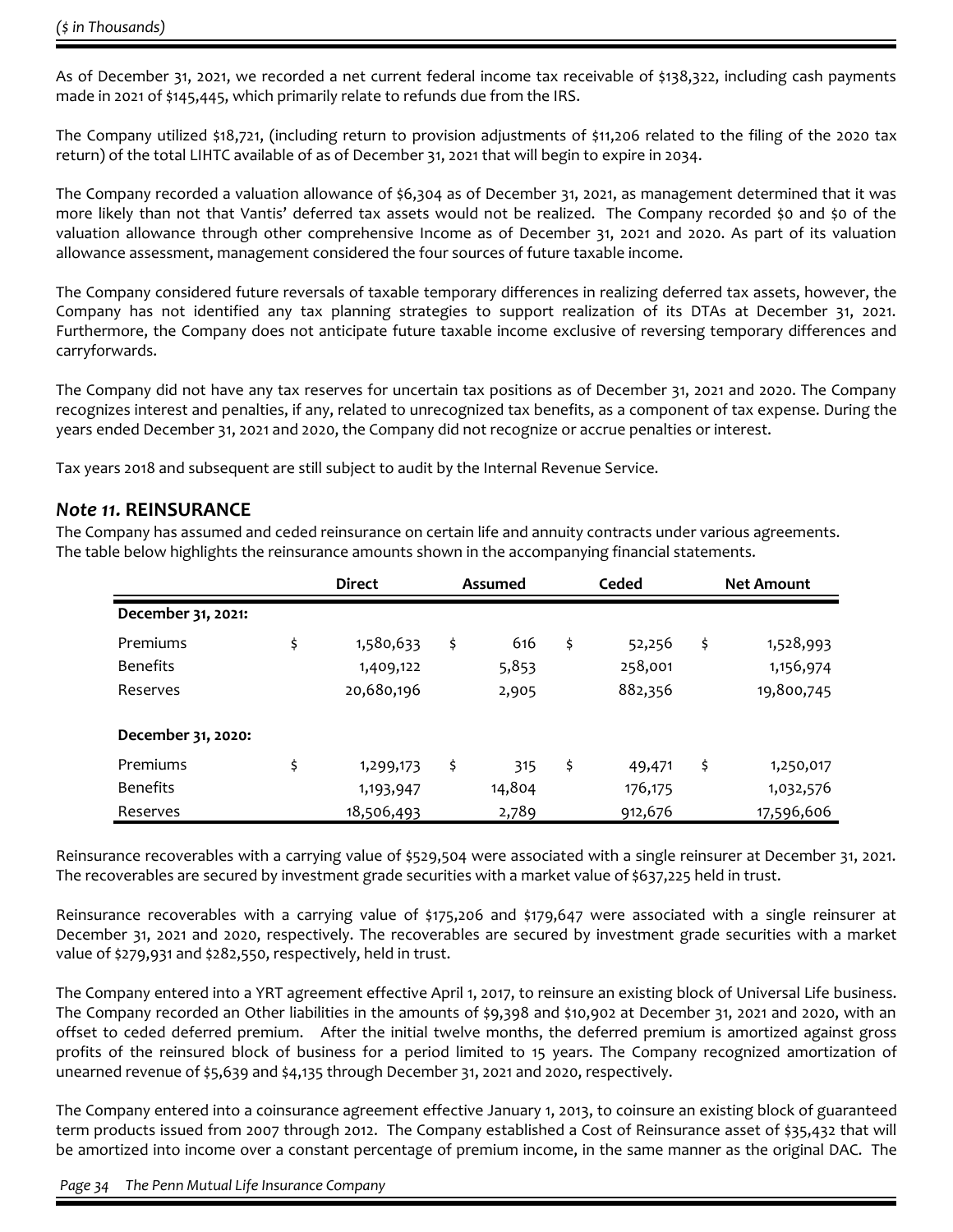Company recognized amortization expense of \$0 and \$1,089 through December 31, 2021 and 2020, respectively. The balance of the Cost of Reinsurance asset recorded in Other assets as of December 31, 2021 and 2020 was \$27,110 and \$28,162, respectively.

## *Note 12.* **DEBT**

|                               | 2021    | 2020    |
|-------------------------------|---------|---------|
| Surplus notes                 | 890,826 | 390,546 |
| Bank loans – collateralized   | 1,000   | 1,000   |
| Bank loans – uncollateralized | 23,900  | 27,561  |
| Total debt                    | 915,726 | 419,107 |

On April 29, 2021, the Company issued a Surplus Note ("2021 Note") at par with a principal balance of \$500,000. The 2021 Note bears interest at 3.80%, and has a maturity date of April 29, 2061. The 2021 Note was issued pursuant to Rule 144A under the Securities Act of 1933, as amended and is administered by a U.S. bank as registrar/paying agent. Interest on the 2021 Note is scheduled to be paid semiannually on June 15 and December 15 of each year. Interest paid on the 2021 Note was \$12,719 for the year ended December 31, 2021. Total interest paid since the issuance of the 2021 Note is \$12,719.

On July 1, 2010, the Company issued a Surplus Note ("2010 Note") with a principal balance of \$200,000, at a discount of \$8,440. The 2010 Note bears interest at 7.625%, and has a maturity date of June 15, 2040. The 2010 Note was issued pursuant to Rule 144A under the Securities Act of 1933, as amended and are administered by a U.S. bank as registrar/ paying agent. Interest on the 7.625% 2010 Notes is scheduled to be paid semiannually on March 31 and September 30 of each year. At December 31, 2021 and 2020, the amortized cost basis of the 2010 Note was \$192,930 and \$192,756, respectively. Interest expense incurred on the 2010 Notes was \$15,250 and \$15,250 for the years ended December 31, 2021 and 2020, respectively.

On June 23, 2004, the Company issued a Surplus Note ("2004 Note") with a principal balance of \$200,000, at a discount of \$3,260. The 2004 Note bears interest at 6.65%, and has a maturity date of June 15, 2034. The 2004 Note was issued pursuant to Rule 144A under the Securities Act of 1933, as amended and are administered by a U.S. bank as registrar/ paying agent. Interest on the 6.65% 2004 Note is scheduled to be paid semiannually on April 1 and October 1 of each year. At December 31, 2021 and 2020, the amortized cost basis of the 2004 Note was \$197,896 and \$197,789, respectively. Interest expense incurred on the 2004 Note was \$13,300 and \$13,300 for the years ended December 31, 2021 and 2020, respectively.

The Company's broker/dealer affiliate borrows from banks in connection with the securities settlement process and to finance margin loans made to customers. The Company is required to fully collateralize these loans. At December 31, 2021 and 2020, these banks extended short-term bank loans in the amount of \$1,000 and \$1,000, respectively, which were collateralized by customer-owned securities valued at approximately \$443 and \$381, respectively, and Company owned securities valued at \$34,131 and \$26,188. Certain collateral amounts exceed the minimum requirements to allow for daily fluctuations. The bank loans are demand obligations and generally require interest based upon the federal funds rate. At December 31, 2021 and 2020, the weighted-average interest rate on these borrowings was approximately 0.45% and 0.60% respectively. All of the remaining bank loans, which consist of overdrafts of depository accounts of \$23,900 and \$27,561 as of December 31, 2021 and 2020, respectively, are not collateralized.

At December 31, 2021 and 2020, the Company's broker/dealer affiliate has interest paid on debt of 1,661 and 2,493, respectively.

At December 31, 2021 and 2020, the Company had securities borrowed of \$1,862,036 and \$2,082,019, respectively, which were collateralized by securities of \$1,809,050 and \$2,351,084, respectively.

The Company had utilized \$274,902 and \$190,403 as of December 31, 2021 and 2020, respectively, of securities owned by customers as collateral for Option Clearing Corporation ("OCC") margin requirements.

The Company has not entered into repurchase agreements with financial institutions.

*2021 Consolidated GAAP Financial Statements Page 35*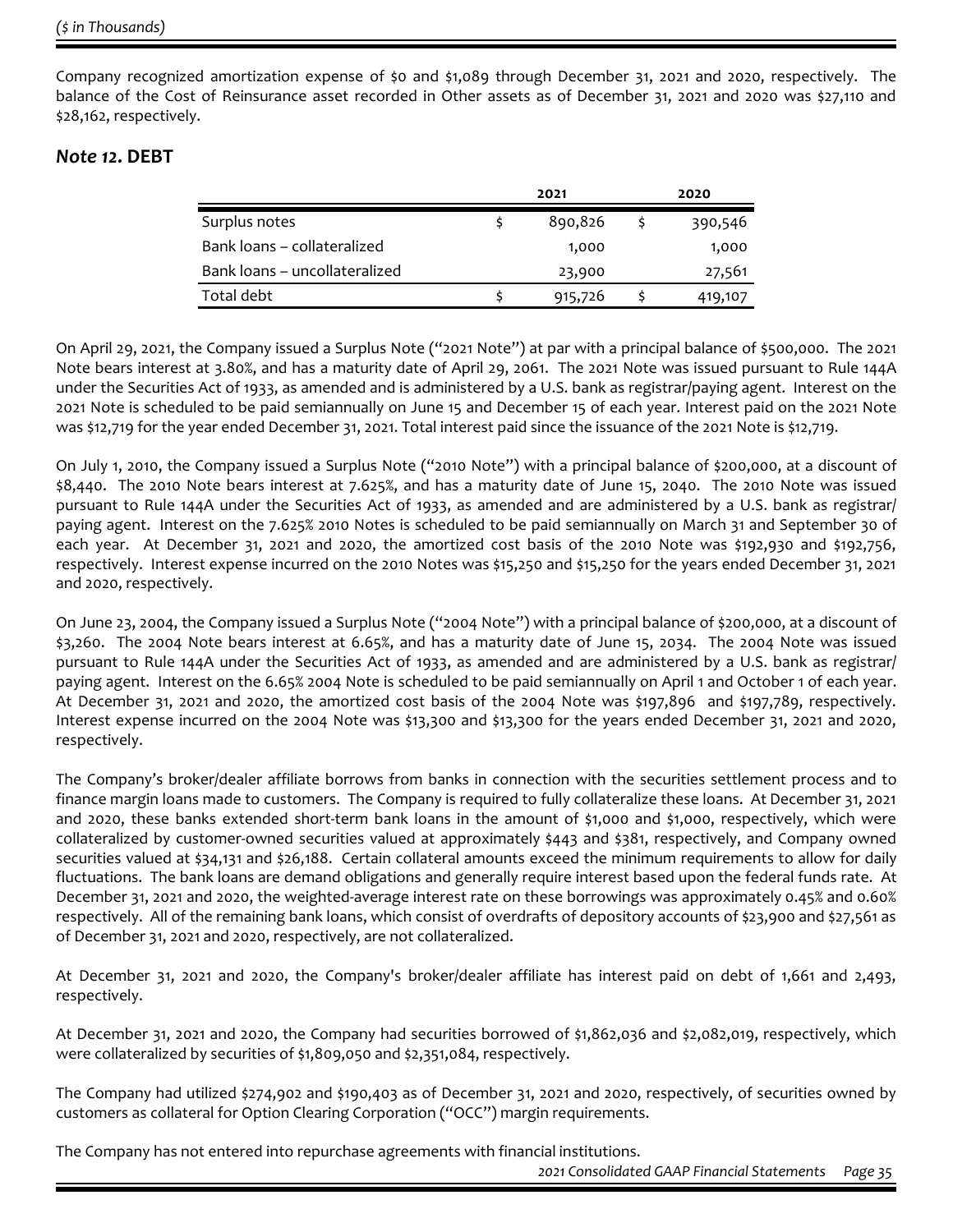The Company has a line of credit of \$500 with the FHLB. As of December 31, 2021 and 2020, there were no outstanding balances on the line of credit.

## *Note 13.* **BENEFIT PLANS**

PML and its subsidiaries maintain various postretirement employee benefit plans.

| Penn Mutual Pension Plans: | Penn Mutual Pension Plans include a funded qualified and unfunded nonqualified non-<br>contributory defined benefit pension plans ("Penn Mutual Pension Plans"); other<br>postretirement healthcare plan, nonqualified deferred compensation plans, and defined<br>contribution plans. |
|----------------------------|----------------------------------------------------------------------------------------------------------------------------------------------------------------------------------------------------------------------------------------------------------------------------------------|
| Vantis Pension Plan:       | Vantis Pension Plan includes an unfunded non-contributory defined benefit pension plan<br>(''SERP'').                                                                                                                                                                                  |
| JMS:                       | Defined contribution plan.                                                                                                                                                                                                                                                             |

**PENSION PLANS** Penn Mutual Pension Plans have both funded and unfunded non-contributory defined benefit pension plans covering all eligible employees. PML's policy is to fund qualified pension costs in accordance with the Employee Retirement Income Security Act of 1974. PML may increase its contribution above the minimum based upon an evaluation of the Company's tax and cash positions and the plan's funded status. The PML qualified and nonqualified pension plans are frozen. Therefore, no further benefits are accrued for participants.

**OTHER POSTRETIREMENT HEALTHCARE BENEFITS** PML provides certain life insurance and health care benefits ("other postretirement healthcare benefits") for its retirement employees and financial professionals, and their beneficiaries and covered dependents.

**OTHER PLANS** PML and Vantis have non-qualified deferred compensation plans that permit eligible key employees, financial professionals and trustees to defer portions of their compensation to these plans. Certain company contributions in excess of allowable qualified plan limits may also be credited to these plans. Company contributions are recorded as expenses and earnings/(losses) on investments are recorded to interest credited to policyholder funds in the Statements of Operations.

**BENEFIT OBLIGATIONS** Accumulated benefit obligations represent the present value of pension benefits earned as of the measurement date based on service and compensation and do not take into consideration future salary.

Projected benefit obligations for defined benefit plans represent the present value of pension benefits earned as of the measurement date projected for estimated salary increases to an assumed date with respect to retirement, termination, disability or death.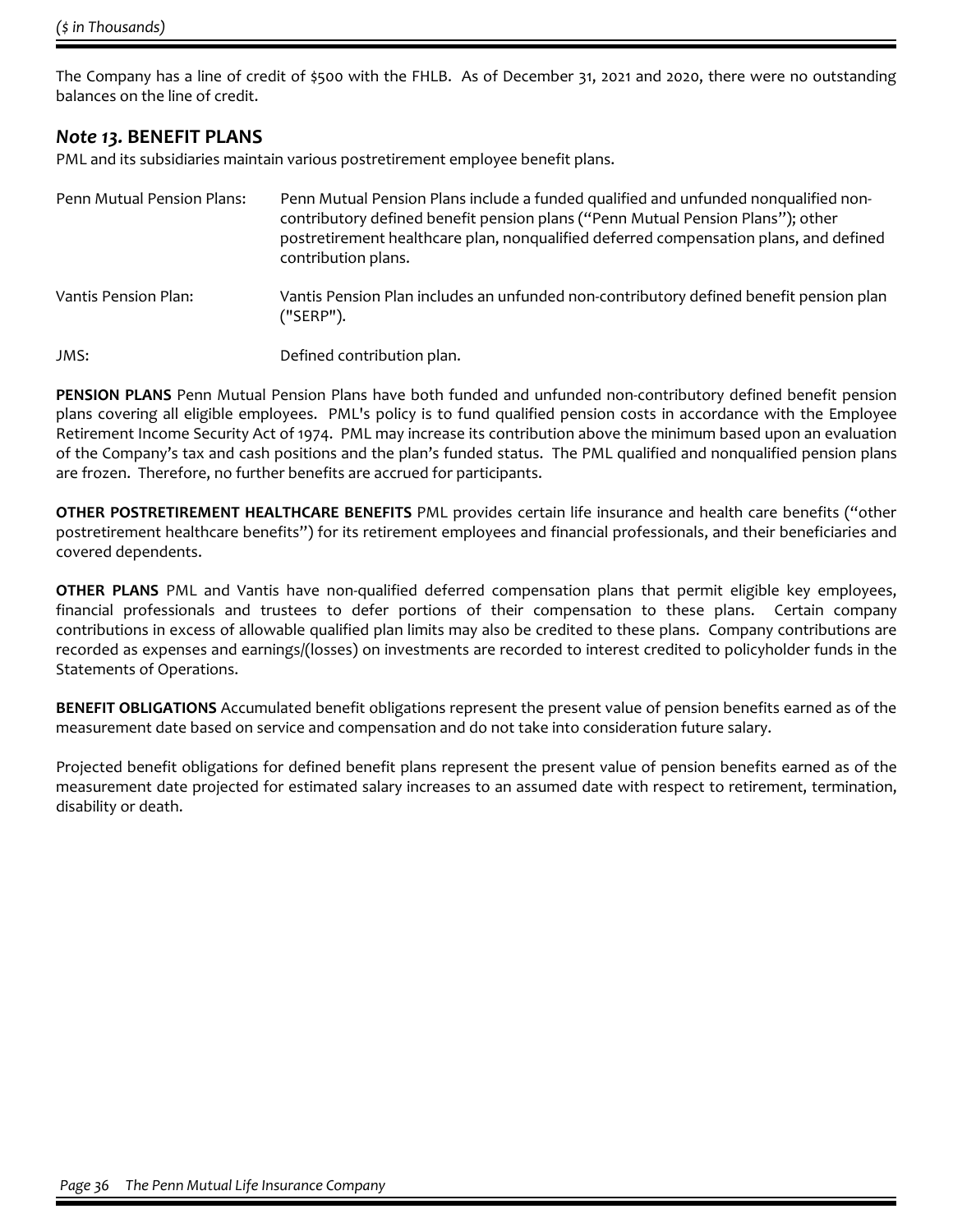The following table sets forth the plans' change in projected benefit obligation of the defined benefit pension and other postretirement healthcare plans as of December 31:

|                                                      |               | <b>Penn Mutual Pension</b><br><b>Plans</b> |              |       | <b>Vantis Pension Plans</b> | <b>Other Postretirement</b><br><b>Healthcare Plan</b> |         |    |        |
|------------------------------------------------------|---------------|--------------------------------------------|--------------|-------|-----------------------------|-------------------------------------------------------|---------|----|--------|
|                                                      | 2021          | 2020                                       | 2021         |       | 2020                        |                                                       | 2021    |    | 2020   |
| Change in projected benefit obligation               |               |                                            |              |       |                             |                                                       |         |    |        |
| Projected benefit obligation at<br>beginning of year | \$208,428     | 200,159<br>Ś.                              | \$.<br>5,012 | \$    | 10,059                      | \$                                                    | 17,767  | \$ | 17,421 |
| Service cost                                         |               |                                            |              | 108   | 91                          |                                                       | 343     |    | 299    |
| Interest cost                                        | 3,675         | 5,536                                      |              | 78    | 115                         |                                                       | 294     |    | 444    |
| Actuarial (gain)/loss                                | (6, 034)      | 13,547                                     |              | (200) | 659                         |                                                       | (437)   |    | 540    |
| Benefits paid                                        | (10, 966)     | (10, 814)                                  |              |       |                             |                                                       | (1,054) |    | (937)  |
| Liabilities assumed                                  |               |                                            |              |       |                             |                                                       |         |    |        |
| Settlements                                          |               |                                            |              |       | (5, 912)                    |                                                       |         |    |        |
| Projected benefit obligation at end of<br>year       | \$<br>195,103 | 208,428<br>\$.                             | 4,998<br>\$  | \$    | 5,012                       | \$                                                    | 16,913  | s. | 17,767 |

The discount rate was 2.86% at December 31, 2021 and 2.49% at December 31, 2020, resulting in an actuarial gain on the benefit obligation for Penn Mutual Pension Plans in 2021.

The discount rate was 2.87% at December 31, 2021 and 2.45% at December 31, 2020, resulting in an actuarial gain on the benefit obligation for Other Postretirement Healthcare Plans in 2021.

The weighted-average assumptions used to measure the actuarial present value of the projected benefit obligation were as follows as of December 31:

|                               | Penn Mutual<br><b>Pension Plans</b> |       | <b>Vantis Pension</b><br><b>Plans</b> |          | Other<br>Postretirement<br><b>Healthcare Plans</b> |       |  |
|-------------------------------|-------------------------------------|-------|---------------------------------------|----------|----------------------------------------------------|-------|--|
|                               | 2021                                | 2020  | 2021                                  | 2020     | 2021                                               | 2020  |  |
| Qualified                     |                                     |       |                                       |          |                                                    |       |  |
| Discount rate                 | 2.86%                               | 2.49% | N/A                                   | N/A      | N/A                                                | N/A   |  |
| Rate of compensation increase | N/A                                 | N/A   | N/A                                   | N/A      | N/A                                                | N/A   |  |
| Nonqualified                  |                                     |       |                                       |          |                                                    |       |  |
| Discount rate <sup>(1)</sup>  | N/A                                 | N/A   | 2.40%                                 | $1.77\%$ | 2.87%                                              | 2.45% |  |
| Rate of compensation increase | N/A                                 | N/A   | 4.00 $%$                              | 4.00 $%$ | N/A                                                | N/A   |  |

(1) 2021 discount rates are 2.63%, 2.55%, and 1.65% for the various Penn Mutual Nonqualified Pension Plans.

The discount rate is determined at the annual measurement date of the plans and is therefore subject to change each year. The rate reflects prevailing market rates for high quality fixed-income debt instruments with maturities corresponding to expected duration of the benefit obligations on the measurement date. The rate is used to discount the future cash flow of benefits obligations back to the measurement date.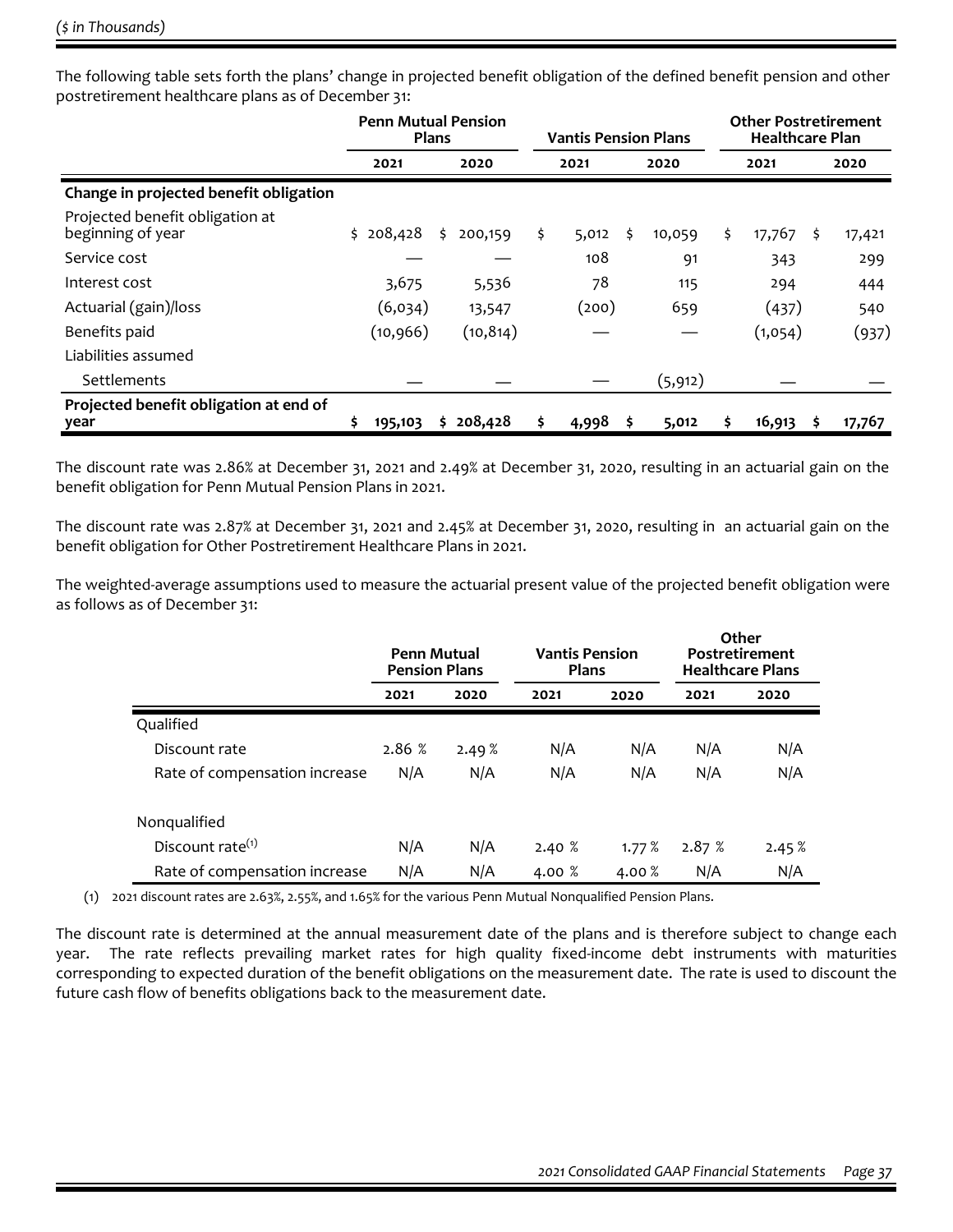The assumed health care cost trend rates used in determining the benefit obligation were as follows as of December 31:

|                                                    | 2021          |                 | 2020          |         |
|----------------------------------------------------|---------------|-----------------|---------------|---------|
|                                                    | <b>Pre-65</b> | Post-65         | <b>Pre-65</b> | Post-65 |
| Health care cost trend rate assumed for next year  | 6.25%         | 6.25%           | 6.20%         | 6.50%   |
| Rate to which the cost trend rate is assumed to    |               |                 |               |         |
| decline (the ultimate trend rate)                  |               | $5.00\%$ 5.00 % | 4.50 $%$      | 4.50%   |
| Year that the rate reaches the ultimate trend rate | 2027          | 2027            | 2027          | 2027    |

**PLAN ASSETS** The change in plan assets represents a reconciliation of beginning and ending balances of the fair value of the plan assets used to fund future benefit payments. The following table sets forth the change in plan assets as of December 31:

|                                                    | <b>Penn Mutual Pension</b> | <b>Plans</b> |           | <b>Vantis Pension</b> | <b>Plans</b> |          | <b>Other Postretirement</b><br><b>Healthcare Plans</b> |         |      |       |
|----------------------------------------------------|----------------------------|--------------|-----------|-----------------------|--------------|----------|--------------------------------------------------------|---------|------|-------|
|                                                    | 2021                       |              | 2020      | 2020<br>2021          |              |          |                                                        | 2021    | 2020 |       |
| Change in plan assets:                             |                            |              |           |                       |              |          |                                                        |         |      |       |
| Fair value of plans assets at<br>beginning of year | 224,075                    | \$.          | 213,878   | \$                    |              |          |                                                        |         |      |       |
| Actual return on plan assets                       | 15,271                     |              | 18,371    |                       |              |          |                                                        |         |      |       |
| Employer contribution                              | 2,378                      |              | 2,640     |                       |              | 5,912    |                                                        | 1,054   |      | 937   |
| Benefits paid                                      | (10,966)                   |              | (10, 814) |                       |              |          |                                                        | (1,054) |      | (937) |
| Settlement                                         |                            |              |           |                       |              | (5, 912) |                                                        |         |      |       |
| Fair value of plan assets at<br>end of year        | 230,758<br>\$.             | \$           | 224,075   | \$                    |              |          |                                                        |         |      |       |

The plan assets of the PML qualified pension plan consist primarily of mutual funds. With a few exceptions, the fair value of these funds is based upon quoted prices in active markets, resulting in a Level 1 classification. The PML qualified pension plan invests in a global unconstrained bond fund. The net asset value of this bond fund is calculated by the investment manager of the fund and provided to PML. PML uses this net asset value as a practical expedient to recognize the fair value of this fund. As a result, this bond fund is classified within Level 2 of the fair value hierarchy. The pension plan also invests in index funds. The estimates of fair value for these plan assets are included in Level 2 of the fair value hierarchy. In this category, pricing inputs are other than quoted prices in active markets which are either directly or indirectly observable as of the balance sheet date, and fair value is determined through the use of models and other valuation methods.

The fair values of the Company's pension plan assets as of December 31, 2021 are as follows:

|                       |               | <b>Penn Mutual Pension Plans</b> |               |           |  |  |  |  |  |  |  |  |  |
|-----------------------|---------------|----------------------------------|---------------|-----------|--|--|--|--|--|--|--|--|--|
| <b>Asset Category</b> | FV<br>Level 1 | FV<br>Level 2                    | FV<br>Level 3 | Total     |  |  |  |  |  |  |  |  |  |
| Equity funds          | 68,073        | - \$                             | $\sim$ 5      | 68,073    |  |  |  |  |  |  |  |  |  |
| Bond funds            | 148,292       | 6,496                            |               | 154,788   |  |  |  |  |  |  |  |  |  |
| Money market funds    | 7,897         |                                  |               | 7,897     |  |  |  |  |  |  |  |  |  |
| Total                 | \$224,262     | 6,496                            | -\$           | \$230,758 |  |  |  |  |  |  |  |  |  |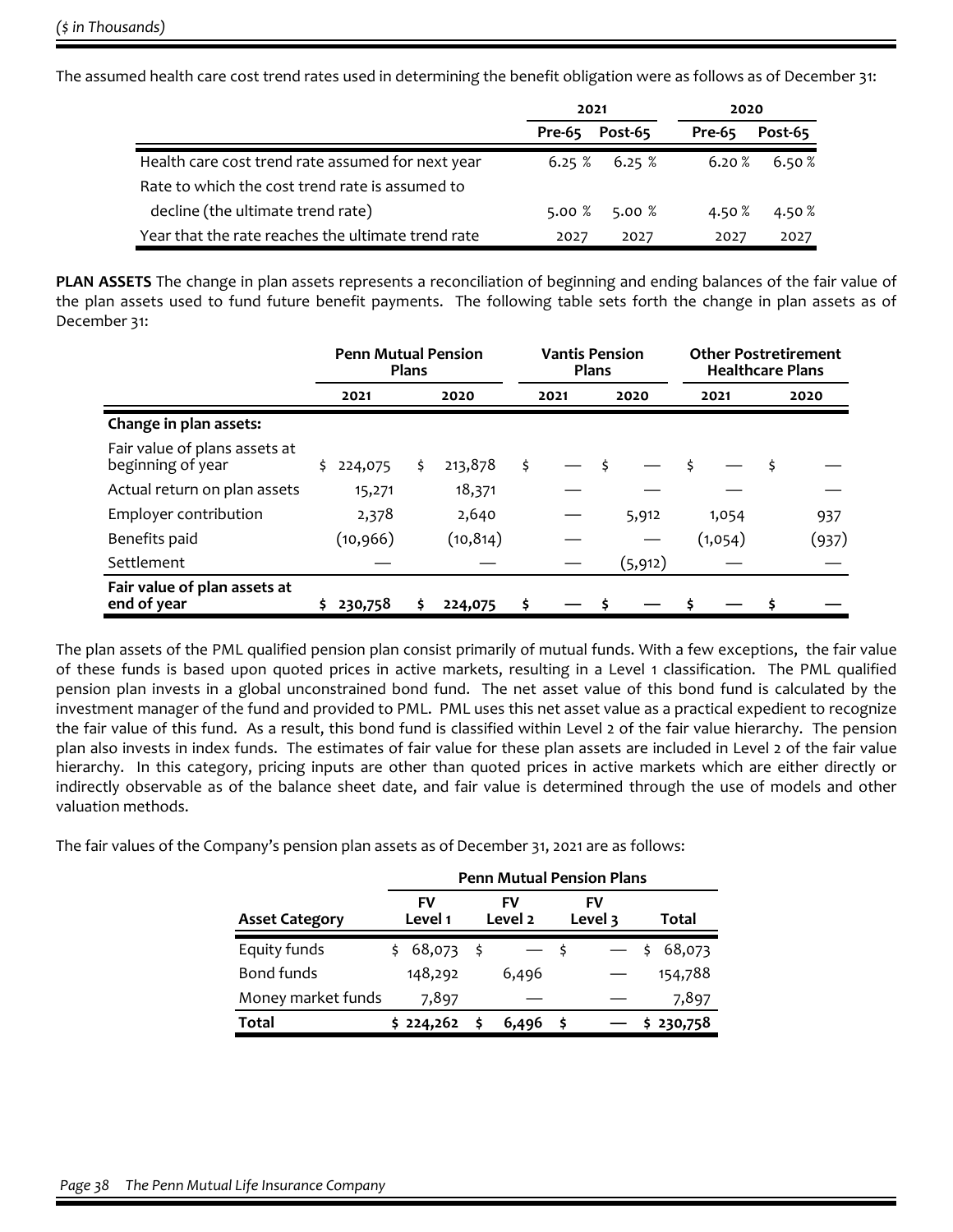The fair values of the Company's pension plan assets as of December 31, 2020 are as follows:

|                       | <b>Penn Mutual Pension Plans</b> |    |               |          |               |       |         |  |  |  |  |  |
|-----------------------|----------------------------------|----|---------------|----------|---------------|-------|---------|--|--|--|--|--|
| <b>Asset Category</b> | FV<br>Level 1                    |    | FV<br>Level 2 |          | FV<br>Level 3 | Total |         |  |  |  |  |  |
| Equity funds          | 87,754                           | \$ |               | $\sim$ 5 |               |       | 87,754  |  |  |  |  |  |
| Bond funds            | 122,007                          |    | 6,140         |          |               |       | 128,147 |  |  |  |  |  |
| Money market funds    | 8,174                            |    |               |          |               |       | 8,174   |  |  |  |  |  |
| Total                 | 217,935                          |    | 6.140         | \$       |               |       | 224,075 |  |  |  |  |  |

The PML qualified pension plan's overall investment strategy with respect to pension assets are growth, preservation of principal, preservation of purchasing power and partial immunization through asset/liability matching while maintaining return objective over the long term. To achieve these objectives, the Company has established a strategic asset allocation policy. Plan assets are diversified both by asset class and within each asset class in order to provide reasonable assurance that no single security or class of security will have a disproportionate impact on the plan. The Company will continue its policy to rebalance the portfolio on an annual basis. Performance of investment managers, liability measurement and investment objectives are reviewed on a regular basis.

The Company's pension plan asset allocation at December 31, 2021 and 2020, and target allocations are as follows:

|                       | <b>Penn Mutual Pension Plans</b>           |                                                        |           |  |  |  |  |  |  |  |
|-----------------------|--------------------------------------------|--------------------------------------------------------|-----------|--|--|--|--|--|--|--|
| <b>Asset Category</b> | 2022<br><b>Target</b><br><b>Allocation</b> | <b>Percentage of Plan Assets</b><br>As of December 31, |           |  |  |  |  |  |  |  |
|                       |                                            | 2021                                                   | 2020      |  |  |  |  |  |  |  |
| Equity funds          | 40.0 %                                     | 29.5%                                                  | 39.2 %    |  |  |  |  |  |  |  |
| Bond funds            | 60.0 $%$                                   | 67.1%                                                  | 57.2%     |  |  |  |  |  |  |  |
| Money market funds    | $- \frac{9}{6}$                            | 3.4%                                                   | 3.6%      |  |  |  |  |  |  |  |
| Total                 | 100.0 $%$                                  | 100.0 $%$                                              | 100.0 $%$ |  |  |  |  |  |  |  |

**AMOUNTS RECOGNIZED IN THE CONSOLIDATED BALANCE SHEET** The funded status of the Company's pension plans is a comparison of the projected benefit obligations to the assets related to the respective plan, if any. The difference between the two represents amounts that have been appropriately recognized as expenses in prior periods that appear as the net amount recognized or represents amounts that will be recognized as expenses in the future through the amortization of the unrecognized net actuarial loss, unrecognized prior service costs, and remaining initial transition.

The following table sets forth the funded status of the plans as of December 31, 2021 and 2020 as of the measurement date, and then shows how the funded status is reconciled to the net asset and/or liability recognized in the Consolidated Balance Sheets.

|                           | <b>Penn Mutual Pension</b><br>Plans |         |  |                              |              | <b>Vantis Pension Plans</b> |  |         |      | <b>Other Postretirement</b><br><b>Healthcare Plans</b> |           |  |  |  |
|---------------------------|-------------------------------------|---------|--|------------------------------|--------------|-----------------------------|--|---------|------|--------------------------------------------------------|-----------|--|--|--|
|                           |                                     | 2021    |  | 2020                         | 2021<br>2020 |                             |  |         | 2021 | 2020                                                   |           |  |  |  |
| Benefit obligation        | Ś.                                  |         |  | $(195, 103)$ \$ $(208, 428)$ | Ś.           | $(4,998)$ \$                |  | (5,012) | Š.   | $(16, 913)$ \$                                         | (17,767)  |  |  |  |
| Fair value of plan assets |                                     | 230,758 |  | 224,075                      |              |                             |  |         |      |                                                        |           |  |  |  |
| <b>Funded status</b>      |                                     | 35,655  |  | 15,647                       |              | (4.998)                     |  | (5,012) |      | (16, 913)                                              | (17, 767) |  |  |  |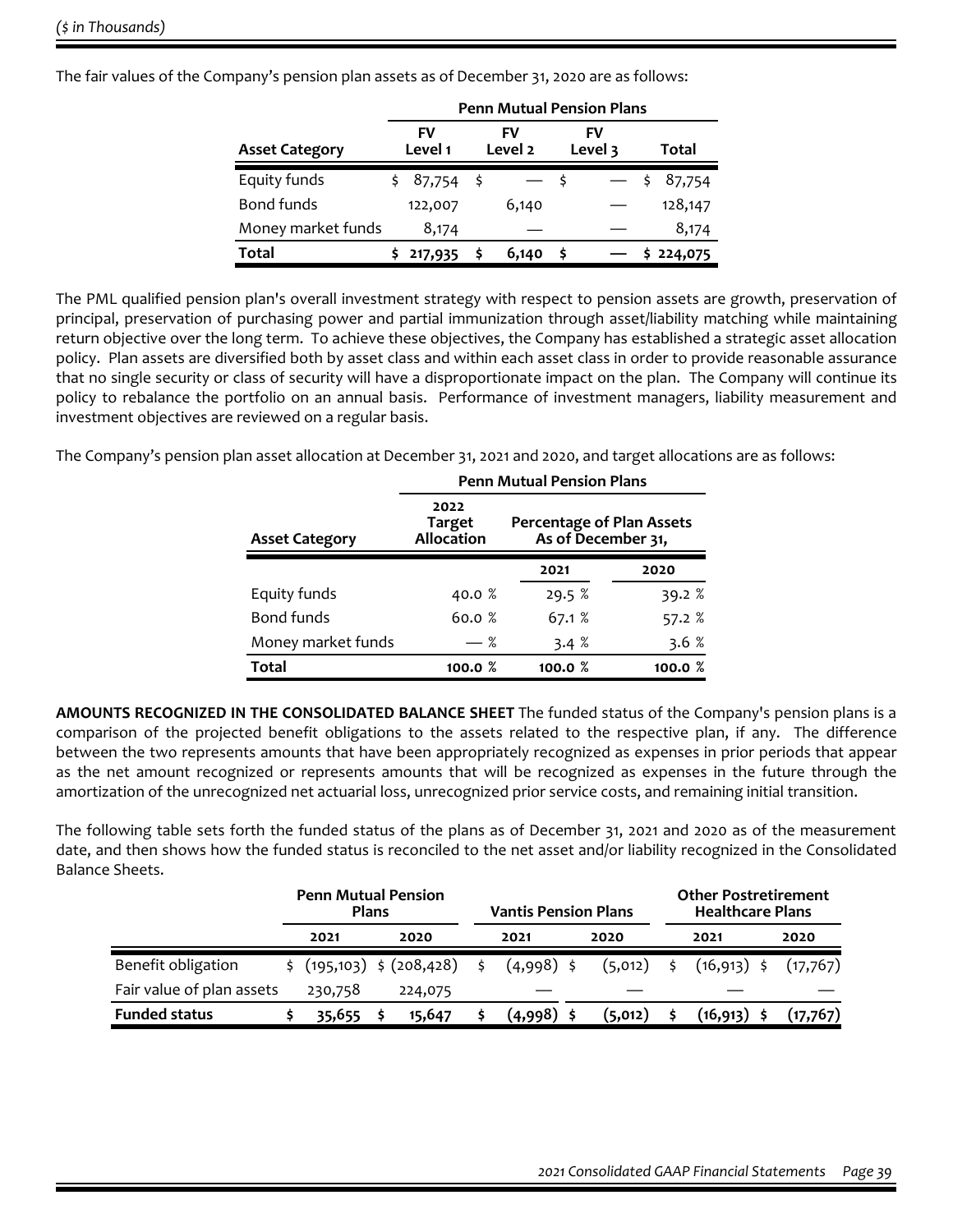The funded status reconciles to amounts reported in the Consolidated Balance Sheets as follows for the years ended December 31:

|                                                  | <b>Penn Mutual Pension</b> | <b>Plans</b> |          | <b>Vantis Pension Plans</b> |         | <b>Other Postretirement</b><br><b>Healthcare Plans</b> |               |           |  |
|--------------------------------------------------|----------------------------|--------------|----------|-----------------------------|---------|--------------------------------------------------------|---------------|-----------|--|
|                                                  | 2021                       |              | 2020     | 2021                        | 2020    |                                                        | 2021          | 2020      |  |
| Prepaid pension asset (Other assets) \$          | 57,799                     |              | 39,949   |                             |         |                                                        | $(16,913)$ \$ | (17,767)  |  |
| Accrued benefit liability (Other<br>liabilities) | (22,144)                   |              | (24,302) | (4,998)                     | (5,012) |                                                        |               |           |  |
| <b>Funded status</b>                             | 35,655                     |              | 15,647   | (4,998)                     | (5,012) |                                                        | (16, 913)     | (17, 767) |  |

The breakout of the fair value of plan assets, projected benefit obligation and accumulated benefit obligation for plans in an overfunded status, where the fair value of plan assets exceeded the projected benefit obligation, and plans in an underfunded status, where the projected benefit obligation exceeded the fair value of plan assets were as follows as of:

|                                   |  | <b>Overfunded Pension Plans</b> |                  | <b>Underfunded Pension Plans</b> |      |          |  |  |  |
|-----------------------------------|--|---------------------------------|------------------|----------------------------------|------|----------|--|--|--|
| December 31,                      |  | 2021                            | 2020             | 2021                             | 2020 |          |  |  |  |
| Projected benefit obligation      |  | (172, 959)                      | (184, 126)       | (22, 144)                        |      | (24,302) |  |  |  |
| Fair value of plan assets         |  | 230,758                         | 224,075          |                                  |      |          |  |  |  |
| <b>Funded status</b>              |  | 57,799                          | 39,949           | (22, 144)                        |      | (24,302) |  |  |  |
| Accumulated benefit obligation \$ |  | (172, 959)                      | \$<br>(184, 126) | (22, 144)                        |      | (24,302) |  |  |  |

The amounts in accumulated other comprehensive income/(loss) that have not yet been recognized as part of net periodic benefit cost/(credit) were as follows as of:

|                                      | <b>Penn Mutual Pension</b><br><b>Plans</b> |  |        | <b>Vantis Pension Plans</b> |  |      | <b>Other Postretirement</b><br><b>Healthcare Plans</b> |         |  |         |
|--------------------------------------|--------------------------------------------|--|--------|-----------------------------|--|------|--------------------------------------------------------|---------|--|---------|
| December 31,                         | 2021                                       |  | 2020   | 2021                        |  | 2020 |                                                        | 2021    |  | 2020    |
| Unrecognized prior service credit \$ | 123                                        |  | 143    |                             |  |      |                                                        |         |  |         |
| Unrecognized actuarial loss (gain)   | 45,741                                     |  | 53,445 | 660                         |  | 936  |                                                        | (3,214) |  | (2,852) |
| Total                                | 45,864                                     |  | 53,588 | 660                         |  | 936  |                                                        | (3,214) |  | (2,852) |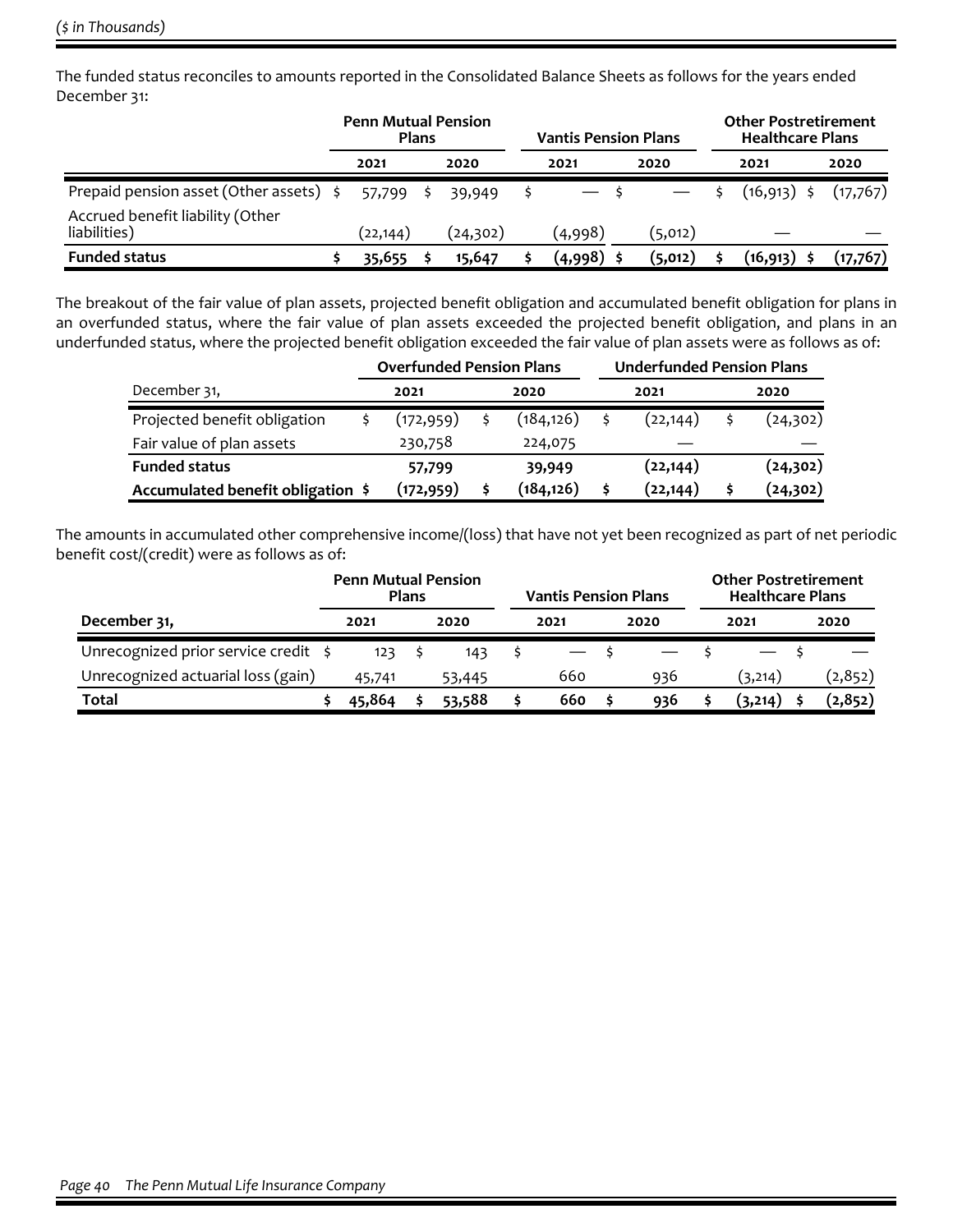**NET PERIODIC BENEFIT COST/(CREDIT) AND OTHER COMPREHENSIVE INCOME/(LOSS)** The components of net periodic benefit cost/(credit) were as follows for the years ended:

|                                          |               | <b>Penn Mutual</b><br><b>Pension Plans</b> | <b>Vantis Pension</b><br><b>Plans</b> |      | Utner<br>Postretirement<br><b>Benefits</b> |      |     |       |
|------------------------------------------|---------------|--------------------------------------------|---------------------------------------|------|--------------------------------------------|------|-----|-------|
| December 31,                             | 2021          | 2020                                       | 2021                                  | 2020 |                                            | 2021 |     | 2020  |
| Service cost                             |               |                                            | 108<br>-\$                            | 91   | \$                                         | 343  | \$. | 299   |
| Interest cost                            | 3,675         | 5,536                                      | 154                                   | 115  |                                            | 294  |     | 444   |
| Expected return on plan assets           | (15,374)      | (14,669)                                   |                                       |      |                                            |      |     |       |
| Amortization of prior service credit     | 20            | 20                                         |                                       |      |                                            |      |     |       |
| Amount of recognized gains               | 1,771         | 1,218                                      | (76)                                  |      |                                            | (75) |     | (208) |
| Settlement (loss)/gain                   |               |                                            |                                       | 395  |                                            |      |     |       |
| Total net periodic benefit cost/(credit) | (9,908)<br>\$ | (7,895)                                    | \$<br>186<br>Ŝ                        | 601  | \$                                         | 562  | .s  | 535   |

Amounts recognized in other comprehensive income/(loss) were as follows for the years ended:

|                                                                      | <b>Pension Mutual</b><br><b>Pension Plans</b> |         | <b>Vantis Pension</b><br><b>Plans</b> |         |  |          | Other<br>Postretirement<br><b>Benefits</b> |  |          |      |
|----------------------------------------------------------------------|-----------------------------------------------|---------|---------------------------------------|---------|--|----------|--------------------------------------------|--|----------|------|
| December 31.                                                         |                                               | 2021    |                                       | 2020    |  | 2021     | 2020                                       |  | 2021     | 2020 |
| Current year actuarial loss/(gain)                                   |                                               | (5,932) |                                       | 9,845   |  | (200) \$ | 659                                        |  | (436) \$ | 541  |
| Amortization of actuarial loss                                       |                                               | (1,771) |                                       | (1,218) |  | (76)     |                                            |  | 75       | 208  |
| Amortization of prior service credit                                 |                                               | (20)    |                                       | (20)    |  |          |                                            |  |          |      |
| Settlement loss/(gain)                                               |                                               |         |                                       |         |  |          | (395)                                      |  |          |      |
| Total loss/(gain) recognized in other<br>comprehensive income/(loss) |                                               | (7,723) |                                       | 8,607   |  | (276) \$ | 264                                        |  | (361) \$ | 749  |

The weighted-average assumptions used to determine net periodic benefit cost/(credit) were as follows for the years ended December 31:

|                                | <b>Pension Mutual</b><br><b>Pension Plans</b> |          | <b>Vantis Pension</b> |          | Other<br>Postretirement<br><b>Benefits</b> |       |  |  |
|--------------------------------|-----------------------------------------------|----------|-----------------------|----------|--------------------------------------------|-------|--|--|
|                                | 2021                                          | 2020     | 2021                  | 2020     | 2021                                       | 2020  |  |  |
| Discount rate <sup>(1)</sup>   | 2.49%                                         | 3.28%    | 2.91%                 | $2.91\%$ | 2.50%                                      | 3.24% |  |  |
| Expected return on plan assets | 7.00%                                         | $7.00\%$ | N/A                   | N/A      | N/A                                        | N/A   |  |  |
| Rate of compensation increase  | N/A                                           | N/A      | 4.00 $%$              | 4.00%    | N/A                                        | N/A   |  |  |

(1) 2021 Discount rates for Penn Mutual nonqualified pension plans were 2.13%, 2.02%, and 0.96%.

The assumed health care cost trend rates used in determining net periodic costs were as follow for the years ended December 31:

|                                                      | 2021       |             | 2020       |             |
|------------------------------------------------------|------------|-------------|------------|-------------|
|                                                      | Pre-<br>65 | Post-<br>65 | Pre-<br>65 | Post-<br>65 |
| Health care cost trend rate assumed for current year | 6.25%      | 6.50 $%$    | 6.50 $%$   | 6.80%       |
| Rate to which the cost trend rate is assumed to      |            |             |            |             |
| decline (the ultimate trend rate)                    | 5.00%      | 5.00%       | 4.50 $%$   | 4.50%       |
| Year that the rate reaches the ultimate trend rate   | 2027       | 2027        | 2027       | 2027        |

 $\sim$   $\blacksquare$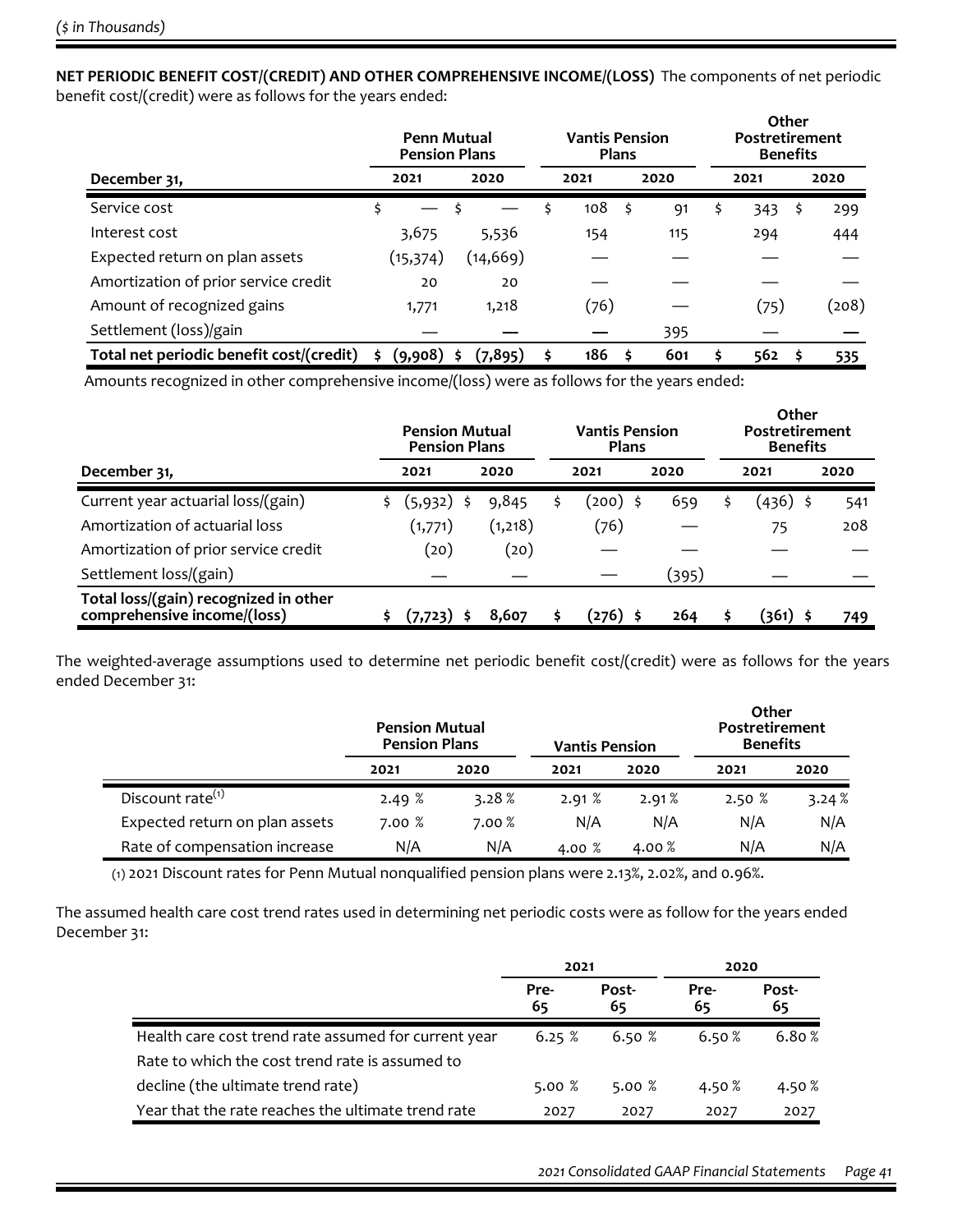**ACTUAL CONTRIBUTIONS AND BENEFITS** The contributions made and the benefits paid from the plans at December 31 were:

|                                      | <b>Penn Mutual Pension</b><br><b>Plans</b> |           |  |          | <b>Vantis Pension Plans</b> |      | <b>Other Postretirement</b><br><b>Benefits</b> |  |         |  |       |
|--------------------------------------|--------------------------------------------|-----------|--|----------|-----------------------------|------|------------------------------------------------|--|---------|--|-------|
|                                      |                                            | 2021      |  | 2020     |                             | 2021 | 2020                                           |  | 2021    |  | 2020  |
| Employer contributions $\frac{1}{2}$ |                                            | 2,378     |  | 2.640    |                             |      | 5,912                                          |  | 1,054   |  | 937   |
| Benefits paid                        |                                            | (10, 966) |  | (10,814) |                             |      |                                                |  | (1,054) |  | (937) |
| <b>Settlements</b>                   |                                            |           |  |          |                             |      | (5,912)                                        |  |         |  |       |

In 2022, PML expects to make the minimum required contribution to the PML qualified pension plan, currently estimated to be \$0. PML expects to contribute to the PML nonqualified pensions and other postretirement healthcare plans in amounts equal to the expected benefit costs of approximately \$2,232 and \$1,185, respectively.

The estimated future benefit payments are based on the same assumptions used to measure the benefit obligations at December 31, 2021 and 2020. The following benefit payments, which reflect expected future service, as appropriate, are expected to be paid:

|                 | Penn Mutual<br><b>Pension Plans</b> |    | Vantis<br><b>Pension Plan</b> | <b>Other Post</b><br>Retirement<br><b>Healthcare Plans</b> |        |  |  |
|-----------------|-------------------------------------|----|-------------------------------|------------------------------------------------------------|--------|--|--|
| 2022            | \$<br>11,754                        | \$ | 1,238                         | \$                                                         | 1,185  |  |  |
| 2023            | 11,582                              |    |                               |                                                            | 1,188  |  |  |
| 2024            | 11,595                              |    |                               |                                                            | 1,169  |  |  |
| 2025            | 11,617                              |    |                               |                                                            | 1,153  |  |  |
| 2026            | 11,719                              |    | 2,646                         |                                                            | 1,150  |  |  |
| Years 2027-2031 | 57,436                              |    |                               |                                                            | 5,362  |  |  |
| Total           | \$<br>115,703                       | \$ | 3,884                         | \$                                                         | 11,207 |  |  |

**DEFINED CONTRIBUTION PLANS** PML maintains four defined contribution retirement plans for substantially all of its employees and full-time financial professionals. For two plans, designated contributions of up to 6% of annual compensation are eligible to be matched by the Company. Contributions for the third plan are based on tiered earnings of full-time financial professionals.

Janney sponsors a defined contribution plan which covers eligible employees and is determined on a discretionary basis by the Board of Managers.

For the years ended December 31, 2021 and 2020, the expense recognized for contributions to these plans was \$14,708 and \$14,907.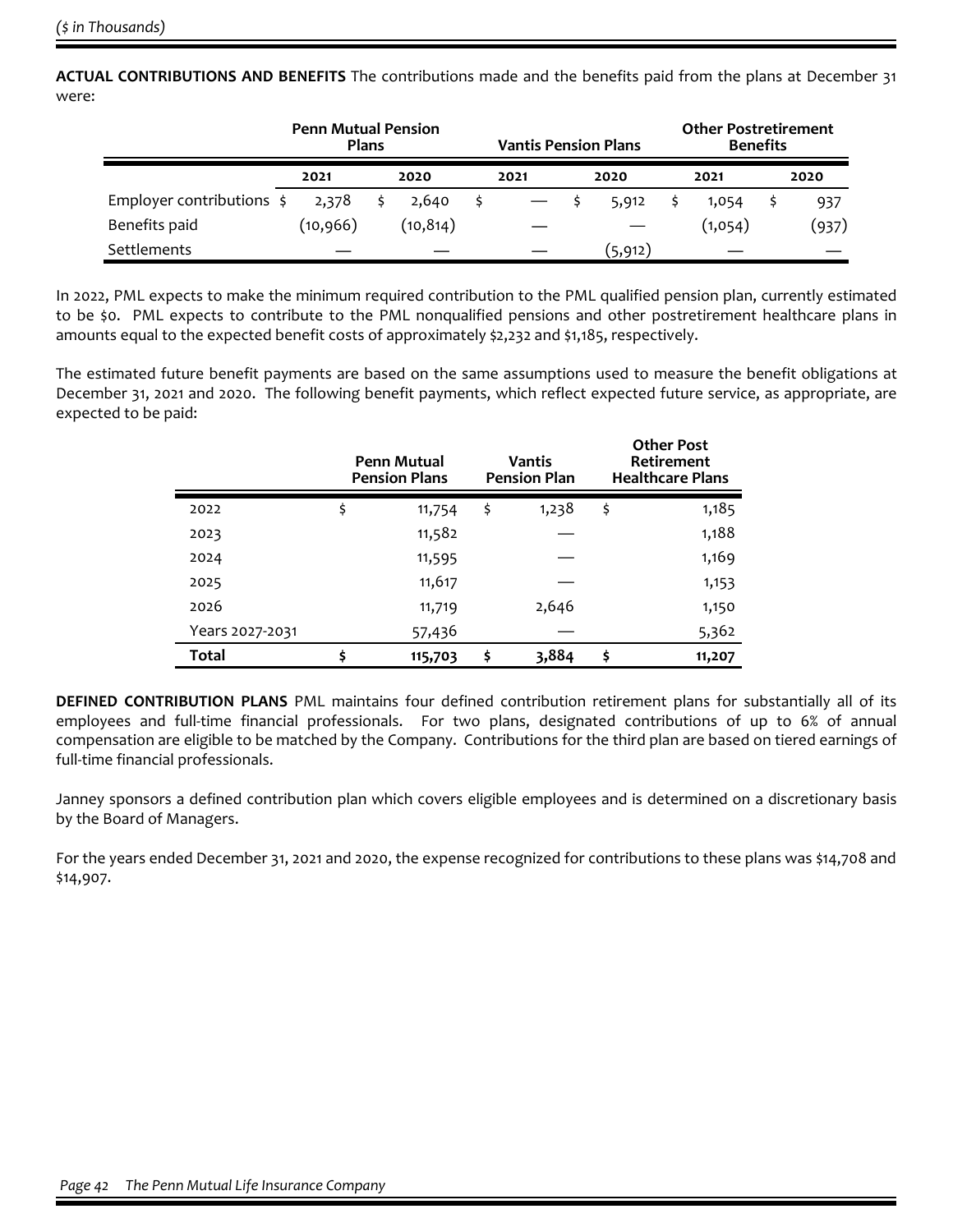# *Note 14.* **ACCUMULATED OTHER COMPREHENSIVE INCOME**

The following summarizes the components and changes in accumulated other comprehensive income for the years ended December 31, 2021 and 2020. For reclassification adjustments, the title of each line indicates the associated line item on the Consolidated Statements of Comprehensive Income:

| Years Ended December 31,                                                                                          | 2021               | 2020      |
|-------------------------------------------------------------------------------------------------------------------|--------------------|-----------|
| <b>Unrealized Gains/(Losses) on Investments</b>                                                                   |                    |           |
| Reported balance, January 1,                                                                                      | \$<br>1,274,614 \$ | 803,352   |
| Gains/(losses) arising during the period:                                                                         |                    |           |
| Available for sale securities, net of taxes of \$(96,795) and \$119,281                                           | (364, 136)         | 448,721   |
| Derivatives, net of taxes of \$4,495 and \$3,432                                                                  | 16,909             | 12,911    |
| Equity and other securities, net of taxes of \$(580) and \$801                                                    | (2,180)            | 3,012     |
| Change in reserves, DAC and unearned revenue, net of taxes of \$9,980 and<br>$\frac{1}{2}(14, 404)$               | 37,542             | (54, 187) |
| Subtotal                                                                                                          | (311, 865)         | 410,457   |
| Reclassification adjustments:                                                                                     |                    |           |
| Available for sale securities(1), net of taxes of \$4,455 and \$28,330                                            | 16,759             | 106,575   |
| Derivatives, reclassified to net investment gains/(losses), net of taxes of \$(4,095)<br>and $\frac{2}{3}(2,949)$ | (15, 405)          | (11,094)  |
| Change in DAC and unearned revenue(1), net of taxes of \$(135) and \$(9,218)                                      | (507)              | (34, 676) |
| Subtotal                                                                                                          | 847                | 60,805    |
| Total other comprehensive income/(loss), unrealized gains/(losses) on investments                                 | (311,018)          | 471,262   |
| Balance, December 31,                                                                                             | 963,596            | 1,274,614 |
| <b>Funded Status of Postretirement Plans</b>                                                                      |                    |           |
| Reported balance, January 1                                                                                       | (40, 874)          | (33, 220) |
| Gains/(losses) arising during the period:                                                                         |                    |           |
| Actuarial gains/(losses), net of taxes of \$1,380 and \$(2,287)                                                   | 5,190              | (8,868)   |
| Reclassification adjustments <sup>(2)</sup> :                                                                     |                    |           |
| Amortization of actuarial gains, net of taxes of \$4 and \$4                                                      | 16                 | 16        |
| Amortization of prior service cost, net of taxes of \$372 and \$318                                               | 1,400              | 1,198     |
| Subtotal                                                                                                          | 1,416              | 1,214     |
| Total other comprehensive income/(loss), funded status of postretirement plans                                    | 6,606              | (7, 654)  |
| Balance, December 31                                                                                              | (34, 268)          | (40, 874) |
| Total Accumulated Other Comprehensive Income, December 31                                                         | \$<br>929,328 \$   | 1,233,740 |

(1) Reclassified to net investment gains/(losses)

(2) Reclassified to general expenses

# *Note 15.* **COMMITMENTS, CONTINGENCIES AND UNCERTAINTIES**

As of December 31, 2021, future minimum payments under noncancellable leases are as follows:

| For the year<br>ending: |   | Operating<br>Leases |
|-------------------------|---|---------------------|
| 2022                    | Ś | 31,125              |
| 2023                    |   | 25,300              |
| 2024                    |   | 20,851              |
| 2025                    |   | 18,448              |
| Thereafter              |   | 41,987              |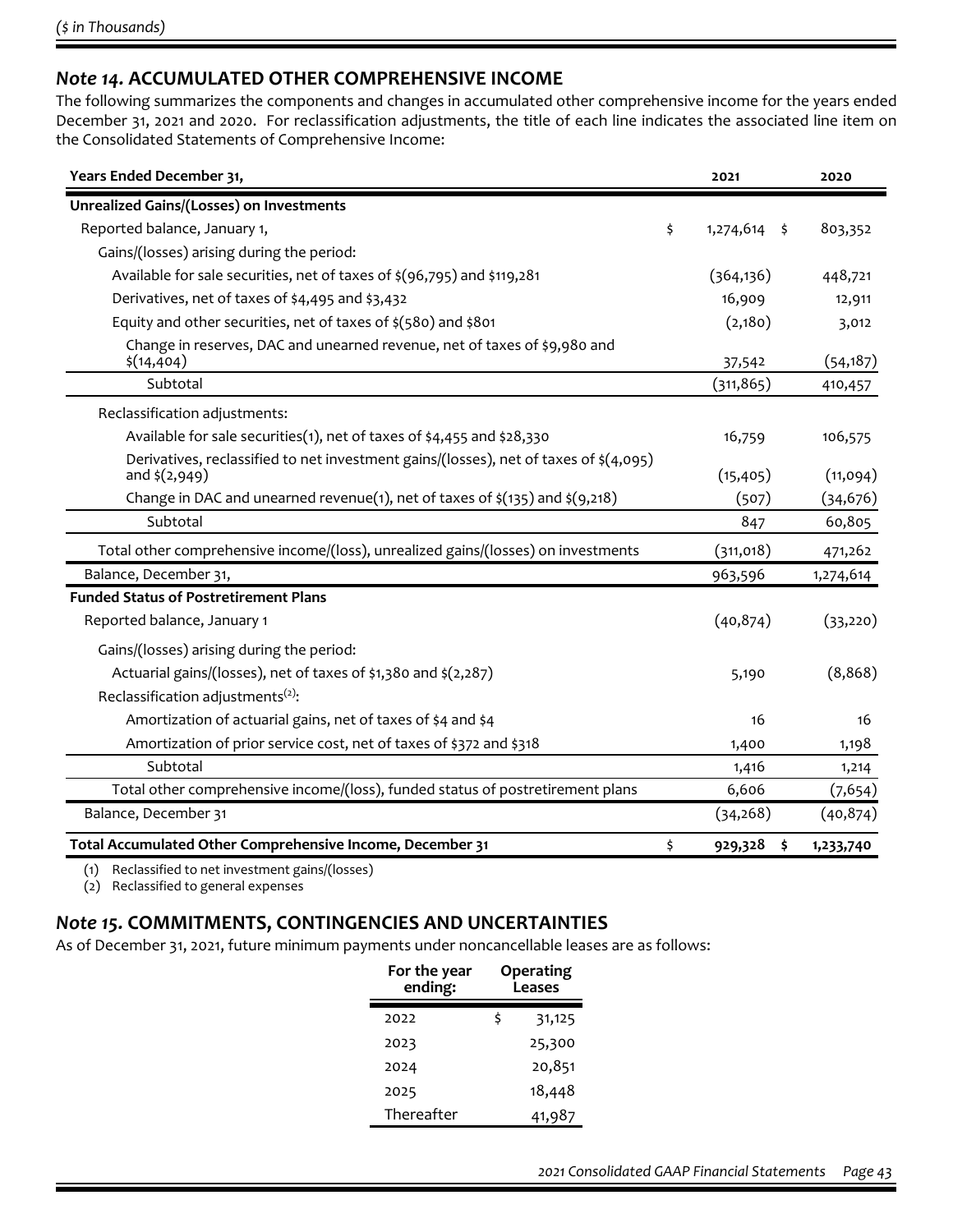Rental expense for the years ended December 31, 2021 and 2020 was \$38,983 and \$61,318, respectively. Included in the 2020 expense was a charge of \$22,989 related to terminated leases and related costs.

**INVESTMENTS** In the normal course of business, the Company extends commitments relating to its investment activities. As of December 31, 2021, the Company had outstanding commitments totaling \$555,939, relating to these investment activities. The fair value of these commitments approximates the face amount.

**REINSURANCE** The Company has an adjustable 20 year, non-interest bearing financial instrument ("LLC") with a current face amount of \$741,339 to support a modified coinsurance arrangement with a reinsurer. The LLC is not carried as an asset on the Company's consolidated balance sheet. Upon certain triggering events, the LLC may be called upon to pay policyholder benefits under a reinsurance agreement. Interest is payable when amounts are drawn upon at the then prevailing prime rate. The Company pays a fee on the amount financed. For the years ended December 31, 2021 and 2020, total fees incurred were \$6,181 and \$5,854, respectively.

**LITIGATION** The Company and its subsidiaries are involved in litigation arising in and out of the normal course of business, which seek both compensatory and punitive damages. In addition, the regulators within the insurance and brokerage industries continue to focus on market conduct and compliance issues. While the Company is not aware of any actions or allegations that should reasonably give rise to a material adverse impact to the Company's financial position or liquidity, the outcome of litigation cannot be foreseen with certainty.

For some matters, the Company is able to estimate a possible range of loss. For such matters in which a loss is probable, an accrual has been made. For matters where the Company, however, believes a loss is reasonably possible, but not probable, no accrual is required. For matters for which an accrual has been made, but there remains a reasonably possible range of loss in excess of the amounts accrued or for matters where no accrual is required, the Company develops an estimate of the unaccrued amounts of the reasonably possible range of losses.

**GUARANTY FUNDS** The Company is subject to insurance guaranty fund laws in the states in which it does business. These laws assess insurance companies' amounts to be used to pay benefits to policyholders and policy claimants of insolvent insurance companies. Many states allow these assessments to be credited against future premium taxes. The liability for estimated guaranty fund assessments net of applicable premium tax credits as of December 31, 2021 and 2020 was \$235. The Company believes such assessments in excess of amounts accrued will not materially impact its financial statement position, results of operation, or liquidity.

# *Note 16.* **STATUTORY FINANCIAL INFORMATION**

**STATUTORY ACCOUNTING PRINCIPLES** As described in Note 1, the insurance companies are required to file financial statements with their state of domicile in accordance with statutory accounting practices prescribed or permitted and as codified by the NAIC, which is a comprehensive basis of accounting other than GAAP. The Statutory accounting practices primarily differ from GAAP by charging policy acquisition costs to expense as incurred, recognizing certain policy fees as revenue when billed, establishing future policy benefit liabilities using different actuarial assumptions, reporting surplus notes as surplus instead of debt, as well as valuing investments and certain assets and accounting for deferred income taxes on a different basis.

Investments in bonds and preferred stocks are generally carried at amortized cost or market value. An Asset Valuation Reserve ("AVR") is established as a liability to offset potential investment losses and an Interest Maintenance Reserve ("IMR") is established as a liability to capture capital gains/(losses) on the sale of fixed income investments, resulting from changes in the general level of interest rates.

**STATUTORY NET INCOME AND SURPLUS** The combined life insurance companies' statutory capital and surplus at December 31, 2021 and 2020 was \$2,571,599 and \$2,261,031, respectively. The combined life insurance companies' net loss, determined in accordance with statutory accounting practices, for the years ended December 31, 2021 and 2020 was \$(194,956) and \$(65,934), respectively.

**RISK-BASED CAPITAL** Risk-based capital is a method developed by the NAIC to measure the minimum amount of capital appropriate for an insurance company to support its overall business operations in consideration of its size and risk profile. The formulas for determining the amount of risk-based capital specify various weighting factors that are applied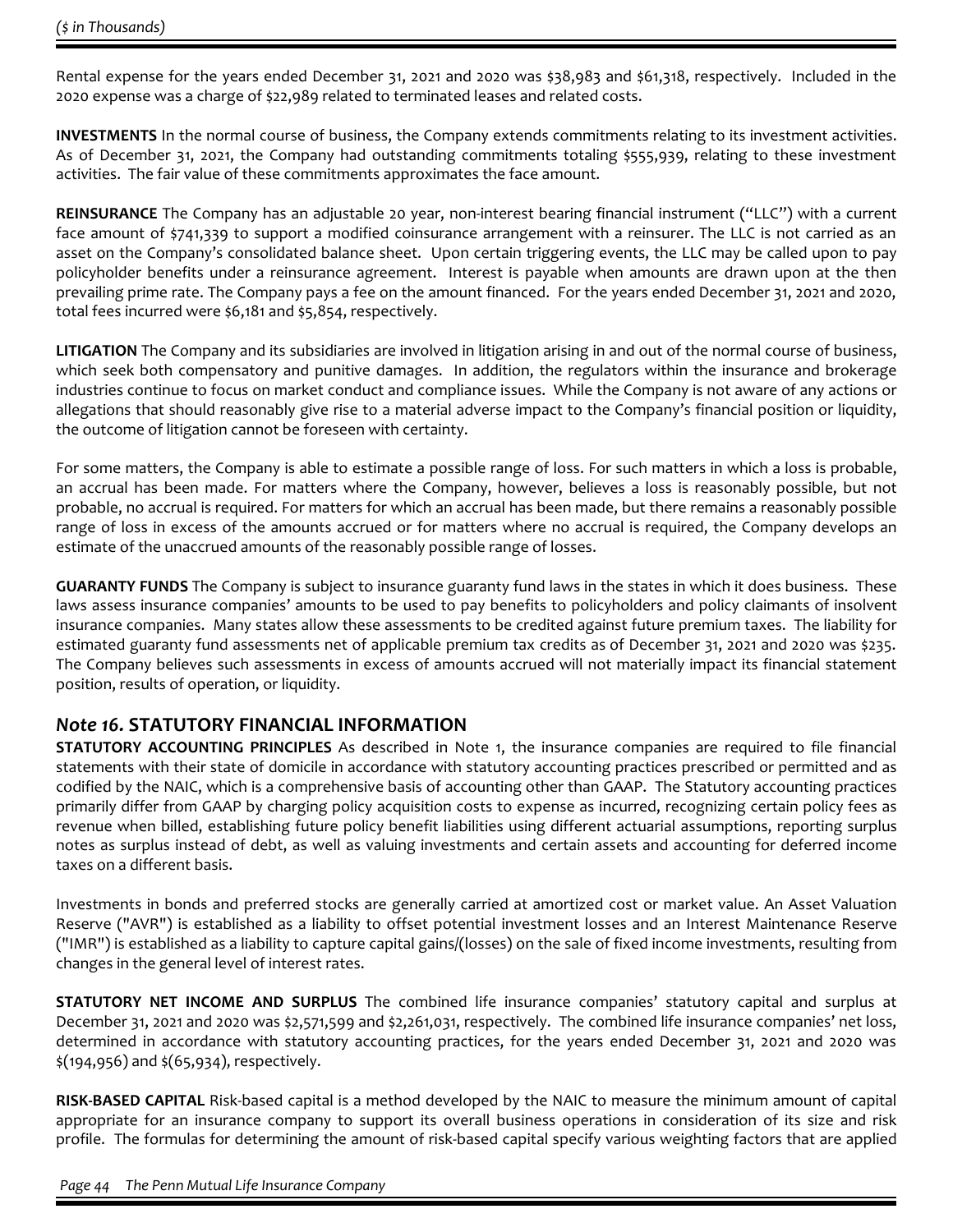to financial balances or various levels of activity based on the perceived degree of risk. Additionally, certain risks are required to be measured using actuarial cash flow modeling techniques, subject to formulaic minimums. The adequacy of the insurance companies' actual capital is measured by the risk-based capital results, as determined by the formulas. Companies below minimum risk-based capital requirements are classified within certain levels, each of which requires specified corrective action. At December 31, 2021, the Company's surplus exceeds these minimum levels.

# *Note 17.* **SUBSEQUENT EVENTS**

The Company has evaluated events subsequent to December 31, 2021 and through the financial statement issuance date of February 23, 2022 and has determined that there were no significant events requiring recognition in the financial statements and no additional events requiring disclosure in the financial statements.